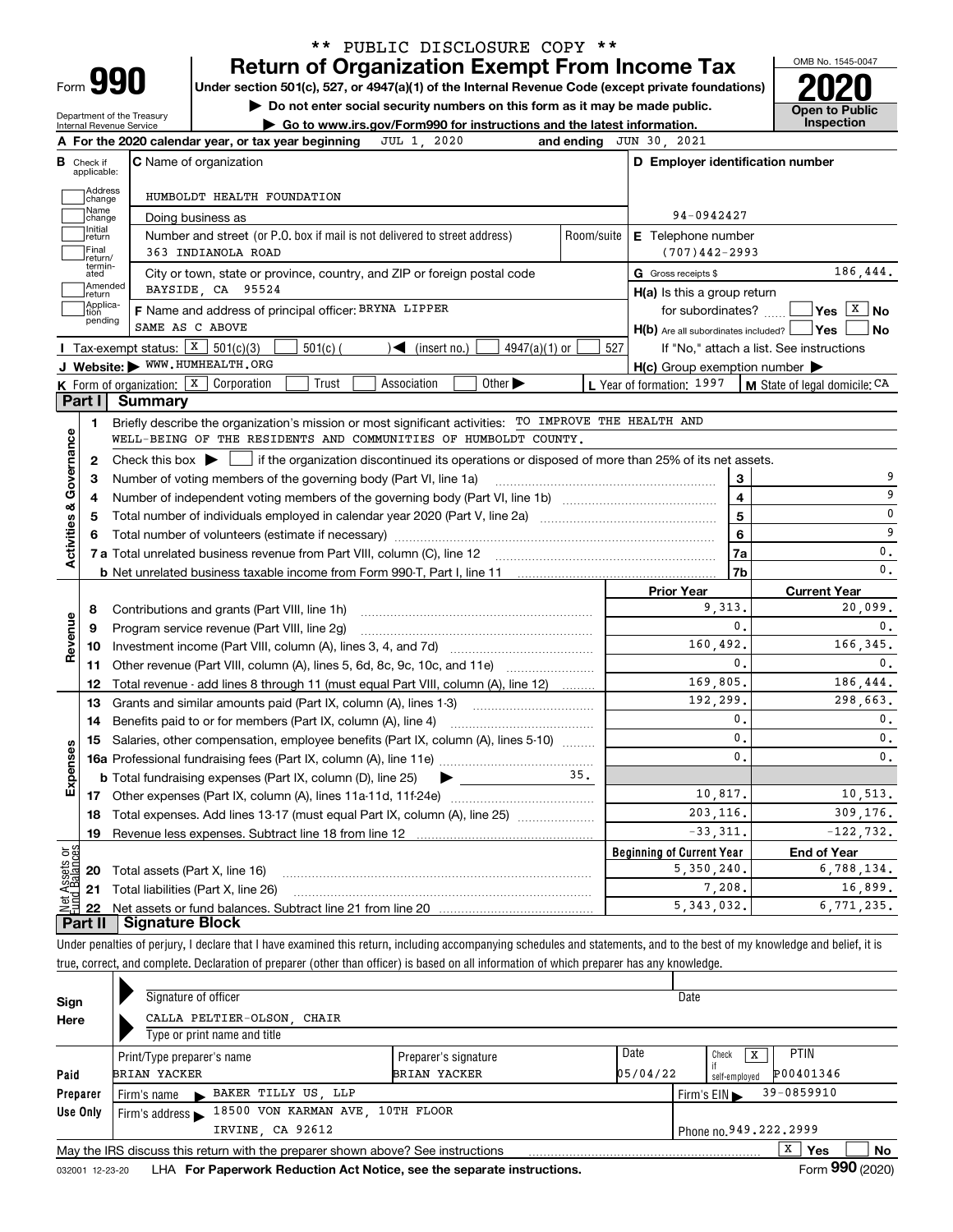|              | Form 990 (2020)                                                 | HUMBOLDT HEALTH FOUNDATION                                                                                   | 94-0942427                                                                                                                                   | Page $2$                    |
|--------------|-----------------------------------------------------------------|--------------------------------------------------------------------------------------------------------------|----------------------------------------------------------------------------------------------------------------------------------------------|-----------------------------|
|              | <b>Statement of Program Service Accomplishments</b><br>Part III |                                                                                                              |                                                                                                                                              |                             |
|              |                                                                 |                                                                                                              |                                                                                                                                              |                             |
| 1            | Briefly describe the organization's mission:                    |                                                                                                              |                                                                                                                                              |                             |
|              |                                                                 | TO IMPROVE THE HEALTH AND WELL-BEING OF THE RESIDENTS AND COMMUNITIES                                        |                                                                                                                                              |                             |
|              | OF HUMBOLDT COUNTY.                                             |                                                                                                              |                                                                                                                                              |                             |
|              |                                                                 |                                                                                                              |                                                                                                                                              |                             |
| $\mathbf{2}$ |                                                                 |                                                                                                              |                                                                                                                                              |                             |
|              |                                                                 | Did the organization undertake any significant program services during the year which were not listed on the |                                                                                                                                              | $Yes \ \boxed{X}$ No        |
|              | If "Yes," describe these new services on Schedule O.            |                                                                                                              |                                                                                                                                              |                             |
| 3            |                                                                 |                                                                                                              |                                                                                                                                              | $\sqrt{}$ Yes $\sqrt{X}$ No |
|              | If "Yes," describe these changes on Schedule O.                 |                                                                                                              |                                                                                                                                              |                             |
| 4            |                                                                 |                                                                                                              | Describe the organization's program service accomplishments for each of its three largest program services, as measured by expenses.         |                             |
|              |                                                                 |                                                                                                              | Section 501(c)(3) and 501(c)(4) organizations are required to report the amount of grants and allocations to others, the total expenses, and |                             |
|              | revenue, if any, for each program service reported.             |                                                                                                              |                                                                                                                                              |                             |
| 4a           | $\left(\text{Code:}\right)$ $\left(\text{Expenses $}\right)$    |                                                                                                              | 298, 663. including grants of \$298, 663. (Revenue \$1)                                                                                      |                             |
|              |                                                                 | TO SUPPORT PROJECTS OR INSTITUTIONS WHICH ENHANCE THE PHYSICAL, MENTAL                                       |                                                                                                                                              |                             |
|              |                                                                 | AND MORAL WELL-BEING OF EACH INDIVIDUAL WITHIN THE COUNTY OF HUMBOLDT.                                       |                                                                                                                                              |                             |
|              |                                                                 |                                                                                                              |                                                                                                                                              |                             |
|              |                                                                 |                                                                                                              |                                                                                                                                              |                             |
|              |                                                                 |                                                                                                              |                                                                                                                                              |                             |
|              |                                                                 |                                                                                                              |                                                                                                                                              |                             |
|              |                                                                 |                                                                                                              |                                                                                                                                              |                             |
|              |                                                                 |                                                                                                              |                                                                                                                                              |                             |
|              |                                                                 |                                                                                                              |                                                                                                                                              |                             |
|              |                                                                 |                                                                                                              |                                                                                                                                              |                             |
|              |                                                                 |                                                                                                              |                                                                                                                                              |                             |
|              |                                                                 |                                                                                                              |                                                                                                                                              |                             |
| 4b           |                                                                 |                                                                                                              |                                                                                                                                              |                             |
|              |                                                                 |                                                                                                              |                                                                                                                                              |                             |
|              |                                                                 |                                                                                                              |                                                                                                                                              |                             |
|              |                                                                 |                                                                                                              |                                                                                                                                              |                             |
|              |                                                                 |                                                                                                              |                                                                                                                                              |                             |
|              |                                                                 |                                                                                                              |                                                                                                                                              |                             |
|              |                                                                 |                                                                                                              |                                                                                                                                              |                             |
|              |                                                                 |                                                                                                              |                                                                                                                                              |                             |
|              |                                                                 |                                                                                                              |                                                                                                                                              |                             |
|              |                                                                 |                                                                                                              |                                                                                                                                              |                             |
|              |                                                                 |                                                                                                              |                                                                                                                                              |                             |
|              |                                                                 |                                                                                                              |                                                                                                                                              |                             |
|              |                                                                 |                                                                                                              |                                                                                                                                              |                             |
| 4с           |                                                                 |                                                                                                              |                                                                                                                                              |                             |
|              |                                                                 |                                                                                                              |                                                                                                                                              |                             |
|              |                                                                 |                                                                                                              |                                                                                                                                              |                             |
|              |                                                                 |                                                                                                              |                                                                                                                                              |                             |
|              |                                                                 |                                                                                                              |                                                                                                                                              |                             |
|              |                                                                 |                                                                                                              |                                                                                                                                              |                             |
|              |                                                                 |                                                                                                              |                                                                                                                                              |                             |
|              |                                                                 |                                                                                                              |                                                                                                                                              |                             |
|              |                                                                 |                                                                                                              |                                                                                                                                              |                             |
|              |                                                                 |                                                                                                              |                                                                                                                                              |                             |
|              |                                                                 |                                                                                                              |                                                                                                                                              |                             |
|              |                                                                 |                                                                                                              |                                                                                                                                              |                             |
| 4d           | Other program services (Describe on Schedule O.)                |                                                                                                              |                                                                                                                                              |                             |
|              | (Expenses \$                                                    | including grants of \$                                                                                       | ) (Revenue \$                                                                                                                                |                             |
|              | 4e Total program service expenses $\blacktriangleright$         | 298,663.                                                                                                     |                                                                                                                                              |                             |
|              |                                                                 |                                                                                                              |                                                                                                                                              | $000 \text{ m}$             |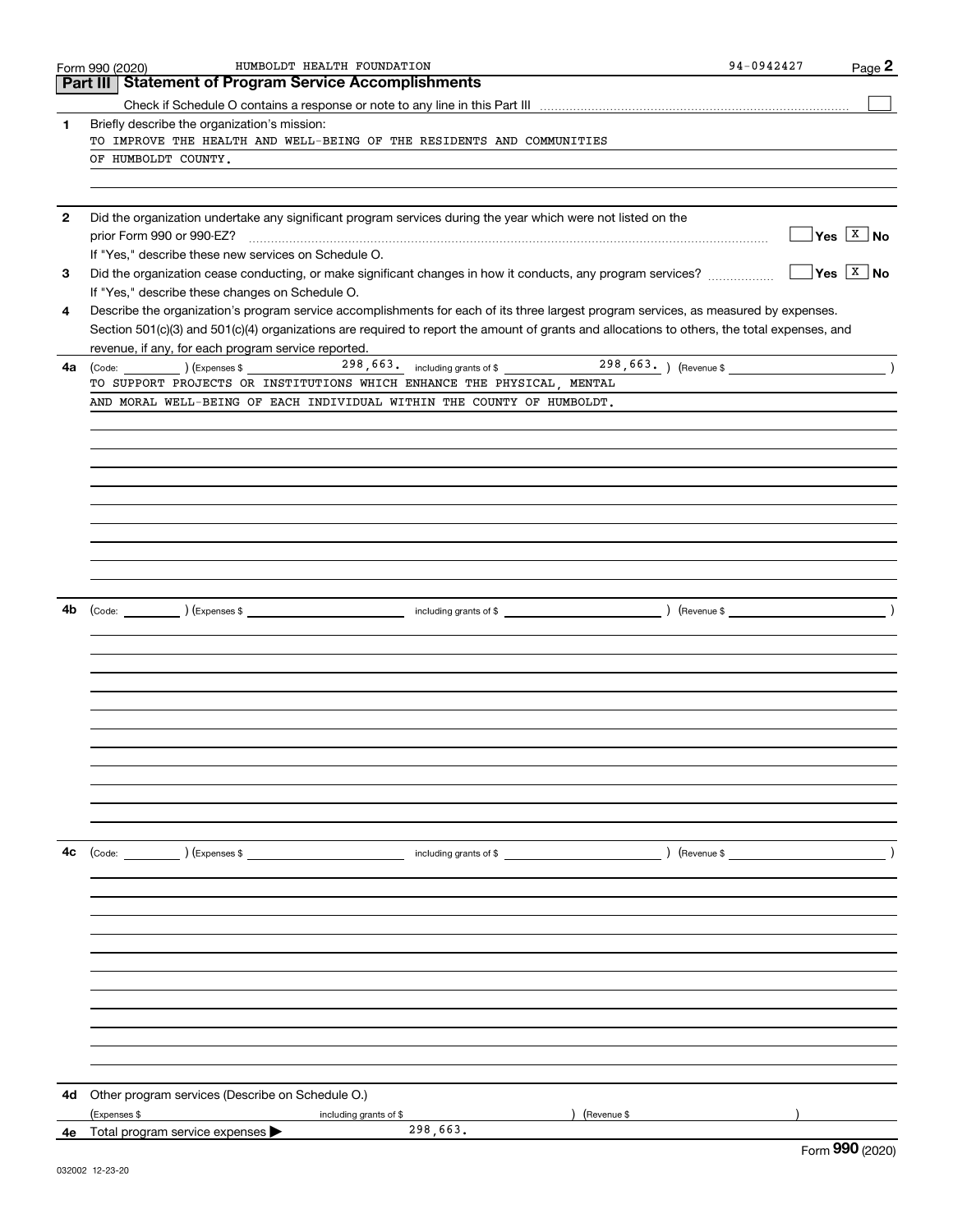|  | Form 990 (2020) |
|--|-----------------|

Form 990 (2020) HUMBOLDT HEALTH FOUNDATION 94-0942427 Page **3Part IV Checklist of Required Schedules**

|     |                                                                                                                                  |                         |     | Yes   No |
|-----|----------------------------------------------------------------------------------------------------------------------------------|-------------------------|-----|----------|
| 1.  | Is the organization described in section $501(c)(3)$ or $4947(a)(1)$ (other than a private foundation)?                          |                         |     |          |
|     |                                                                                                                                  | 1                       | х   |          |
| 2   |                                                                                                                                  | $\mathbf{2}$            | X   |          |
| З   | Did the organization engage in direct or indirect political campaign activities on behalf of or in opposition to candidates for  |                         |     |          |
|     |                                                                                                                                  | З                       |     | х        |
| 4   | Section 501(c)(3) organizations. Did the organization engage in lobbying activities, or have a section 501(h) election in effect |                         |     |          |
|     |                                                                                                                                  | 4                       |     | х        |
| 5   | Is the organization a section 501(c)(4), 501(c)(5), or 501(c)(6) organization that receives membership dues, assessments, or     |                         |     |          |
|     |                                                                                                                                  | 5                       |     | х        |
| 6   | Did the organization maintain any donor advised funds or any similar funds or accounts for which donors have the right to        |                         |     |          |
|     | provide advice on the distribution or investment of amounts in such funds or accounts? If "Yes," complete Schedule D, Part I     | 6                       |     | х        |
| 7   | Did the organization receive or hold a conservation easement, including easements to preserve open space,                        |                         |     |          |
|     |                                                                                                                                  | $\overline{\mathbf{r}}$ |     | х        |
| 8   | Did the organization maintain collections of works of art, historical treasures, or other similar assets? If "Yes," complete     |                         |     |          |
|     |                                                                                                                                  | 8                       |     | x        |
| 9   | Did the organization report an amount in Part X, line 21, for escrow or custodial account liability, serve as a custodian for    |                         |     |          |
|     | amounts not listed in Part X; or provide credit counseling, debt management, credit repair, or debt negotiation services?        |                         |     |          |
|     |                                                                                                                                  | 9                       |     | х        |
| 10  | Did the organization, directly or through a related organization, hold assets in donor-restricted endowments                     |                         |     |          |
|     |                                                                                                                                  | 10                      |     | х        |
| 11  | If the organization's answer to any of the following questions is "Yes," then complete Schedule D, Parts VI, VII, VIII, IX, or X |                         |     |          |
|     | as applicable.                                                                                                                   |                         |     |          |
| a   | Did the organization report an amount for land, buildings, and equipment in Part X, line 10? If "Yes," complete Schedule D,      |                         |     |          |
|     |                                                                                                                                  | 11a                     |     | х        |
| b   | Did the organization report an amount for investments - other securities in Part X, line 12, that is 5% or more of its total     |                         |     |          |
|     |                                                                                                                                  | 11b                     |     | х        |
|     | c Did the organization report an amount for investments - program related in Part X, line 13, that is 5% or more of its total    |                         |     |          |
|     |                                                                                                                                  | 11c                     |     | х        |
| d   | Did the organization report an amount for other assets in Part X, line 15, that is 5% or more of its total assets reported in    |                         |     |          |
|     |                                                                                                                                  | 11d                     |     | х        |
| е   | Did the organization report an amount for other liabilities in Part X, line 25? If "Yes," complete Schedule D, Part X            | <b>11e</b>              |     | х        |
| f   | Did the organization's separate or consolidated financial statements for the tax year include a footnote that addresses          |                         |     |          |
|     | the organization's liability for uncertain tax positions under FIN 48 (ASC 740)? If "Yes," complete Schedule D, Part X           | 11f                     | х   |          |
|     | 12a Did the organization obtain separate, independent audited financial statements for the tax year? If "Yes," complete          |                         |     |          |
|     |                                                                                                                                  | 12a                     |     | х        |
|     | <b>b</b> Was the organization included in consolidated, independent audited financial statements for the tax year?               |                         |     |          |
|     | If "Yes," and if the organization answered "No" to line 12a, then completing Schedule D, Parts XI and XII is optional            | 12 <sub>b</sub>         | х   |          |
| 13  | Is the organization a school described in section $170(b)(1)(A)(ii)?$ If "Yes," complete Schedule E                              | 13                      |     | X        |
| 14a | Did the organization maintain an office, employees, or agents outside of the United States?                                      | 14a                     |     | Χ        |
| b   | Did the organization have aggregate revenues or expenses of more than \$10,000 from grantmaking, fundraising, business,          |                         |     |          |
|     | investment, and program service activities outside the United States, or aggregate foreign investments valued at \$100,000       |                         |     |          |
|     |                                                                                                                                  | 14b                     |     | х        |
| 15  | Did the organization report on Part IX, column (A), line 3, more than \$5,000 of grants or other assistance to or for any        |                         |     |          |
|     |                                                                                                                                  | 15                      |     | х        |
| 16  | Did the organization report on Part IX, column (A), line 3, more than \$5,000 of aggregate grants or other assistance to         |                         |     |          |
|     |                                                                                                                                  | 16                      |     | х        |
| 17  | Did the organization report a total of more than \$15,000 of expenses for professional fundraising services on Part IX,          |                         |     |          |
|     |                                                                                                                                  | 17                      |     | х        |
| 18  | Did the organization report more than \$15,000 total of fundraising event gross income and contributions on Part VIII, lines     |                         |     |          |
|     |                                                                                                                                  | 18                      |     | х        |
| 19  | Did the organization report more than \$15,000 of gross income from gaming activities on Part VIII, line 9a? If "Yes."           |                         |     |          |
|     |                                                                                                                                  | 19                      |     | х        |
| 20a |                                                                                                                                  | 20a                     |     | X        |
| b   | If "Yes" to line 20a, did the organization attach a copy of its audited financial statements to this return?                     | 20 <sub>b</sub>         |     |          |
| 21  | Did the organization report more than \$5,000 of grants or other assistance to any domestic organization or                      |                         |     |          |
|     |                                                                                                                                  | 21                      | х   |          |
|     |                                                                                                                                  |                         | റററ |          |

Form (2020) **990**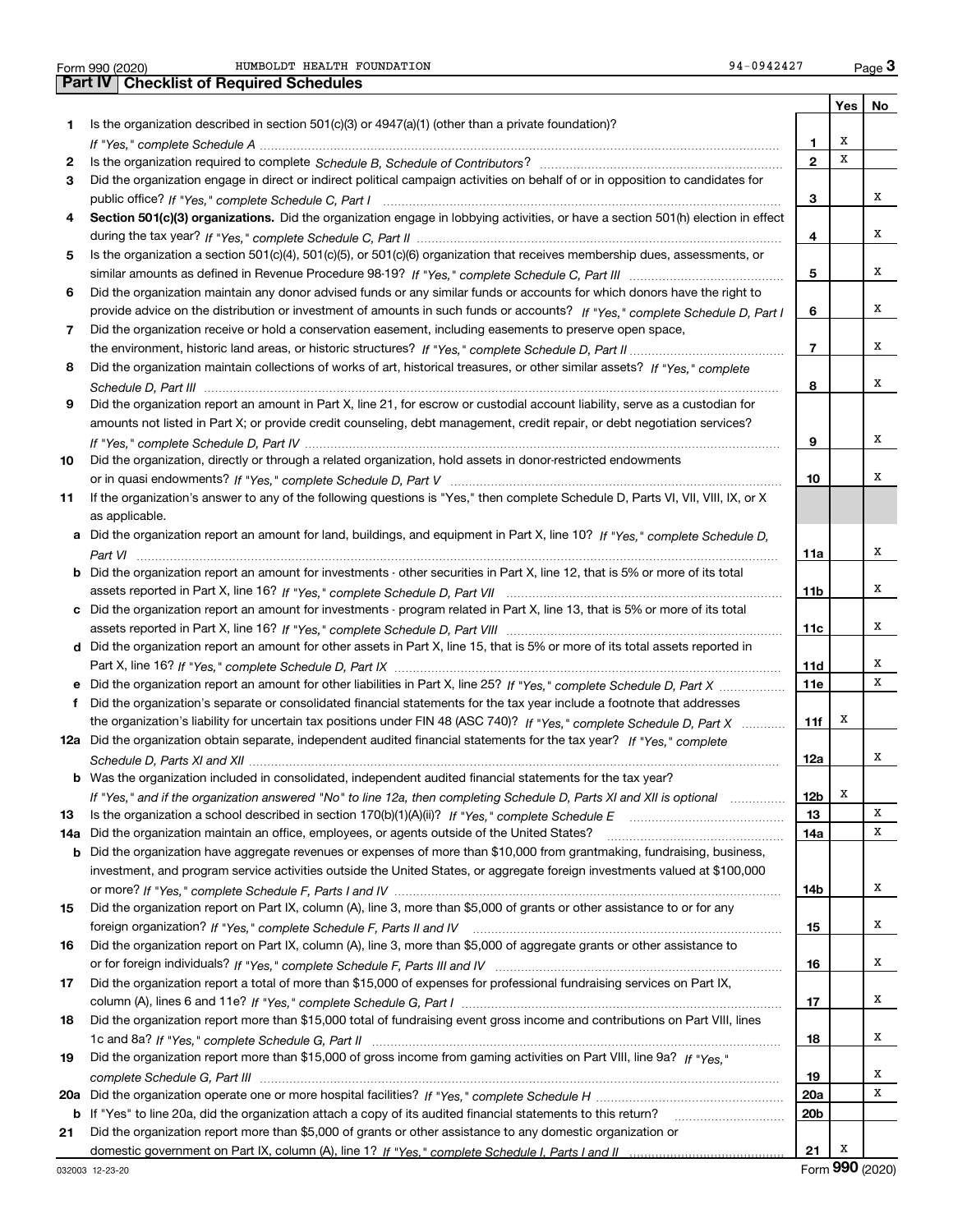**Yes No 22**Did the organization report more than \$5,000 of grants or other assistance to or for domestic individuals on **2324a**Did the organization have a tax-exempt bond issue with an outstanding principal amount of more than \$100,000 as of the **25aSection 501(c)(3), 501(c)(4), and 501(c)(29) organizations.**  Did the organization engage in an excess benefit **26272829303132333435a** Did the organization have a controlled entity within the meaning of section 512(b)(13)? **363738222324a24b24c24d25a 25b262728a28b28c29303132333435a35b363738b** Did the organization invest any proceeds of tax-exempt bonds beyond a temporary period exception? \_\_\_\_\_\_\_\_\_\_\_\_\_\_\_\_\_ **c**Did the organization maintain an escrow account other than a refunding escrow at any time during the year to defease **d** Did the organization act as an "on behalf of" issuer for bonds outstanding at any time during the year? \_\_\_\_\_\_\_\_\_\_\_\_\_\_\_\_\_\_\_\_\_ **b** Is the organization aware that it engaged in an excess benefit transaction with a disqualified person in a prior year, and **a** A current or former officer, director, trustee, key employee, creator or founder, or substantial contributor? If **b***If "Yes," complete Schedule L, Part IV* A family member of any individual described in line 28a? ~~~~~~~~~~~~~~~ **c***If* A 35% controlled entity of one or more individuals and/or organizations described in lines 28a or 28b? **b** If "Yes" to line 35a, did the organization receive any payment from or engage in any transaction with a controlled entity **Section 501(c)(3) organizations.** Did the organization make any transfers to an exempt non-charitable related organization? **Note:**  All Form 990 filers are required to complete Schedule O **Yes No 1a** Enter the number reported in Box 3 of Form 1096. Enter -0- if not applicable  $\ldots$  $\ldots$  $\ldots$  $\ldots$  $\ldots$ **b** Enter the number of Forms W-2G included in line 1a. Enter -0- if not applicable  $\ldots$  $\ldots$  $\ldots$  $\ldots$  ${\bf c}$  Did the organization comply with backup withholding rules for reportable payments to vendors and reportable gaming **1a1b***(continued)* **4Part IV Checklist of Required Schedules** Part IX, column (A), line 2? H "Yes," complete Schedule I, Parts I and III **www.www.www.www.www.www.www.ww** *If "Yes," complete* and former officers, directors, trustees, key employees, and highest compensated employees? *Schedule J* last day of the year, that was issued after December 31, 2002? If "Yes," answer lines 24b through 24d and complete *Schedule K. If "No," go to line 25a* ~~~~~~~~~~~~~~~~~~~~~~~~~~~~~~~~~~~~~~~~~~~~~ transaction with a disqualified person during the year? If "Yes," complete Schedule L, Part I multimated and the *If "Yes," complete* that the transaction has not been reported on any of the organization's prior Forms 990 or 990-EZ? *Schedule L, Part I* controlled entity or family member of any of these persons?  $H$  "Yes," complete Schedule L, Part II www.www.www.www. entity (including an employee thereof) or family member of any of these persons? If "Yes," c*omplete Schedule L, Part III* ......... *"Yes," complete Schedule L, Part IV* ~~~~~~~~~~~~~~~~~~~~~~~~~~~~~~~~~~~~~~~~~~~~*"Yes," complete Schedule L, Part IV* ~~~~~~~~~~~~~~~~~~~~~~~~~~~~~~~~~~~~~~~~~~~~ Did the organization receive more than \$25,000 in non-cash contributions? If "Yes," complete Schedule M ........................... *If "Yes," complete Schedule M* contributions? ~~~~~~~~~~~~~~~~~~~~~~~~~~~~~~~~~~~~~~~ Did the organization liquidate, terminate, or dissolve and cease operations? If "Yes," c*omplete Schedule N, Part I If "Yes," complete* Did the organization sell, exchange, dispose of, or transfer more than 25% of its net assets? *Schedule N, Part II* ~~~~~~~~~~~~~~~~~~~~~~~~~~~~~~~~~~~~~~~~~~~~~~~~~~~~ *If "Yes," complete Schedule R, Part I* sections 301.7701-2 and 301.7701-3? ~~~~~~~~~~~~~~~~~~~~~~~~ Was the organization related to any tax-exempt or taxable entity? If "Yes," complete Schedule R, Part II, III, or IV, and *Part V, line 1* within the meaning of section 512(b)(13)? If "Yes," complete Schedule R, Part V, line 2 ……………………………………………… If "Yes," complete Schedule R, Part V, line 2 …………………………………………………………………………………………… and that is treated as a partnership for federal income tax purposes? *H* "Yes," complete Schedule R, Part VI ......................... Form 990 (2020) HUMBOLDT HEALTH FOUNDATION 94-0942427 Page Did the organization answer "Yes" to Part VII, Section A, line 3, 4, or 5 about compensation of the organization's current ~~~~~~~~~~~~~~~~~~~~~~~~~~~~~~~~~~~~~~~~~~~~~~~~~~~~~~~~any tax-exempt bonds? ~~~~~~~~~~~~~~~~~~~~~~~~~~~~~~~~~~~~~~~~~~~~~~~~~~ Did the organization report any amount on Part X, line 5 or 22, for receivables from or payables to any current or former officer, director, trustee, key employee, creator or founder, substantial contributor, or 35% Did the organization provide a grant or other assistance to any current or former officer, director, trustee, key employee, creator or founder, substantial contributor or employee thereof, a grant selection committee member, or to a 35% controlled Was the organization a party to a business transaction with one of the following parties (see Schedule L, Part IV instructions, for applicable filing thresholds, conditions, and exceptions): Did the organization receive contributions of art, historical treasures, or other similar assets, or qualified conservation Did the organization own 100% of an entity disregarded as separate from the organization under Regulations Did the organization conduct more than 5% of its activities through an entity that is not a related organization Did the organization complete Schedule O and provide explanations in Schedule O for Part VI, lines 11b and 19? Check if Schedule O contains a response or note to any line in this Part V (gambling) winnings to prize winners? **Part V** Statements Regarding Other IRS Filings and Tax Compliance  $\mathcal{L}^{\text{max}}$ XXXXXXXXXXXX7 $\overline{0}$ XXXXXXXXX

**1c**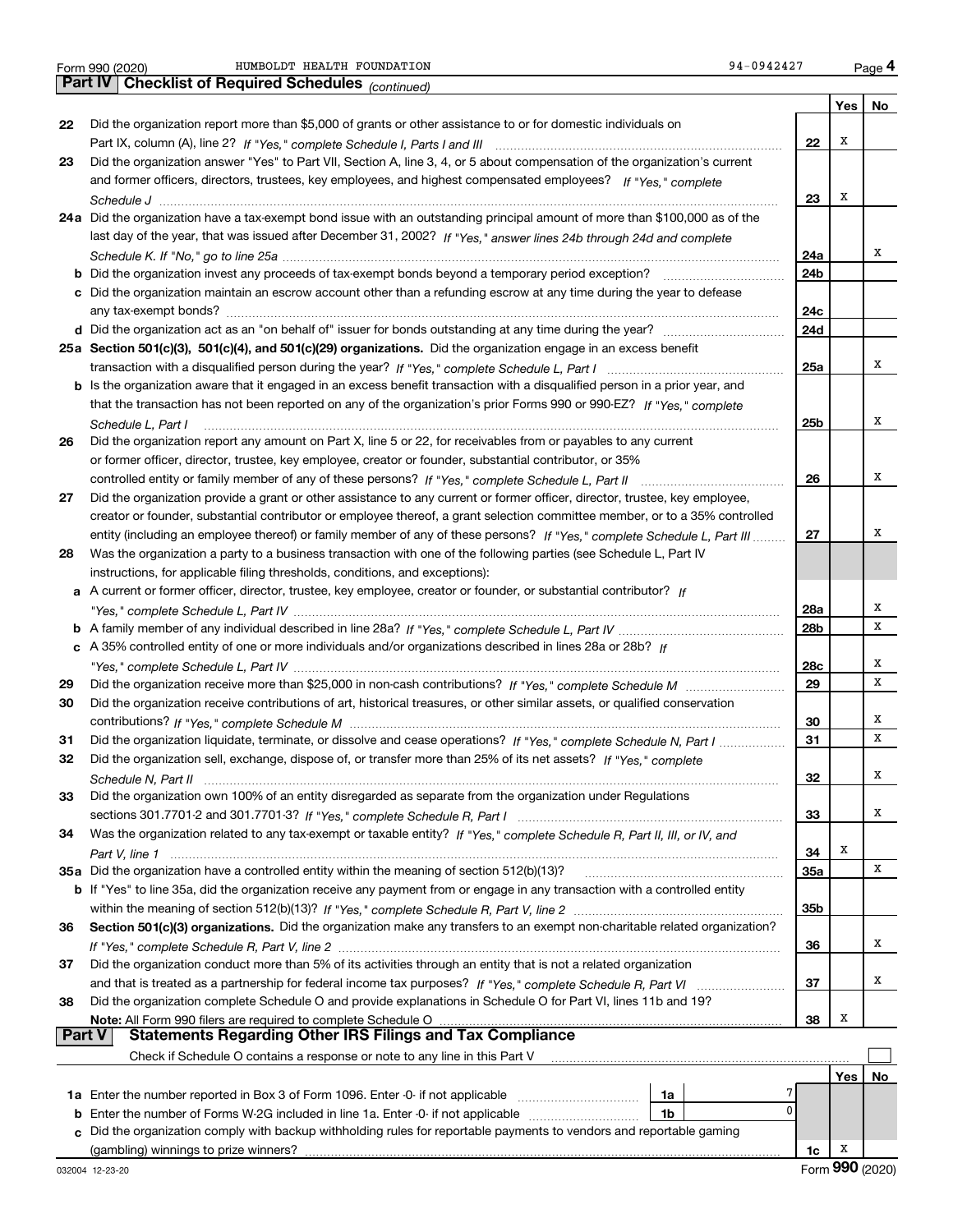|          | HUMBOLDT HEALTH FOUNDATION<br>94-0942427<br>Form 990 (2020)                                                                                                                              |                |     | $_{\text{Page}}$ 5 |
|----------|------------------------------------------------------------------------------------------------------------------------------------------------------------------------------------------|----------------|-----|--------------------|
| ∣ Part V | Statements Regarding Other IRS Filings and Tax Compliance (continued)                                                                                                                    |                |     |                    |
|          |                                                                                                                                                                                          |                | Yes | No                 |
|          | 2a Enter the number of employees reported on Form W-3, Transmittal of Wage and Tax Statements,                                                                                           |                |     |                    |
|          | 0<br>filed for the calendar year ending with or within the year covered by this return [11] [11] filed for the calendar year ending with or within the year covered by this return<br>2a |                |     |                    |
|          | <b>b</b> If at least one is reported on line 2a, did the organization file all required federal employment tax returns?                                                                  | 2 <sub>b</sub> |     |                    |
|          | <b>Note:</b> If the sum of lines 1a and 2a is greater than 250, you may be required to $e$ -file (see instructions) <i>manimummmmmm</i>                                                  |                |     |                    |
|          | 3a Did the organization have unrelated business gross income of \$1,000 or more during the year?                                                                                         | 3a             |     | x                  |
|          | b If "Yes," has it filed a Form 990-T for this year? If "No" to line 3b, provide an explanation on Schedule O                                                                            | 3b             |     |                    |
|          | 4a At any time during the calendar year, did the organization have an interest in, or a signature or other authority over, a                                                             |                |     |                    |
|          | financial account in a foreign country (such as a bank account, securities account, or other financial account)?                                                                         | 4a             |     | x                  |
|          | <b>b</b> If "Yes," enter the name of the foreign country $\triangleright$                                                                                                                |                |     |                    |
|          | See instructions for filing requirements for FinCEN Form 114, Report of Foreign Bank and Financial Accounts (FBAR).                                                                      |                |     |                    |
|          | 5a Was the organization a party to a prohibited tax shelter transaction at any time during the tax year?                                                                                 | 5a             |     | х                  |
| b        |                                                                                                                                                                                          | 5 <sub>b</sub> |     | х                  |
| c        |                                                                                                                                                                                          | 5c             |     |                    |
| 6a       | Does the organization have annual gross receipts that are normally greater than \$100,000, and did the organization solicit                                                              |                |     |                    |
|          | any contributions that were not tax deductible as charitable contributions?                                                                                                              | 6a             |     | x                  |
|          | b If "Yes," did the organization include with every solicitation an express statement that such contributions or gifts                                                                   |                |     |                    |
|          | were not tax deductible?                                                                                                                                                                 | 6b             |     |                    |
| 7        | Organizations that may receive deductible contributions under section 170(c).                                                                                                            |                |     |                    |
|          | a Did the organization receive a payment in excess of \$75 made partly as a contribution and partly for goods and services provided to the payor?                                        | 7a             |     | x                  |
| b        | If "Yes," did the organization notify the donor of the value of the goods or services provided?                                                                                          | 7b             |     |                    |
| c        | Did the organization sell, exchange, or otherwise dispose of tangible personal property for which it was required                                                                        |                |     |                    |
|          | to file Form 8282?                                                                                                                                                                       | 7c             |     | x                  |
|          | 7d<br>d If "Yes," indicate the number of Forms 8282 filed during the year                                                                                                                |                |     |                    |
| е        | Did the organization receive any funds, directly or indirectly, to pay premiums on a personal benefit contract?                                                                          | 7e             |     | x                  |
| f        | Did the organization, during the year, pay premiums, directly or indirectly, on a personal benefit contract?                                                                             | 7f             |     | х                  |
| g        | If the organization received a contribution of qualified intellectual property, did the organization file Form 8899 as required?                                                         | 7g             |     |                    |
| h.       | If the organization received a contribution of cars, boats, airplanes, or other vehicles, did the organization file a Form 1098-C?                                                       | 7h             |     |                    |
| 8        | Sponsoring organizations maintaining donor advised funds. Did a donor advised fund maintained by the                                                                                     |                |     |                    |
|          | sponsoring organization have excess business holdings at any time during the year?                                                                                                       | 8              |     |                    |
| 9        | Sponsoring organizations maintaining donor advised funds.                                                                                                                                |                |     |                    |
| а        | Did the sponsoring organization make any taxable distributions under section 4966?                                                                                                       | 9а             |     |                    |
| b        | Did the sponsoring organization make a distribution to a donor, donor advisor, or related person?                                                                                        | 9b             |     |                    |
| 10       | Section 501(c)(7) organizations. Enter:                                                                                                                                                  |                |     |                    |
|          | 10a<br><b>a</b> Initiation fees and capital contributions included on Part VIII, line 12 <i>manuarrouus</i> manuations of                                                                |                |     |                    |
|          | <b>b</b> Gross receipts, included on Form 990, Part VIII, line 12, for public use of club facilities<br>10b                                                                              |                |     |                    |
| 11       | Section 501(c)(12) organizations. Enter:                                                                                                                                                 |                |     |                    |
| a        | 11a<br>Gross income from members or shareholders                                                                                                                                         |                |     |                    |
| b        | Gross income from other sources (Do not net amounts due or paid to other sources against                                                                                                 |                |     |                    |
|          | amounts due or received from them.)<br>11b                                                                                                                                               |                |     |                    |
| 12a      | Section 4947(a)(1) non-exempt charitable trusts. Is the organization filing Form 990 in lieu of Form 1041?                                                                               | 12a            |     |                    |
| b        | If "Yes," enter the amount of tax-exempt interest received or accrued during the year<br>12b                                                                                             |                |     |                    |
| 13       | Section 501(c)(29) qualified nonprofit health insurance issuers.                                                                                                                         |                |     |                    |
|          |                                                                                                                                                                                          | 13a            |     |                    |
|          | Note: See the instructions for additional information the organization must report on Schedule O.                                                                                        |                |     |                    |
| b        | Enter the amount of reserves the organization is required to maintain by the states in which the                                                                                         |                |     |                    |
|          | 13 <sub>b</sub>                                                                                                                                                                          |                |     |                    |
| с        | 13с                                                                                                                                                                                      |                |     | х                  |
| 14a      | Did the organization receive any payments for indoor tanning services during the tax year?                                                                                               | 14a            |     |                    |
| b        |                                                                                                                                                                                          | 14b            |     |                    |
| 15       | Is the organization subject to the section 4960 tax on payment(s) of more than \$1,000,000 in remuneration or                                                                            |                |     | x                  |
|          |                                                                                                                                                                                          | 15             |     |                    |
|          | If "Yes," see instructions and file Form 4720, Schedule N.                                                                                                                               |                |     | х                  |
| 16       | Is the organization an educational institution subject to the section 4968 excise tax on net investment income?<br>.                                                                     | 16             |     |                    |
|          | If "Yes," complete Form 4720, Schedule O.                                                                                                                                                |                |     |                    |

|  | Form 990 (2020) |
|--|-----------------|
|--|-----------------|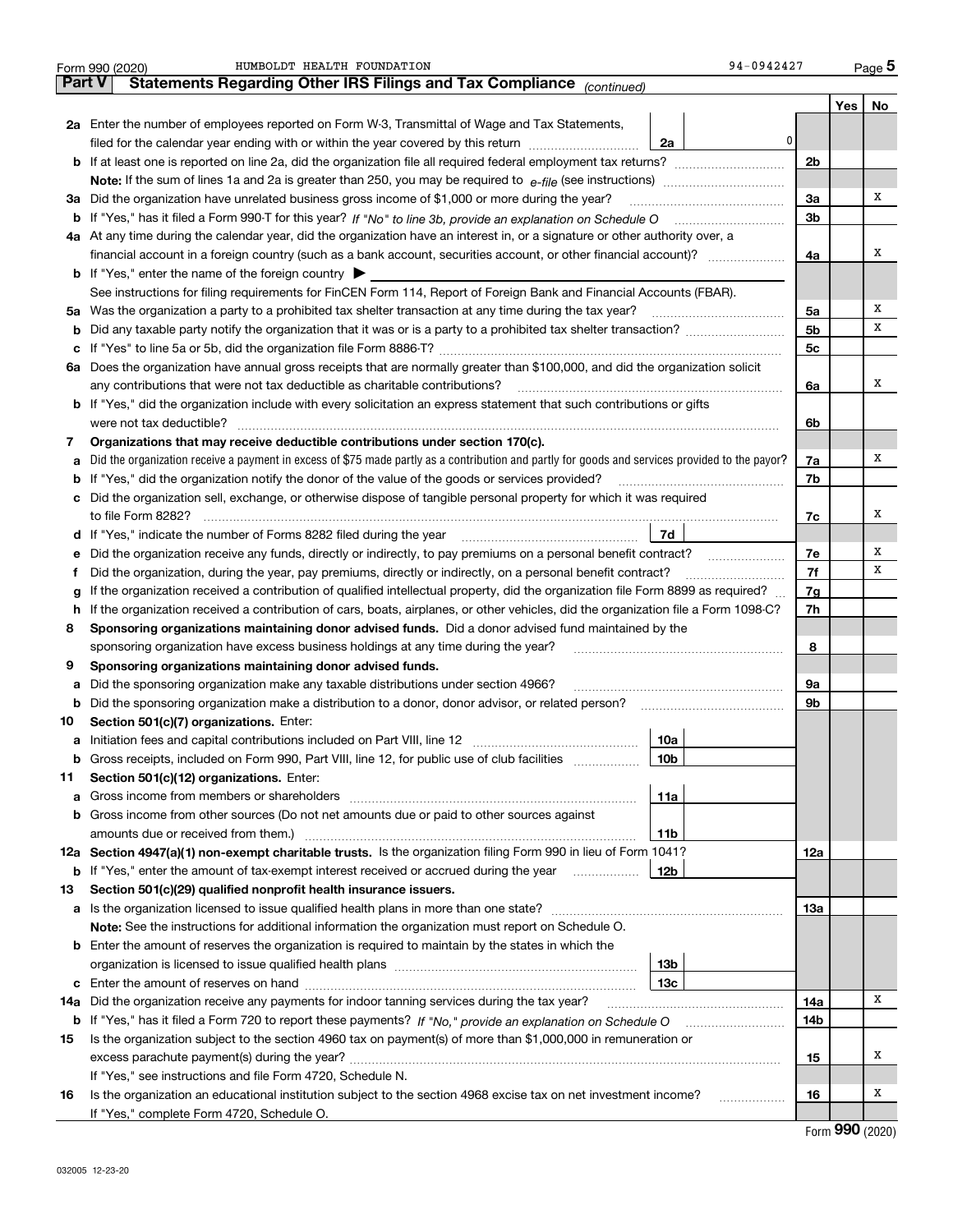|    | HUMBOLDT HEALTH FOUNDATION<br>Form 990 (2020)                                                                                                                         | 94-0942427      |        | Page $6$ |
|----|-----------------------------------------------------------------------------------------------------------------------------------------------------------------------|-----------------|--------|----------|
|    | <b>Part VI</b><br>Governance, Management, and Disclosure For each "Yes" response to lines 2 through 7b below, and for a "No" response                                 |                 |        |          |
|    | to line 8a, 8b, or 10b below, describe the circumstances, processes, or changes on Schedule O. See instructions.                                                      |                 |        |          |
|    |                                                                                                                                                                       |                 |        | x        |
|    | <b>Section A. Governing Body and Management</b>                                                                                                                       |                 |        |          |
|    |                                                                                                                                                                       |                 | Yes    | No       |
|    | 1a<br><b>1a</b> Enter the number of voting members of the governing body at the end of the tax year                                                                   |                 |        |          |
|    | If there are material differences in voting rights among members of the governing body, or if the governing                                                           |                 |        |          |
|    | body delegated broad authority to an executive committee or similar committee, explain on Schedule O.                                                                 |                 |        |          |
| b  | Enter the number of voting members included on line 1a, above, who are independent <i>management</i><br>1b                                                            | 9               |        |          |
| 2  | Did any officer, director, trustee, or key employee have a family relationship or a business relationship with any other                                              |                 |        |          |
|    | officer, director, trustee, or key employee?                                                                                                                          | 2               |        | x        |
| 3  | Did the organization delegate control over management duties customarily performed by or under the direct supervision                                                 |                 |        |          |
|    | of officers, directors, trustees, or key employees to a management company or other person?                                                                           | 3               |        | х        |
| 4  | Did the organization make any significant changes to its governing documents since the prior Form 990 was filed?                                                      | 4               |        | X        |
| 5  | Did the organization become aware during the year of a significant diversion of the organization's assets?                                                            | 5               |        | х        |
| 6  | Did the organization have members or stockholders?                                                                                                                    | 6               |        | х        |
|    | 7a Did the organization have members, stockholders, or other persons who had the power to elect or appoint one or                                                     |                 |        |          |
|    | more members of the governing body?                                                                                                                                   | 7a              |        | х        |
|    | <b>b</b> Are any governance decisions of the organization reserved to (or subject to approval by) members, stockholders, or                                           |                 |        |          |
|    | persons other than the governing body?                                                                                                                                | 7b              |        | х        |
| 8  | Did the organization contemporaneously document the meetings held or written actions undertaken during the year by the following:                                     |                 |        |          |
| a  |                                                                                                                                                                       | 8a              | х<br>х |          |
| b  | Each committee with authority to act on behalf of the governing body?                                                                                                 | 8b              |        |          |
| 9  | Is there any officer, director, trustee, or key employee listed in Part VII, Section A, who cannot be reached at the                                                  | 9               |        | x        |
|    | Section B. Policies <sub>(This</sub> Section B requests information about policies not required by the Internal Revenue Code.)                                        |                 |        |          |
|    |                                                                                                                                                                       |                 | Yes    | No       |
|    |                                                                                                                                                                       | 10a             |        | х        |
|    | <b>b</b> If "Yes," did the organization have written policies and procedures governing the activities of such chapters, affiliates,                                   |                 |        |          |
|    | and branches to ensure their operations are consistent with the organization's exempt purposes?                                                                       | 10 <sub>b</sub> |        |          |
|    | 11a Has the organization provided a complete copy of this Form 990 to all members of its governing body before filing the form?                                       | 11a             | х      |          |
|    | <b>b</b> Describe in Schedule O the process, if any, used by the organization to review this Form 990.                                                                |                 |        |          |
|    |                                                                                                                                                                       | 12a             | Х      |          |
|    | <b>b</b> Were officers, directors, or trustees, and key employees required to disclose annually interests that could give rise to conflicts?                          | 12 <sub>b</sub> | х      |          |
|    | c Did the organization regularly and consistently monitor and enforce compliance with the policy? If "Yes," describe                                                  |                 |        |          |
|    | in Schedule O how this was done manufactured and continuum and contained and contained and contained and conta                                                        | 12c             | х      |          |
| 13 | Did the organization have a written whistleblower policy?                                                                                                             | 13              | x      |          |
| 14 | Did the organization have a written document retention and destruction policy?                                                                                        | 14              | х      |          |
| 15 | Did the process for determining compensation of the following persons include a review and approval by independent                                                    |                 |        |          |
|    | persons, comparability data, and contemporaneous substantiation of the deliberation and decision?                                                                     |                 |        |          |
| a  | The organization's CEO, Executive Director, or top management official manufactured content of the organization's CEO, Executive Director, or top management official | 15a             | х      |          |
| b  | Other officers or key employees of the organization manufaction manufacture of the contraction of the organization                                                    | 15b             | х      |          |
|    | If "Yes" to line 15a or 15b, describe the process in Schedule O (see instructions).                                                                                   |                 |        |          |
|    | 16a Did the organization invest in, contribute assets to, or participate in a joint venture or similar arrangement with a                                             |                 |        |          |
|    | taxable entity during the year?                                                                                                                                       | 16a             |        | х        |
|    | <b>b</b> If "Yes," did the organization follow a written policy or procedure requiring the organization to evaluate its participation                                 |                 |        |          |
|    | in joint venture arrangements under applicable federal tax law, and take steps to safeguard the organization's                                                        |                 |        |          |
|    | exempt status with respect to such arrangements?<br><b>Section C. Disclosure</b>                                                                                      | 16b             |        |          |
| 17 | List the states with which a copy of this Form 990 is required to be filed $\blacktriangleright$ CA                                                                   |                 |        |          |
| 18 | Section 6104 requires an organization to make its Forms 1023 (1024 or 1024-A, if applicable), 990, and 990-T (Section 501(c)(3)s only) available                      |                 |        |          |
|    | for public inspection. Indicate how you made these available. Check all that apply.                                                                                   |                 |        |          |
|    | $X$ Own website<br>  X  <br>Another's website<br>Upon request<br>Other (explain on Schedule O)                                                                        |                 |        |          |
| 19 | Describe on Schedule O whether (and if so, how) the organization made its governing documents, conflict of interest policy, and financial                             |                 |        |          |
|    | statements available to the public during the tax year.                                                                                                               |                 |        |          |
| 20 | State the name, address, and telephone number of the person who possesses the organization's books and records                                                        |                 |        |          |
|    | SARAH MILLSAP - (707)442-2993                                                                                                                                         |                 |        |          |
|    | 363 INDIANOLA ROAD, BAYSIDE, CA<br>95524                                                                                                                              |                 |        |          |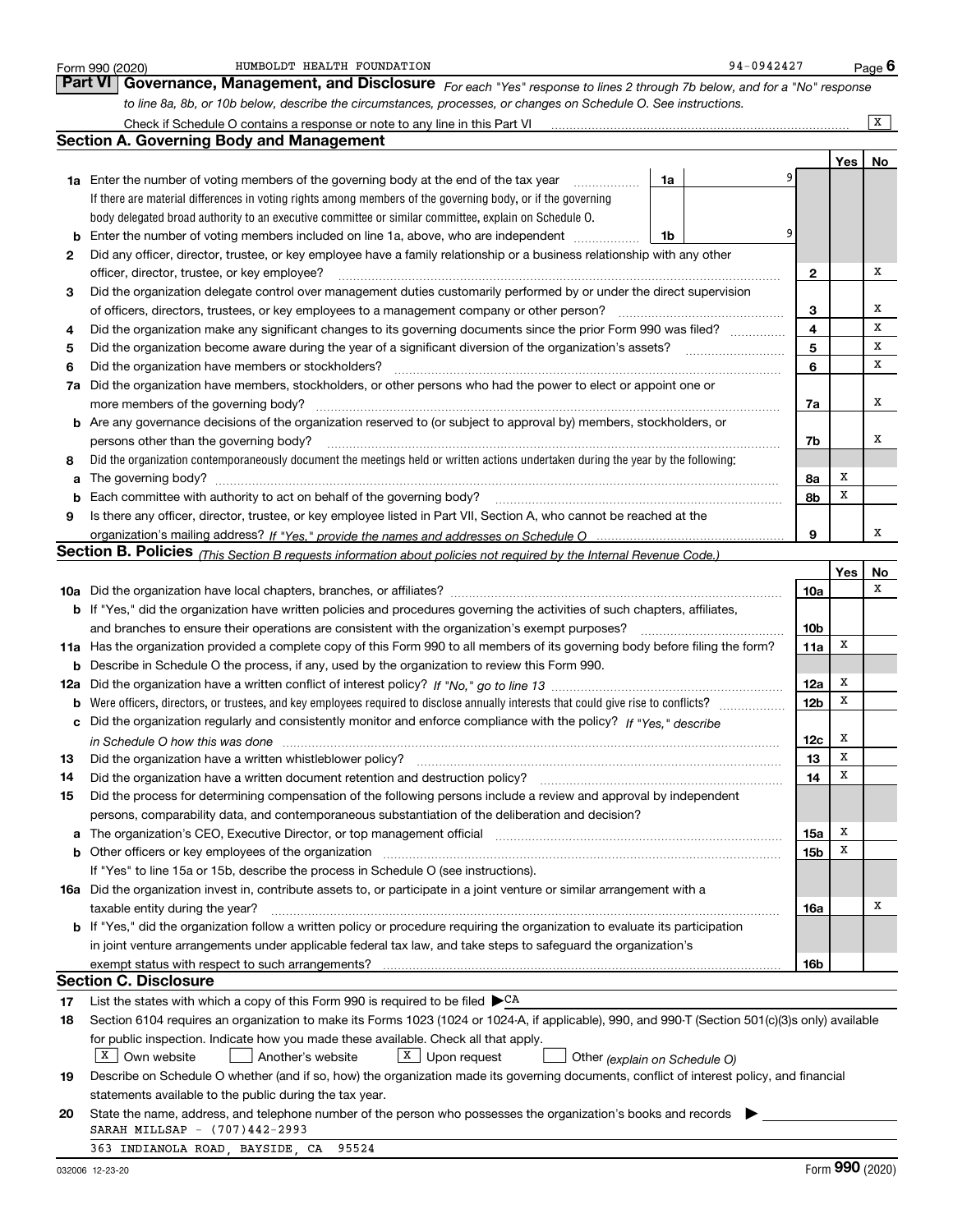| Form 990 (2020)                                                                                                                                            | HUMBOLDT HEALTH FOUNDATION                                                                 | $94 - 0942427$ | Page |  |  |  |  |  |  |
|------------------------------------------------------------------------------------------------------------------------------------------------------------|--------------------------------------------------------------------------------------------|----------------|------|--|--|--|--|--|--|
|                                                                                                                                                            | Part VII Compensation of Officers, Directors, Trustees, Key Employees, Highest Compensated |                |      |  |  |  |  |  |  |
|                                                                                                                                                            | <b>Employees, and Independent Contractors</b>                                              |                |      |  |  |  |  |  |  |
|                                                                                                                                                            | Check if Schedule O contains a response or note to any line in this Part VII               |                |      |  |  |  |  |  |  |
|                                                                                                                                                            | Section A. Officers, Directors, Trustees, Key Employees, and Highest Compensated Employees |                |      |  |  |  |  |  |  |
| 1a Complete this table for all persons required to be listed. Report compensation for the calendar year ending with or within the organization's tax year. |                                                                                            |                |      |  |  |  |  |  |  |

**•** List all of the organization's current officers, directors, trustees (whether individuals or organizations), regardless of amount of compensation. Enter -0- in columns (D), (E), and (F) if no compensation was paid.

 $\bullet$  List all of the organization's  $\,$ current key employees, if any. See instructions for definition of "key employee."

**•** List the organization's five current highest compensated employees (other than an officer, director, trustee, or key employee) who received reportable compensation (Box 5 of Form W-2 and/or Box 7 of Form 1099-MISC) of more than \$100,000 from the organization and any related organizations.

**•** List all of the organization's former officers, key employees, and highest compensated employees who received more than \$100,000 of reportable compensation from the organization and any related organizations.

**former directors or trustees**  ¥ List all of the organization's that received, in the capacity as a former director or trustee of the organization, more than \$10,000 of reportable compensation from the organization and any related organizations.

See instructions for the order in which to list the persons above.

Check this box if neither the organization nor any related organization compensated any current officer, director, or trustee.  $\mathcal{L}^{\text{max}}$ 

| (A)                              | (B)                    |                                |                                                                  |             | (C)          |                                 |        | (D)             | (E)             | (F)                          |
|----------------------------------|------------------------|--------------------------------|------------------------------------------------------------------|-------------|--------------|---------------------------------|--------|-----------------|-----------------|------------------------------|
| Name and title                   | Average                |                                | Position<br>(do not check more than one                          |             |              |                                 |        | Reportable      | Reportable      | Estimated                    |
|                                  | hours per              |                                | box, unless person is both an<br>officer and a director/trustee) |             |              |                                 |        | compensation    | compensation    | amount of                    |
|                                  | week                   |                                |                                                                  |             |              |                                 |        | from            | from related    | other                        |
|                                  | (list any              |                                |                                                                  |             |              |                                 |        | the             | organizations   | compensation                 |
|                                  | hours for              |                                |                                                                  |             |              |                                 |        | organization    | (W-2/1099-MISC) | from the                     |
|                                  | related                |                                |                                                                  |             |              |                                 |        | (W-2/1099-MISC) |                 | organization                 |
|                                  | organizations<br>below |                                |                                                                  |             |              |                                 |        |                 |                 | and related<br>organizations |
|                                  | line)                  | Individual trustee or director | Institutional trustee                                            | Officer     | Key employee | Highest compensated<br>employee | Former |                 |                 |                              |
| (1)<br>BRYNA LIPPER              | 1.25                   |                                |                                                                  |             |              |                                 |        |                 |                 |                              |
| CEO                              | 40.00                  |                                |                                                                  | $\mathbf x$ |              |                                 |        | $\mathbf{0}$ .  | 225, 375.       | 26,444.                      |
| (2)<br>SARAH MILLSAP             | 2,00                   |                                |                                                                  |             |              |                                 |        |                 |                 |                              |
| VP OF FINANCE AND ADMINISTRATION | 40.00                  |                                |                                                                  | $\mathbf x$ |              |                                 |        | $\mathbf{0}$ .  | 106,921.        | 9,127.                       |
| CHRISTINA HUFF<br>(3)            | 1.25                   |                                |                                                                  |             |              |                                 |        |                 |                 |                              |
| <b>CHAIR</b>                     |                        | X                              |                                                                  | $\mathbf x$ |              |                                 |        | $\mathbf{0}$ .  | $\mathbf{0}$    | $\mathsf{0}\,.$              |
| (4)<br>CARA SUE OWINGS           | 1.25                   |                                |                                                                  |             |              |                                 |        |                 |                 |                              |
| <b>TREASURER</b>                 |                        | X                              |                                                                  | $\mathbf x$ |              |                                 |        | $\mathbf{0}$ .  | $\mathbf{0}$    | $\mathsf{0}\,.$              |
| (5)<br>CALLA PELTIER-OLSON       | 1.25                   |                                |                                                                  |             |              |                                 |        |                 |                 |                              |
| <b>DIRECTOR</b>                  |                        | X                              |                                                                  |             |              |                                 |        | $\mathbf{0}$ .  | $\mathbf{0}$    | $\mathsf{0}\,.$              |
| (6)<br>DONNA ELIZABETH MCQUEEN   | 1.25                   |                                |                                                                  |             |              |                                 |        |                 |                 |                              |
| <b>DIRECTOR</b>                  |                        | X                              |                                                                  |             |              |                                 |        | $\mathbf{0}$ .  | $\mathbf{0}$    | $\mathbf 0$ .                |
| (7)<br><b>BETH WELLS</b>         | 1.25                   |                                |                                                                  |             |              |                                 |        |                 |                 |                              |
| <b>DIRECTOR</b>                  |                        | X                              |                                                                  |             |              |                                 |        | $\mathbf{0}$ .  | $\mathbf{0}$ .  | $\mathbf 0$ .                |
| ROSEMARY DENOUDEN<br>(8)         | 1.25                   |                                |                                                                  |             |              |                                 |        |                 |                 |                              |
| <b>DIRECTOR</b>                  |                        | X                              |                                                                  |             |              |                                 |        | $\mathbf 0$ .   | $\mathbf{0}$    | $\mathbf 0$ .                |
| <b>JANIS POLOS</b><br>(9)        | 1.25                   |                                |                                                                  |             |              |                                 |        |                 |                 |                              |
| <b>DIRECTOR</b>                  |                        | X                              |                                                                  |             |              |                                 |        | $\mathbf 0$ .   | $\mathbf{0}$    | $\mathbf 0$ .                |
| (10) PAT FARMER                  | 1.25                   |                                |                                                                  |             |              |                                 |        |                 |                 |                              |
| <b>DIRECTOR</b>                  |                        | X                              |                                                                  |             |              |                                 |        | $\mathbf{0}$ .  | $\mathbf{0}$    | $\mathsf{0}\,.$              |
| (11) ROBERT BERG, DDS            | 1.25                   |                                |                                                                  |             |              |                                 |        |                 |                 |                              |
| <b>DIRECTOR</b>                  |                        | X                              |                                                                  |             |              |                                 |        | $\mathbf 0$ .   | $\mathbf{0}$    | 0.                           |
|                                  |                        |                                |                                                                  |             |              |                                 |        |                 |                 |                              |
|                                  |                        |                                |                                                                  |             |              |                                 |        |                 |                 |                              |
|                                  |                        |                                |                                                                  |             |              |                                 |        |                 |                 |                              |
|                                  |                        |                                |                                                                  |             |              |                                 |        |                 |                 |                              |
|                                  |                        |                                |                                                                  |             |              |                                 |        |                 |                 |                              |
|                                  |                        |                                |                                                                  |             |              |                                 |        |                 |                 |                              |
|                                  |                        |                                |                                                                  |             |              |                                 |        |                 |                 |                              |
|                                  |                        |                                |                                                                  |             |              |                                 |        |                 |                 |                              |
|                                  |                        |                                |                                                                  |             |              |                                 |        |                 |                 |                              |
|                                  |                        |                                |                                                                  |             |              |                                 |        |                 |                 |                              |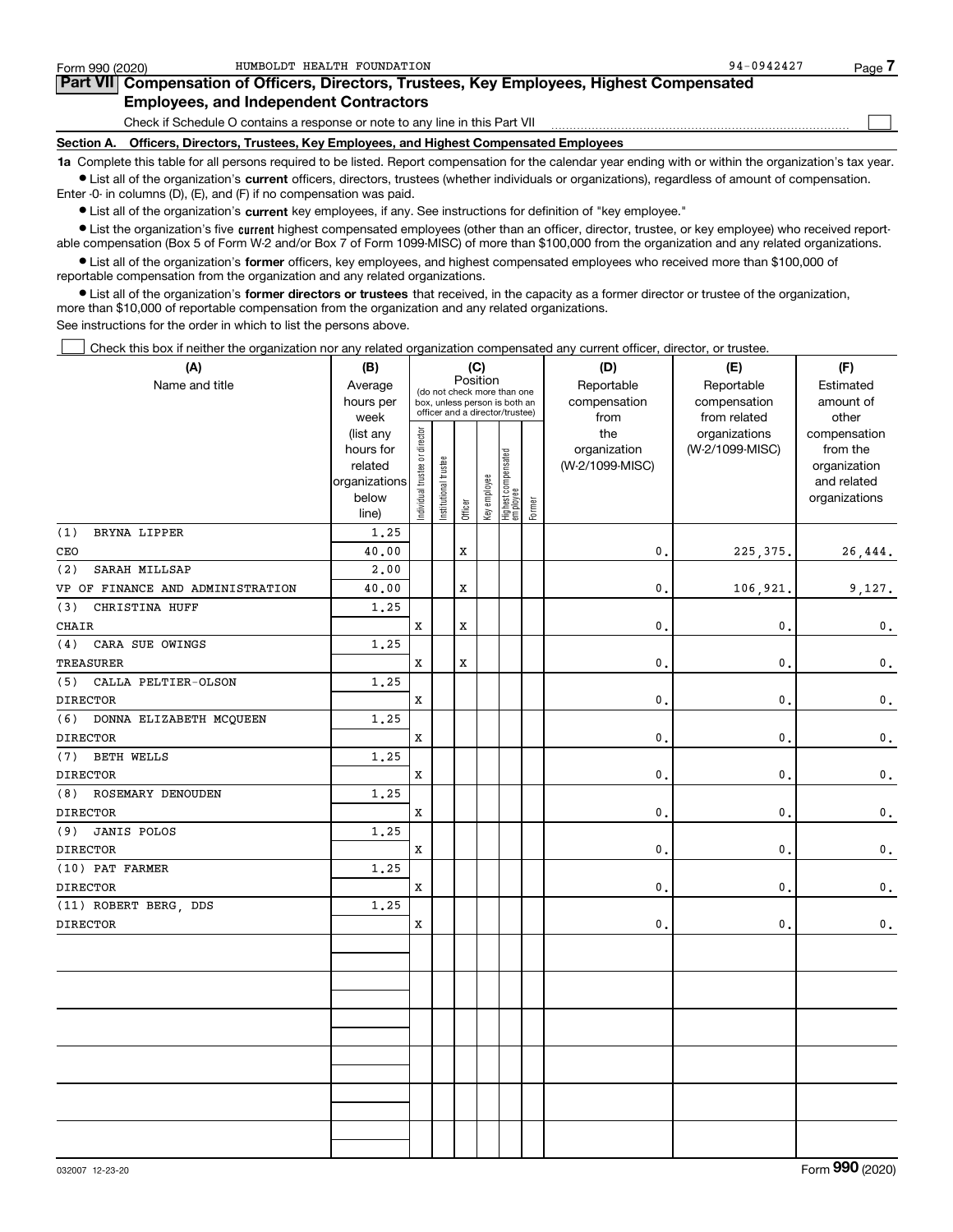|        | HUMBOLDT HEALTH FOUNDATION<br>Form 990 (2020)                                                                                                                                                                                                                |                                                                      |                               |                      |         |                                                                                                        |                                 |        |                                        | 94-0942427                       |                                           |                                                   |                                                                          | Page 8                    |                                        |  |
|--------|--------------------------------------------------------------------------------------------------------------------------------------------------------------------------------------------------------------------------------------------------------------|----------------------------------------------------------------------|-------------------------------|----------------------|---------|--------------------------------------------------------------------------------------------------------|---------------------------------|--------|----------------------------------------|----------------------------------|-------------------------------------------|---------------------------------------------------|--------------------------------------------------------------------------|---------------------------|----------------------------------------|--|
|        | <b>Part VII</b><br>Section A. Officers, Directors, Trustees, Key Employees, and Highest Compensated Employees (continued)                                                                                                                                    |                                                                      |                               |                      |         |                                                                                                        |                                 |        |                                        |                                  |                                           |                                                   |                                                                          |                           |                                        |  |
|        | (A)<br>Name and title                                                                                                                                                                                                                                        | (B)<br>Average<br>hours per<br>week                                  | Position                      |                      |         | (C)<br>(do not check more than one<br>box, unless person is both an<br>officer and a director/trustee) |                                 |        |                                        |                                  | (D)<br>Reportable<br>compensation<br>from | (E)<br>Reportable<br>compensation<br>from related |                                                                          |                           | (F)<br>Estimated<br>amount of<br>other |  |
|        |                                                                                                                                                                                                                                                              | (list any<br>hours for<br>related<br>organizations<br>below<br>line) | ndividual trustee or director | nstitutional trustee | Officer | Key employee                                                                                           | Highest compensated<br>employee | Former | the<br>organization<br>(W-2/1099-MISC) | organizations<br>(W-2/1099-MISC) |                                           |                                                   | compensation<br>from the<br>organization<br>and related<br>organizations |                           |                                        |  |
|        |                                                                                                                                                                                                                                                              |                                                                      |                               |                      |         |                                                                                                        |                                 |        |                                        |                                  |                                           |                                                   |                                                                          |                           |                                        |  |
|        |                                                                                                                                                                                                                                                              |                                                                      |                               |                      |         |                                                                                                        |                                 |        |                                        |                                  |                                           |                                                   |                                                                          |                           |                                        |  |
|        |                                                                                                                                                                                                                                                              |                                                                      |                               |                      |         |                                                                                                        |                                 |        |                                        |                                  |                                           |                                                   |                                                                          |                           |                                        |  |
|        |                                                                                                                                                                                                                                                              |                                                                      |                               |                      |         |                                                                                                        |                                 |        |                                        |                                  |                                           |                                                   |                                                                          |                           |                                        |  |
|        |                                                                                                                                                                                                                                                              |                                                                      |                               |                      |         |                                                                                                        |                                 |        |                                        |                                  |                                           |                                                   |                                                                          |                           |                                        |  |
|        |                                                                                                                                                                                                                                                              |                                                                      |                               |                      |         |                                                                                                        |                                 |        |                                        |                                  |                                           |                                                   |                                                                          |                           |                                        |  |
|        |                                                                                                                                                                                                                                                              |                                                                      |                               |                      |         |                                                                                                        |                                 |        |                                        |                                  |                                           |                                                   |                                                                          |                           |                                        |  |
|        |                                                                                                                                                                                                                                                              |                                                                      |                               |                      |         |                                                                                                        |                                 |        |                                        |                                  |                                           |                                                   |                                                                          |                           |                                        |  |
|        |                                                                                                                                                                                                                                                              |                                                                      |                               |                      |         |                                                                                                        |                                 |        |                                        |                                  |                                           |                                                   |                                                                          |                           |                                        |  |
|        | 1b Subtotal<br>c Total from continuation sheets to Part VII, Section A                                                                                                                                                                                       |                                                                      |                               |                      |         |                                                                                                        |                                 |        | 0.<br>0.                               | 332,296.                         | $\mathbf{0}$ .                            |                                                   |                                                                          | 35,571.<br>$\mathbf{0}$ . |                                        |  |
| d<br>2 | Total number of individuals (including but not limited to those listed above) who received more than \$100,000 of reportable                                                                                                                                 |                                                                      |                               |                      |         |                                                                                                        |                                 |        | 0.                                     | 332,296.                         |                                           |                                                   |                                                                          | 35,571.                   |                                        |  |
|        | compensation from the organization $\blacktriangleright$                                                                                                                                                                                                     |                                                                      |                               |                      |         |                                                                                                        |                                 |        |                                        |                                  |                                           |                                                   | Yes                                                                      | No                        |                                        |  |
| 3      | Did the organization list any former officer, director, trustee, key employee, or highest compensated employee on<br>line 1a? If "Yes," complete Schedule J for such individual manufactured contained and the Ves," complete Schedule J for such individual |                                                                      |                               |                      |         |                                                                                                        |                                 |        |                                        |                                  |                                           | 3                                                 |                                                                          | х                         |                                        |  |
| 4      | For any individual listed on line 1a, is the sum of reportable compensation and other compensation from the organization                                                                                                                                     |                                                                      |                               |                      |         |                                                                                                        |                                 |        |                                        |                                  |                                           | 4                                                 | Х                                                                        |                           |                                        |  |
| 5      | Did any person listed on line 1a receive or accrue compensation from any unrelated organization or individual for services                                                                                                                                   |                                                                      |                               |                      |         |                                                                                                        |                                 |        |                                        |                                  |                                           | 5                                                 |                                                                          | x                         |                                        |  |
|        | <b>Section B. Independent Contractors</b>                                                                                                                                                                                                                    |                                                                      |                               |                      |         |                                                                                                        |                                 |        |                                        |                                  |                                           |                                                   |                                                                          |                           |                                        |  |
| 1      | Complete this table for your five highest compensated independent contractors that received more than \$100,000 of compensation from<br>the organization. Report compensation for the calendar year ending with or within the organization's tax year.       |                                                                      |                               |                      |         |                                                                                                        |                                 |        |                                        |                                  |                                           |                                                   |                                                                          |                           |                                        |  |
|        | (A)<br>Name and business address                                                                                                                                                                                                                             |                                                                      | <b>NONE</b>                   |                      |         |                                                                                                        |                                 |        | (B)<br>Description of services         |                                  |                                           | (C)<br>Compensation                               |                                                                          |                           |                                        |  |
|        |                                                                                                                                                                                                                                                              |                                                                      |                               |                      |         |                                                                                                        |                                 |        |                                        |                                  |                                           |                                                   |                                                                          |                           |                                        |  |
|        |                                                                                                                                                                                                                                                              |                                                                      |                               |                      |         |                                                                                                        |                                 |        |                                        |                                  |                                           |                                                   |                                                                          |                           |                                        |  |
|        |                                                                                                                                                                                                                                                              |                                                                      |                               |                      |         |                                                                                                        |                                 |        |                                        |                                  |                                           |                                                   |                                                                          |                           |                                        |  |
|        |                                                                                                                                                                                                                                                              |                                                                      |                               |                      |         |                                                                                                        |                                 |        |                                        |                                  |                                           |                                                   |                                                                          |                           |                                        |  |
|        |                                                                                                                                                                                                                                                              |                                                                      |                               |                      |         |                                                                                                        |                                 |        |                                        |                                  |                                           |                                                   |                                                                          |                           |                                        |  |
| 2      | Total number of independent contractors (including but not limited to those listed above) who received more than<br>\$100,000 of compensation from the organization                                                                                          |                                                                      |                               |                      |         | 0                                                                                                      |                                 |        |                                        |                                  |                                           |                                                   |                                                                          |                           |                                        |  |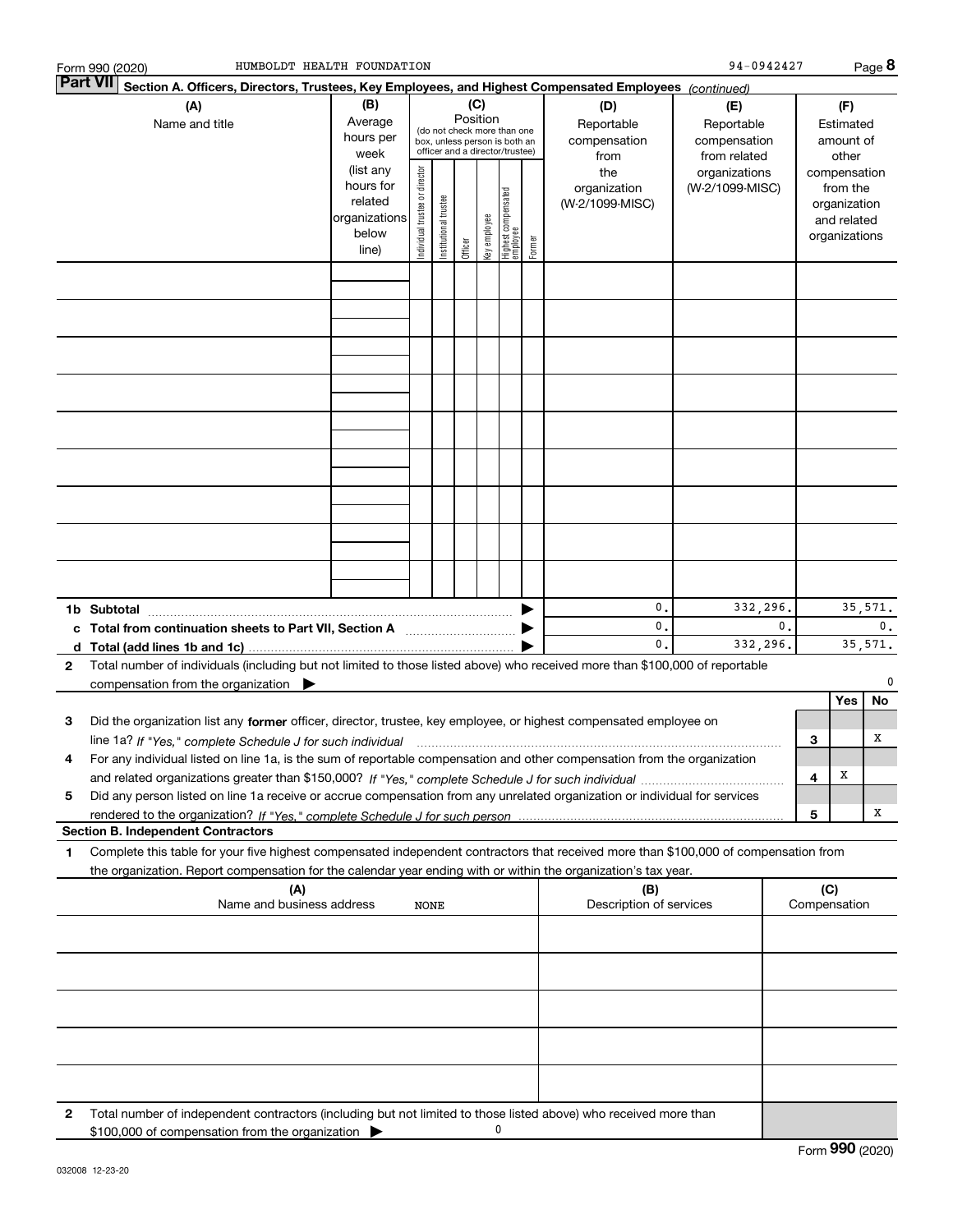|                                                           |                  |   | Form 990 (2020)                                                                       |                |                |                            | HUMBOLDT HEALTH FOUNDATION |                      |                                                                                                                                                                                                                                                                                                                                                                                                                             | 94-0942427                    | Page 9                                                          |
|-----------------------------------------------------------|------------------|---|---------------------------------------------------------------------------------------|----------------|----------------|----------------------------|----------------------------|----------------------|-----------------------------------------------------------------------------------------------------------------------------------------------------------------------------------------------------------------------------------------------------------------------------------------------------------------------------------------------------------------------------------------------------------------------------|-------------------------------|-----------------------------------------------------------------|
|                                                           | <b>Part VIII</b> |   | <b>Statement of Revenue</b>                                                           |                |                |                            |                            |                      |                                                                                                                                                                                                                                                                                                                                                                                                                             |                               |                                                                 |
|                                                           |                  |   | Check if Schedule O contains a response or note to any line in this Part VIII         |                |                |                            |                            |                      | $\begin{array}{c c c c c c c} \hline \textbf{(B)} & \textbf{(C)} & \textbf{1} & \textbf{1} & \textbf{1} & \textbf{1} & \textbf{1} & \textbf{1} & \textbf{1} & \textbf{1} & \textbf{1} & \textbf{1} & \textbf{1} & \textbf{1} & \textbf{1} & \textbf{1} & \textbf{1} & \textbf{1} & \textbf{1} & \textbf{1} & \textbf{1} & \textbf{1} & \textbf{1} & \textbf{1} & \textbf{1} & \textbf{1} & \textbf{1} & \textbf{1} & \text$ |                               |                                                                 |
|                                                           |                  |   |                                                                                       |                |                |                            |                            | (A)<br>Total revenue | Related or exempt<br>function revenue                                                                                                                                                                                                                                                                                                                                                                                       | Unrelated<br>business revenue | (D)<br>Revenue excluded<br>from tax under<br>sections 512 - 514 |
|                                                           |                  |   | 1 a Federated campaigns                                                               |                | 1a             |                            |                            |                      |                                                                                                                                                                                                                                                                                                                                                                                                                             |                               |                                                                 |
| Contributions, Gifts, Grants<br>and Other Similar Amounts |                  | b | Membership dues<br>$\overline{\phantom{a}}$                                           |                |                | 1 <sub>b</sub>             |                            |                      |                                                                                                                                                                                                                                                                                                                                                                                                                             |                               |                                                                 |
|                                                           |                  | с | Fundraising events                                                                    |                | 1 <sub>c</sub> |                            |                            |                      |                                                                                                                                                                                                                                                                                                                                                                                                                             |                               |                                                                 |
|                                                           |                  |   | d Related organizations                                                               |                |                | 1 <sub>d</sub>             |                            |                      |                                                                                                                                                                                                                                                                                                                                                                                                                             |                               |                                                                 |
|                                                           |                  | е | Government grants (contributions)                                                     |                |                | 1e                         |                            |                      |                                                                                                                                                                                                                                                                                                                                                                                                                             |                               |                                                                 |
|                                                           |                  |   | f All other contributions, gifts, grants, and                                         |                |                |                            |                            |                      |                                                                                                                                                                                                                                                                                                                                                                                                                             |                               |                                                                 |
|                                                           |                  |   | similar amounts not included above                                                    |                | 1f             |                            | 20,099.                    |                      |                                                                                                                                                                                                                                                                                                                                                                                                                             |                               |                                                                 |
|                                                           |                  | g | Noncash contributions included in lines 1a-1f                                         |                |                | 1g                         |                            |                      |                                                                                                                                                                                                                                                                                                                                                                                                                             |                               |                                                                 |
|                                                           |                  |   |                                                                                       |                |                |                            |                            | 20,099.              |                                                                                                                                                                                                                                                                                                                                                                                                                             |                               |                                                                 |
|                                                           |                  |   |                                                                                       |                |                |                            | <b>Business Code</b>       |                      |                                                                                                                                                                                                                                                                                                                                                                                                                             |                               |                                                                 |
|                                                           | 2a               |   | <u>experience</u> and the contract of the contract of the contract of the contract of |                |                |                            |                            |                      |                                                                                                                                                                                                                                                                                                                                                                                                                             |                               |                                                                 |
|                                                           |                  | b | <u> 1989 - Andrea Stadt Britain, amerikansk politik (</u>                             |                |                |                            |                            |                      |                                                                                                                                                                                                                                                                                                                                                                                                                             |                               |                                                                 |
| Program Service<br>Revenue                                |                  | с | <u> 1989 - Andrea Stadt Britain, amerikansk politiker (</u>                           |                |                |                            |                            |                      |                                                                                                                                                                                                                                                                                                                                                                                                                             |                               |                                                                 |
|                                                           |                  | d | <u> 1989 - Johann Barn, amerikansk politiker (d. 1989)</u>                            |                |                |                            |                            |                      |                                                                                                                                                                                                                                                                                                                                                                                                                             |                               |                                                                 |
|                                                           |                  | е |                                                                                       |                |                |                            |                            |                      |                                                                                                                                                                                                                                                                                                                                                                                                                             |                               |                                                                 |
|                                                           |                  | f | All other program service revenue                                                     |                |                |                            |                            |                      |                                                                                                                                                                                                                                                                                                                                                                                                                             |                               |                                                                 |
|                                                           |                  | g |                                                                                       |                |                |                            |                            |                      |                                                                                                                                                                                                                                                                                                                                                                                                                             |                               |                                                                 |
|                                                           | 3                |   | Investment income (including dividends, interest, and                                 |                |                |                            |                            | 73,069.              |                                                                                                                                                                                                                                                                                                                                                                                                                             |                               |                                                                 |
|                                                           |                  |   |                                                                                       |                |                |                            |                            |                      |                                                                                                                                                                                                                                                                                                                                                                                                                             |                               | 73,069.                                                         |
|                                                           | 4                |   | Income from investment of tax-exempt bond proceeds                                    |                |                |                            |                            |                      |                                                                                                                                                                                                                                                                                                                                                                                                                             |                               |                                                                 |
|                                                           | 5                |   |                                                                                       |                |                | (i) Real                   | (ii) Personal              |                      |                                                                                                                                                                                                                                                                                                                                                                                                                             |                               |                                                                 |
|                                                           |                  |   |                                                                                       |                |                |                            |                            |                      |                                                                                                                                                                                                                                                                                                                                                                                                                             |                               |                                                                 |
|                                                           |                  |   | 6 a Gross rents                                                                       | 6a             |                |                            |                            |                      |                                                                                                                                                                                                                                                                                                                                                                                                                             |                               |                                                                 |
|                                                           |                  | b | Less: rental expenses                                                                 | 6 <sub>b</sub> |                |                            |                            |                      |                                                                                                                                                                                                                                                                                                                                                                                                                             |                               |                                                                 |
|                                                           |                  | с | Rental income or (loss)                                                               | 6c             |                |                            |                            |                      |                                                                                                                                                                                                                                                                                                                                                                                                                             |                               |                                                                 |
|                                                           |                  |   | d Net rental income or (loss)                                                         |                |                | <u>.</u><br>(i) Securities | (ii) Other                 |                      |                                                                                                                                                                                                                                                                                                                                                                                                                             |                               |                                                                 |
|                                                           |                  |   | 7 a Gross amount from sales of                                                        |                |                | 93,276.                    |                            |                      |                                                                                                                                                                                                                                                                                                                                                                                                                             |                               |                                                                 |
|                                                           |                  |   | assets other than inventory                                                           | 7a             |                |                            |                            |                      |                                                                                                                                                                                                                                                                                                                                                                                                                             |                               |                                                                 |
|                                                           |                  |   | <b>b</b> Less: cost or other basis                                                    |                |                | $\mathfrak o$ .            |                            |                      |                                                                                                                                                                                                                                                                                                                                                                                                                             |                               |                                                                 |
| evenue                                                    |                  |   | and sales expenses<br>c Gain or (loss)                                                | 7b<br>7c       |                | 93,276.                    |                            |                      |                                                                                                                                                                                                                                                                                                                                                                                                                             |                               |                                                                 |
|                                                           |                  |   |                                                                                       |                |                |                            |                            | 93,276.              |                                                                                                                                                                                                                                                                                                                                                                                                                             |                               | 93,276.                                                         |
| Other <sub>R</sub>                                        |                  |   | 8 a Gross income from fundraising events (not                                         |                |                |                            |                            |                      |                                                                                                                                                                                                                                                                                                                                                                                                                             |                               |                                                                 |
|                                                           |                  |   |                                                                                       |                |                |                            |                            |                      |                                                                                                                                                                                                                                                                                                                                                                                                                             |                               |                                                                 |
|                                                           |                  |   | contributions reported on line 1c). See                                               |                |                |                            |                            |                      |                                                                                                                                                                                                                                                                                                                                                                                                                             |                               |                                                                 |
|                                                           |                  |   |                                                                                       |                |                | 8a                         |                            |                      |                                                                                                                                                                                                                                                                                                                                                                                                                             |                               |                                                                 |
|                                                           |                  |   | <b>b</b> Less: direct expenses <i></i>                                                |                |                | 8 <sub>b</sub>             |                            |                      |                                                                                                                                                                                                                                                                                                                                                                                                                             |                               |                                                                 |
|                                                           |                  |   | c Net income or (loss) from fundraising events                                        |                |                |                            |                            |                      |                                                                                                                                                                                                                                                                                                                                                                                                                             |                               |                                                                 |
|                                                           |                  |   | 9 a Gross income from gaming activities. See                                          |                |                |                            |                            |                      |                                                                                                                                                                                                                                                                                                                                                                                                                             |                               |                                                                 |
|                                                           |                  |   |                                                                                       |                |                | 9a                         |                            |                      |                                                                                                                                                                                                                                                                                                                                                                                                                             |                               |                                                                 |
|                                                           |                  |   | <b>b</b> Less: direct expenses <b>manually</b>                                        |                |                | 9 <sub>b</sub>             |                            |                      |                                                                                                                                                                                                                                                                                                                                                                                                                             |                               |                                                                 |
|                                                           |                  |   | c Net income or (loss) from gaming activities                                         |                |                |                            |                            |                      |                                                                                                                                                                                                                                                                                                                                                                                                                             |                               |                                                                 |
|                                                           |                  |   | 10 a Gross sales of inventory, less returns                                           |                |                |                            |                            |                      |                                                                                                                                                                                                                                                                                                                                                                                                                             |                               |                                                                 |
|                                                           |                  |   |                                                                                       |                |                | 10a                        |                            |                      |                                                                                                                                                                                                                                                                                                                                                                                                                             |                               |                                                                 |
|                                                           |                  |   | <b>b</b> Less: cost of goods sold                                                     |                |                | 10 <sub>b</sub>            |                            |                      |                                                                                                                                                                                                                                                                                                                                                                                                                             |                               |                                                                 |
|                                                           |                  |   | c Net income or (loss) from sales of inventory                                        |                |                |                            |                            |                      |                                                                                                                                                                                                                                                                                                                                                                                                                             |                               |                                                                 |
|                                                           |                  |   |                                                                                       |                |                |                            | <b>Business Code</b>       |                      |                                                                                                                                                                                                                                                                                                                                                                                                                             |                               |                                                                 |
|                                                           | 11 a             |   | <u> 1989 - Johann John Stein, fransk politik (f. 1989)</u>                            |                |                |                            |                            |                      |                                                                                                                                                                                                                                                                                                                                                                                                                             |                               |                                                                 |
|                                                           |                  | b | <u> 1989 - Andrea Stadt Britain, amerikansk politiker (</u>                           |                |                |                            |                            |                      |                                                                                                                                                                                                                                                                                                                                                                                                                             |                               |                                                                 |
|                                                           |                  | c | <u> 1980 - Andrea Andrew Maria (h. 1980).</u>                                         |                |                |                            |                            |                      |                                                                                                                                                                                                                                                                                                                                                                                                                             |                               |                                                                 |
| Miscellaneous<br>Revenue                                  |                  |   |                                                                                       |                |                |                            |                            |                      |                                                                                                                                                                                                                                                                                                                                                                                                                             |                               |                                                                 |
|                                                           |                  |   |                                                                                       |                |                |                            |                            |                      |                                                                                                                                                                                                                                                                                                                                                                                                                             |                               |                                                                 |
|                                                           | 12               |   |                                                                                       |                |                |                            |                            | 186,444.             | 0.                                                                                                                                                                                                                                                                                                                                                                                                                          | 0.                            | 166, 345.                                                       |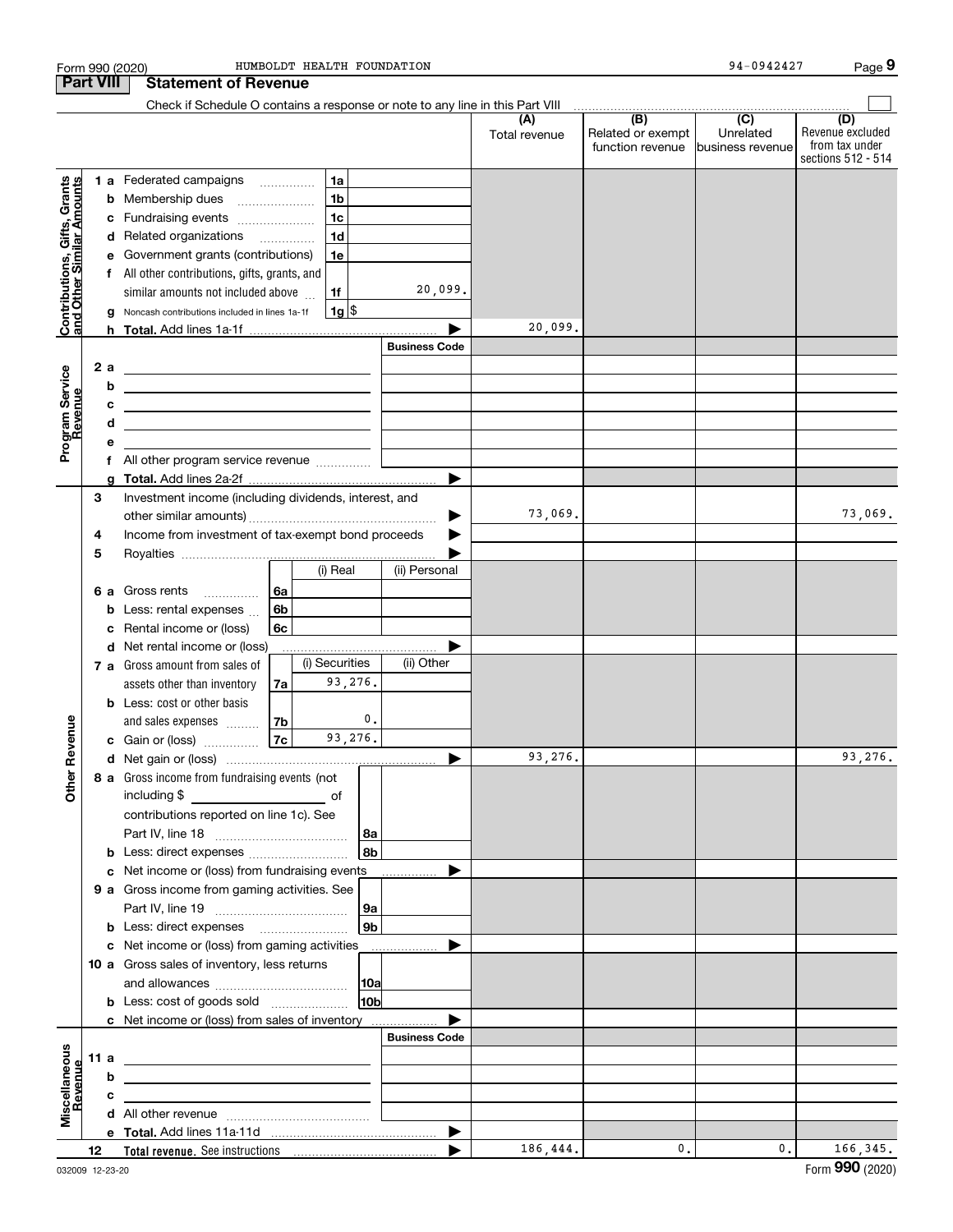Form 990 (2020) HUMBOLDT HEALTH FOUNDATION 94-0942427 Page

**10**

#### **Total functional expenses.**  Add lines 1 through 24e **Joint costs.** Complete this line only if the organization **(A)**<br>Total expenses **(B) (C) (D) 1234567891011abcdefg12131415161718192021222324abcde2526***Section 501(c)(3) and 501(c)(4) organizations must complete all columns. All other organizations must complete column (A).* Grants and other assistance to domestic organizations and domestic governments. See Part IV, line 21 Compensation not included above to disqualified persons (as defined under section 4958(f)(1)) and persons described in section 4958(c)(3)(B)  $\quad \ldots \ldots \ldots$ Pension plan accruals and contributions (include section 401(k) and 403(b) employer contributions) Professional fundraising services. See Part IV, line 17 Other. (If line 11g amount exceeds 10% of line 25, column (A) amount, list line 11g expenses on Sch O.) Other expenses. Itemize expenses not covered above (List miscellaneous expenses on line 24e. If line 24e amount exceeds 10% of line 25, column (A) amount, list line 24e expenses on Schedule O.) reported in column (B) joint costs from a combined educational campaign and fundraising solicitation. Check if Schedule O contains a response or note to any line in this Part IX Program service expensesManagement and general expenses Fundraising expensesGrants and other assistance to domestic individuals. See Part IV, line 22 ~~~~~~~ Grants and other assistance to foreign organizations, foreign governments, and foreign individuals. See Part IV, lines 15 and 16  $\ldots$ Benefits paid to or for members .................... Compensation of current officers, directors, trustees, and key employees  $\ldots$   $\ldots$   $\ldots$   $\ldots$   $\ldots$ Other salaries and wages ~~~~~~~~~~ Other employee benefits ~~~~~~~~~~ Payroll taxes ~~~~~~~~~~~~~~~~ Fees for services (nonemployees): Management ~~~~~~~~~~~~~~~~ Legal ~~~~~~~~~~~~~~~~~~~~Accounting ~~~~~~~~~~~~~~~~~ Lobbying ~~~~~~~~~~~~~~~~~~ lnvestment management fees ....................... Advertising and promotion \_\_\_\_\_\_\_\_\_\_\_\_\_\_\_\_\_\_\_ Office expenses ~~~~~~~~~~~~~~~ Information technology ~~~~~~~~~~~ Royalties ~~~~~~~~~~~~~~~~~~ Occupancy ~~~~~~~~~~~~~~~~~ Travel ……………………………………………… Payments of travel or entertainment expenses for any federal, state, or local public officials Conferences, conventions, and meetings Interest Payments to affiliates ~~~~~~~~~~~~ Depreciation, depletion, and amortization  $\,\,\ldots\,\,$ Insurance~~~~~~~~~~~~~~~~~All other expenses *Do not include amounts reported on lines 6b, 7b, 8b, 9b, and 10b of Part VIII.*  $\mathcal{L}^{\text{max}}$ 227,756. 70,907. 2,750. 1,017. 70.26.9.900.289.309,176. 5,452. 227,756. 70,907. 2,750. 5,452. 1,017. 35. 35. 26.9.900.289.298,663. 10,478. 35. STAFF EXPENSE

Check here  $\blacktriangleright$ 

Check here  $\bullet$  if following SOP 98-2 (ASC 958-720)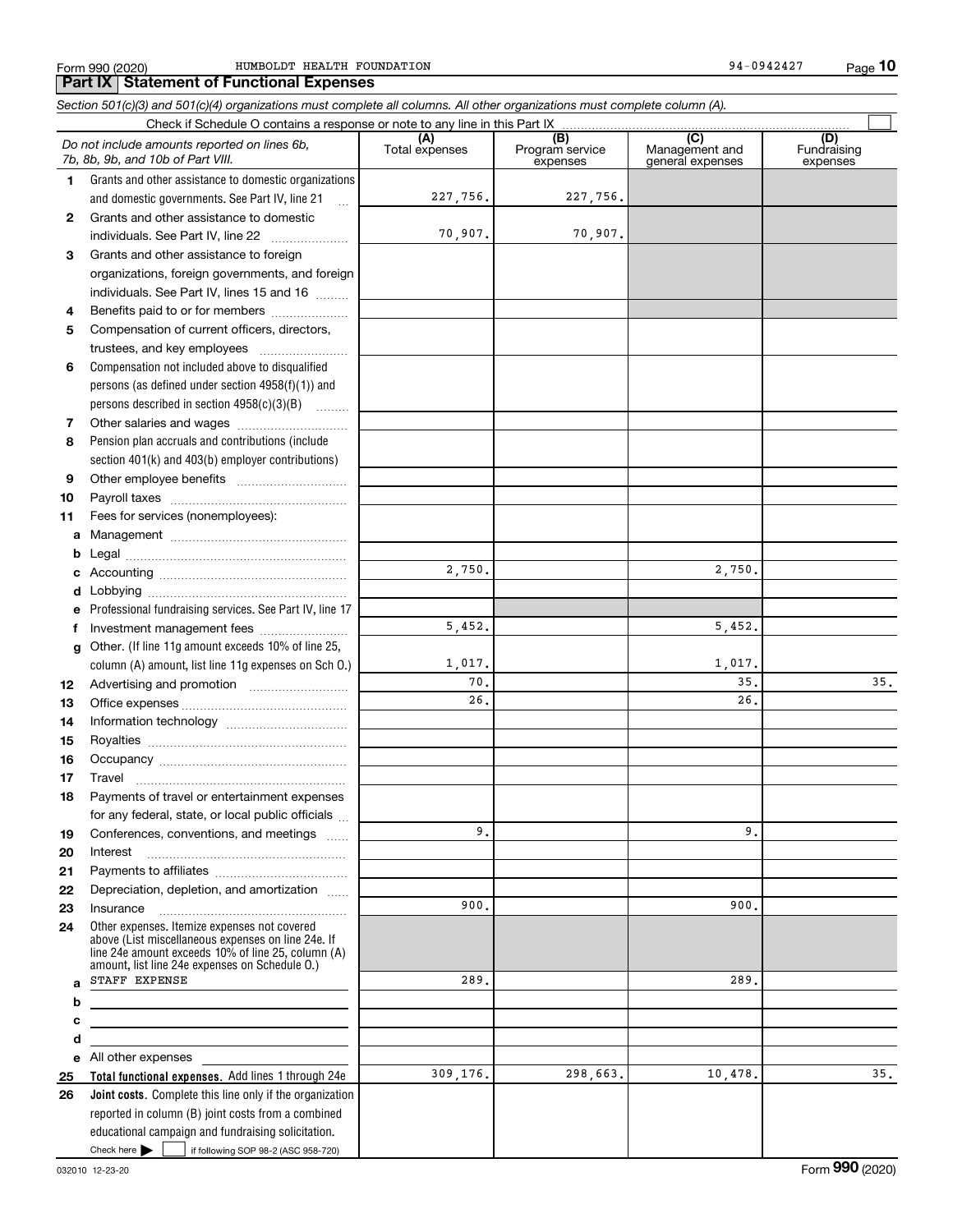÷

|                      | Form 990 (2020)<br>Part X | HUMBOLDT HEALTH FOUNDATION<br><b>Balance Sheet</b>                                                                                                                                                                             |     |                          |                 | 94-0942427         | <u>Page</u> 11 |
|----------------------|---------------------------|--------------------------------------------------------------------------------------------------------------------------------------------------------------------------------------------------------------------------------|-----|--------------------------|-----------------|--------------------|----------------|
|                      |                           | Check if Schedule O contains a response or note to any line in this Part X                                                                                                                                                     |     |                          |                 |                    |                |
|                      |                           |                                                                                                                                                                                                                                |     | (A)<br>Beginning of year |                 | (B)<br>End of year |                |
|                      |                           |                                                                                                                                                                                                                                |     |                          |                 |                    |                |
|                      | 1                         |                                                                                                                                                                                                                                |     | 1,032.                   | 1               |                    |                |
|                      | 2                         |                                                                                                                                                                                                                                |     | 50.                      | $\mathbf{2}$    |                    |                |
|                      | 3                         |                                                                                                                                                                                                                                |     |                          | 3               |                    |                |
|                      | 4                         |                                                                                                                                                                                                                                |     |                          | 4               |                    |                |
|                      | 5                         | Loans and other receivables from any current or former officer, director,                                                                                                                                                      |     |                          |                 |                    |                |
|                      |                           | trustee, key employee, creator or founder, substantial contributor, or 35%                                                                                                                                                     |     |                          |                 |                    |                |
|                      |                           | controlled entity or family member of any of these persons                                                                                                                                                                     |     |                          | 5               |                    |                |
|                      | 6                         | Loans and other receivables from other disqualified persons (as defined                                                                                                                                                        |     |                          |                 |                    |                |
|                      |                           | under section 4958(f)(1)), and persons described in section 4958(c)(3)(B)                                                                                                                                                      |     |                          | 6               |                    |                |
|                      | 7                         |                                                                                                                                                                                                                                |     |                          | $\overline{7}$  |                    |                |
| Assets               | 8                         |                                                                                                                                                                                                                                |     |                          | 8               |                    |                |
|                      | 9                         |                                                                                                                                                                                                                                |     |                          | 9               |                    |                |
|                      |                           | 10a Land, buildings, and equipment: cost or other                                                                                                                                                                              |     |                          |                 |                    |                |
|                      |                           | basis. Complete Part VI of Schedule D                                                                                                                                                                                          | 10a |                          |                 |                    |                |
|                      |                           |                                                                                                                                                                                                                                | 10b |                          |                 |                    |                |
|                      |                           | <b>b</b> Less: accumulated depreciation<br>. 1                                                                                                                                                                                 |     | 5, 349, 158.             | 10 <sub>c</sub> |                    | 6,788,134.     |
|                      | 11                        |                                                                                                                                                                                                                                |     | 11                       |                 |                    |                |
|                      | 12                        |                                                                                                                                                                                                                                |     | 12                       |                 |                    |                |
|                      | 13                        | Investments - program-related. See Part IV, line 11                                                                                                                                                                            |     |                          | 13              |                    |                |
|                      | 14                        | Intangible assets                                                                                                                                                                                                              |     |                          | 14              |                    |                |
|                      | 15                        |                                                                                                                                                                                                                                |     |                          | 15              |                    |                |
|                      | 16                        |                                                                                                                                                                                                                                |     | 5,350,240.               | 16              |                    | 6,788,134.     |
|                      | 17                        |                                                                                                                                                                                                                                |     |                          | 17              |                    | 2,783.         |
|                      | 18                        |                                                                                                                                                                                                                                |     | 7,208.                   | 18              |                    | 14, 116.       |
|                      | 19                        | Deferred revenue manual contracts and contracts are all the contracts and contracts are contracted and contracts are contracted and contract are contracted and contract are contracted and contract are contracted and contra |     |                          | 19              |                    |                |
|                      | 20                        |                                                                                                                                                                                                                                |     |                          | 20              |                    |                |
|                      | 21                        | Escrow or custodial account liability. Complete Part IV of Schedule D                                                                                                                                                          |     |                          | 21              |                    |                |
|                      | 22                        | Loans and other payables to any current or former officer, director,                                                                                                                                                           |     |                          |                 |                    |                |
| Liabilities          |                           | trustee, key employee, creator or founder, substantial contributor, or 35%                                                                                                                                                     |     |                          |                 |                    |                |
|                      |                           | controlled entity or family member of any of these persons                                                                                                                                                                     |     |                          | 22              |                    |                |
|                      | 23                        | Secured mortgages and notes payable to unrelated third parties                                                                                                                                                                 |     |                          | 23              |                    |                |
|                      | 24                        | Unsecured notes and loans payable to unrelated third parties                                                                                                                                                                   |     |                          | 24              |                    |                |
|                      | 25                        | Other liabilities (including federal income tax, payables to related third                                                                                                                                                     |     |                          |                 |                    |                |
|                      |                           | parties, and other liabilities not included on lines 17-24). Complete Part X                                                                                                                                                   |     |                          |                 |                    |                |
|                      |                           | of Schedule D                                                                                                                                                                                                                  |     |                          | 25              |                    |                |
|                      | 26                        | <b>Total liabilities.</b> Add lines 17 through 25                                                                                                                                                                              |     | 7,208.                   | 26              |                    | 16,899.        |
|                      |                           | Organizations that follow FASB ASC 958, check here $\blacktriangleright \begin{array}{c} \perp X \end{array}$                                                                                                                  |     |                          |                 |                    |                |
|                      |                           | and complete lines 27, 28, 32, and 33.                                                                                                                                                                                         |     |                          |                 |                    |                |
|                      | 27                        |                                                                                                                                                                                                                                |     | 5,343,032.               | 27              |                    | 6,771,235.     |
|                      |                           |                                                                                                                                                                                                                                |     |                          | 28              |                    |                |
|                      | 28                        |                                                                                                                                                                                                                                |     |                          |                 |                    |                |
| <b>Fund Balances</b> |                           | Organizations that do not follow FASB ASC 958, check here $\blacktriangleright$                                                                                                                                                |     |                          |                 |                    |                |
|                      |                           | and complete lines 29 through 33.                                                                                                                                                                                              |     |                          |                 |                    |                |
|                      | 29                        |                                                                                                                                                                                                                                |     |                          | 29              |                    |                |
|                      |                           |                                                                                                                                                                                                                                |     |                          | 30              |                    |                |
|                      | 30                        | Paid-in or capital surplus, or land, building, or equipment fund                                                                                                                                                               |     |                          |                 |                    |                |
| Net Assets or        | 31<br>32                  | Retained earnings, endowment, accumulated income, or other funds                                                                                                                                                               |     | 5, 343, 032.             | 31<br>32        |                    | 6,771,235.     |

**272829303132 33and complete lines 27, 28, 32, and 33. 2728Organizations that do not follow FASB ASC 958, check here** | **and complete lines 29 through 33. 2930313233**Net assets without donor restrictions ~~~~~~~~~~~~~~~~~~~~ Net assets with donor restrictions ~~~~~~~~~~~~~~~~~~~~~~ Capital stock or trust principal, or current funds ~~~~~~~~~~~~~~~ Paid-in or capital surplus, or land, building, or equipment fund www.commun.com Retained earnings, endowment, accumulated income, or other funds we have all the Total net assets or fund balances ~~~~~~~~~~~~~~~~~~~~~~ Total liabilities and net assets/fund balances 16,899. 5,343,032. 27 6,771,235. 5,343,032. 32 6,771,235.  $5,350,240.$  33 6,788,134.

Form (2020) **990**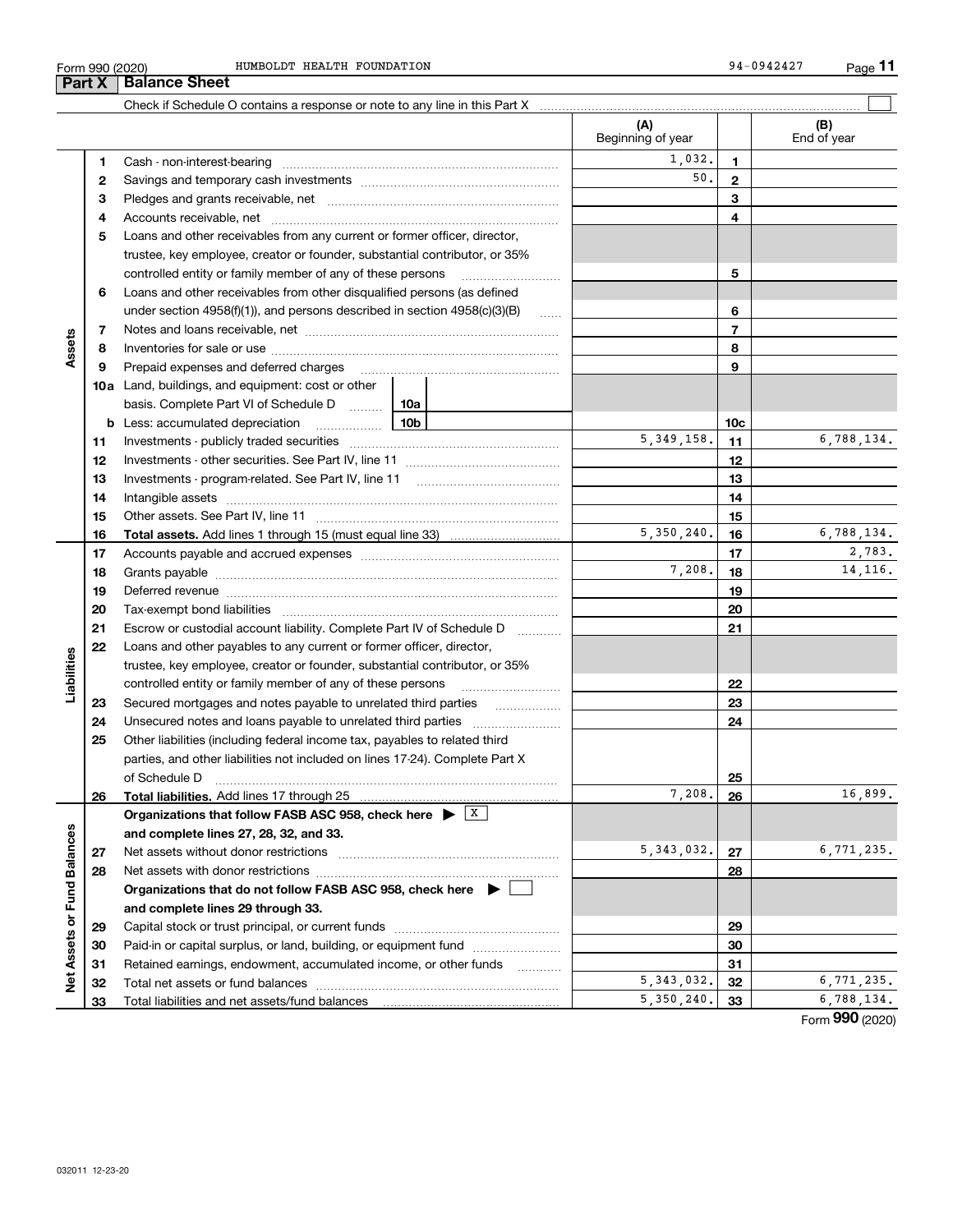|    | HUMBOLDT HEALTH FOUNDATION<br>Form 990 (2020)                                                                                                                                                                                  | 94-0942427              |                |              | Page $12$  |
|----|--------------------------------------------------------------------------------------------------------------------------------------------------------------------------------------------------------------------------------|-------------------------|----------------|--------------|------------|
|    | Part XI<br><b>Reconciliation of Net Assets</b>                                                                                                                                                                                 |                         |                |              |            |
|    |                                                                                                                                                                                                                                |                         |                |              | x          |
|    |                                                                                                                                                                                                                                |                         |                |              |            |
| 1  |                                                                                                                                                                                                                                | 1                       |                |              | 186,444.   |
| 2  |                                                                                                                                                                                                                                | $\mathbf{2}$            |                |              | 309,176.   |
| 3  | Revenue less expenses. Subtract line 2 from line 1                                                                                                                                                                             | 3                       |                | $-122, 732.$ |            |
| 4  |                                                                                                                                                                                                                                | $\overline{\mathbf{4}}$ |                | 5, 343, 032. |            |
| 5  | Net unrealized gains (losses) on investments [11] matter continuum matter of the state of the state of the state of the state of the state of the state of the state of the state of the state of the state of the state of th | 5                       |                | 1,610,959.   |            |
| 6  |                                                                                                                                                                                                                                | 6                       |                |              |            |
| 7  | Investment expenses www.communication.com/www.communication.com/www.communication.com/www.com                                                                                                                                  | $\overline{7}$          |                |              |            |
| 8  | Prior period adjustments www.communication.communication.communication.com/                                                                                                                                                    | 8                       |                |              |            |
| 9  | Other changes in net assets or fund balances (explain on Schedule O)                                                                                                                                                           | 9                       |                |              | $-60,024.$ |
| 10 | Net assets or fund balances at end of year. Combine lines 3 through 9 (must equal Part X, line 32,                                                                                                                             |                         |                |              |            |
|    |                                                                                                                                                                                                                                | 10                      |                | 6,771,235.   |            |
|    | Part XII Financial Statements and Reporting                                                                                                                                                                                    |                         |                |              |            |
|    |                                                                                                                                                                                                                                |                         |                |              | X          |
|    |                                                                                                                                                                                                                                |                         |                | Yes          | <b>No</b>  |
| 1  | $X$ Accrual<br>Accounting method used to prepare the Form 990: <u>I</u> Cash<br>Other                                                                                                                                          |                         |                |              |            |
|    | If the organization changed its method of accounting from a prior year or checked "Other," explain in Schedule O.                                                                                                              |                         |                |              |            |
|    | 2a Were the organization's financial statements compiled or reviewed by an independent accountant?                                                                                                                             |                         | 2a             |              | X          |
|    | If "Yes," check a box below to indicate whether the financial statements for the year were compiled or reviewed on a                                                                                                           |                         |                |              |            |
|    | separate basis, consolidated basis, or both:                                                                                                                                                                                   |                         |                |              |            |
|    | Separate basis<br>Consolidated basis<br>Both consolidated and separate basis                                                                                                                                                   |                         |                |              |            |
|    | <b>b</b> Were the organization's financial statements audited by an independent accountant?                                                                                                                                    |                         | 2 <sub>b</sub> | X            |            |
|    | If "Yes," check a box below to indicate whether the financial statements for the year were audited on a separate basis,                                                                                                        |                         |                |              |            |
|    | consolidated basis, or both:                                                                                                                                                                                                   |                         |                |              |            |
|    | $X$ Consolidated basis<br>Separate basis<br>Both consolidated and separate basis                                                                                                                                               |                         |                |              |            |
|    | c If "Yes" to line 2a or 2b, does the organization have a committee that assumes responsibility for oversight of the audit,                                                                                                    |                         |                | x            |            |
|    | review, or compilation of its financial statements and selection of an independent accountant?                                                                                                                                 |                         | 2c             |              |            |
|    | If the organization changed either its oversight process or selection process during the tax year, explain on Schedule O.                                                                                                      |                         |                |              |            |
|    | 3a As a result of a federal award, was the organization required to undergo an audit or audits as set forth in the Single Audit                                                                                                |                         |                |              | X          |
|    |                                                                                                                                                                                                                                |                         | За             |              |            |
|    | b If "Yes," did the organization undergo the required audit or audits? If the organization did not undergo the required audit                                                                                                  |                         | 3b             |              |            |
|    | or audits, explain why on Schedule O and describe any steps taken to undergo such audits manufactured university                                                                                                               |                         |                | nnn –        |            |

Form (2020) **990**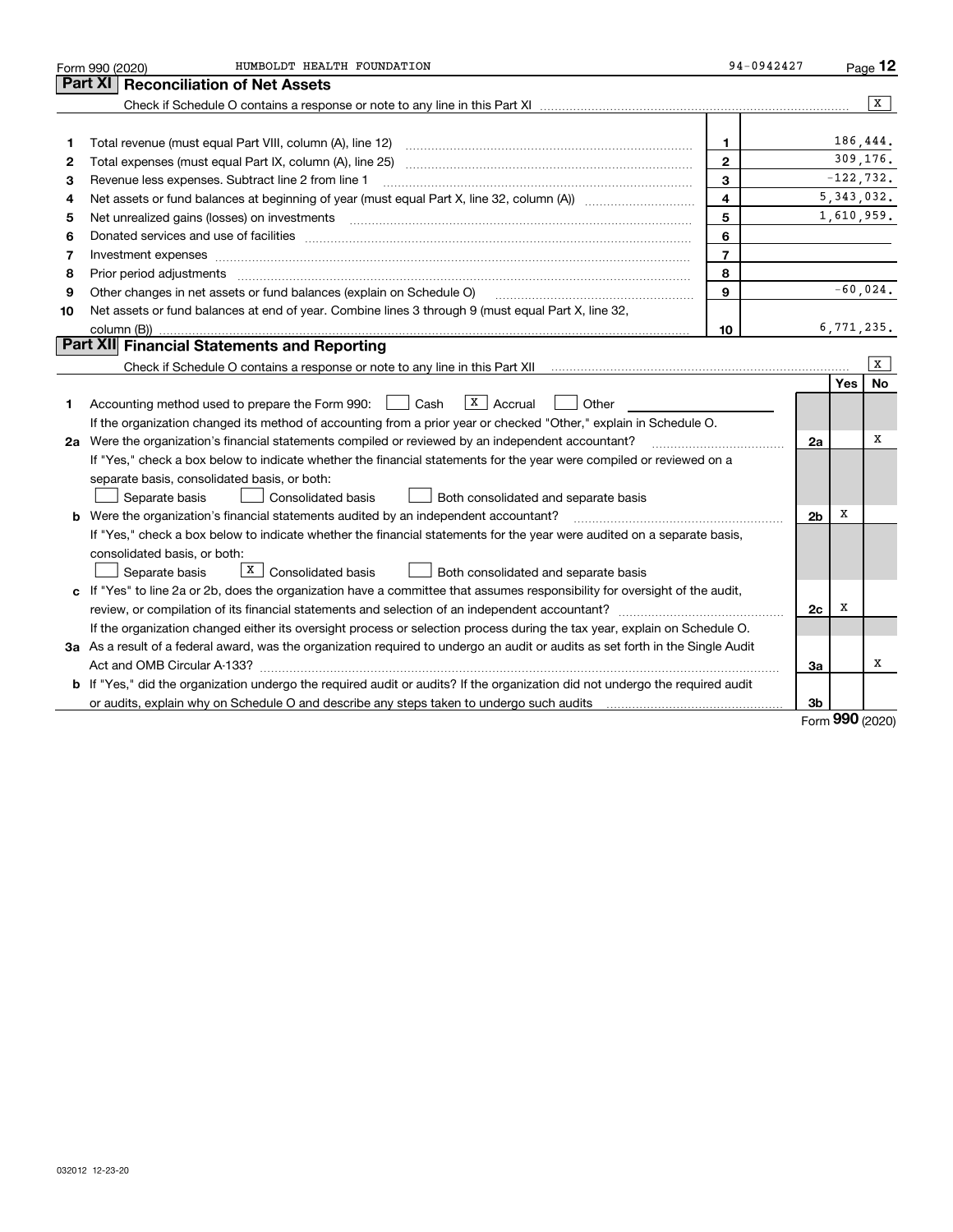#### **SCHEDULE A**

Department of the Treasury Internal Revenue Service

**(Form 990 or 990-EZ)**

## **Public Charity Status and Public Support**

**Complete if the organization is a section 501(c)(3) organization or a section 4947(a)(1) nonexempt charitable trust. | Attach to Form 990 or Form 990-EZ.** 

| ▶ Go to www.irs.gov/Form990 for instructions and the latest information. | <b>P</b> Allach to Form 330 or Form 330-LZ. |  |
|--------------------------------------------------------------------------|---------------------------------------------|--|
|                                                                          |                                             |  |

| ----                                       |
|--------------------------------------------|
| <b>Open to Public</b><br><b>Inspection</b> |

OMB No. 1545-0047

**2020**

| Name of the organization                                                                                                                                                                                                                             |                            |                                                        |                             |                                 |                            | <b>Employer identification number</b> |
|------------------------------------------------------------------------------------------------------------------------------------------------------------------------------------------------------------------------------------------------------|----------------------------|--------------------------------------------------------|-----------------------------|---------------------------------|----------------------------|---------------------------------------|
|                                                                                                                                                                                                                                                      | HUMBOLDT HEALTH FOUNDATION |                                                        |                             |                                 |                            | 94-0942427                            |
| Part I<br>Reason for Public Charity Status. (All organizations must complete this part.) See instructions.                                                                                                                                           |                            |                                                        |                             |                                 |                            |                                       |
| The organization is not a private foundation because it is: (For lines 1 through 12, check only one box.)                                                                                                                                            |                            |                                                        |                             |                                 |                            |                                       |
| A church, convention of churches, or association of churches described in section 170(b)(1)(A)(i).<br>1.                                                                                                                                             |                            |                                                        |                             |                                 |                            |                                       |
| 2<br>A school described in section 170(b)(1)(A)(ii). (Attach Schedule E (Form 990 or 990-EZ).)                                                                                                                                                       |                            |                                                        |                             |                                 |                            |                                       |
| 3<br>A hospital or a cooperative hospital service organization described in section 170(b)(1)(A)(iii).                                                                                                                                               |                            |                                                        |                             |                                 |                            |                                       |
| A medical research organization operated in conjunction with a hospital described in section 170(b)(1)(A)(iii). Enter the hospital's name,<br>4                                                                                                      |                            |                                                        |                             |                                 |                            |                                       |
| city, and state:                                                                                                                                                                                                                                     |                            |                                                        |                             |                                 |                            |                                       |
| An organization operated for the benefit of a college or university owned or operated by a governmental unit described in<br>5                                                                                                                       |                            |                                                        |                             |                                 |                            |                                       |
| section 170(b)(1)(A)(iv). (Complete Part II.)                                                                                                                                                                                                        |                            |                                                        |                             |                                 |                            |                                       |
| A federal, state, or local government or governmental unit described in section 170(b)(1)(A)(v).<br>6                                                                                                                                                |                            |                                                        |                             |                                 |                            |                                       |
| 7<br>An organization that normally receives a substantial part of its support from a governmental unit or from the general public described in                                                                                                       |                            |                                                        |                             |                                 |                            |                                       |
| section 170(b)(1)(A)(vi). (Complete Part II.)                                                                                                                                                                                                        |                            |                                                        |                             |                                 |                            |                                       |
| A community trust described in section 170(b)(1)(A)(vi). (Complete Part II.)<br>8                                                                                                                                                                    |                            |                                                        |                             |                                 |                            |                                       |
| 9<br>An agricultural research organization described in section 170(b)(1)(A)(ix) operated in conjunction with a land-grant college                                                                                                                   |                            |                                                        |                             |                                 |                            |                                       |
| or university or a non-land-grant college of agriculture (see instructions). Enter the name, city, and state of the college or                                                                                                                       |                            |                                                        |                             |                                 |                            |                                       |
| university:                                                                                                                                                                                                                                          |                            |                                                        |                             |                                 |                            |                                       |
| An organization that normally receives (1) more than 33 1/3% of its support from contributions, membership fees, and gross receipts from<br>10                                                                                                       |                            |                                                        |                             |                                 |                            |                                       |
| activities related to its exempt functions, subject to certain exceptions; and (2) no more than 33 1/3% of its support from gross investment                                                                                                         |                            |                                                        |                             |                                 |                            |                                       |
| income and unrelated business taxable income (less section 511 tax) from businesses acquired by the organization after June 30, 1975.                                                                                                                |                            |                                                        |                             |                                 |                            |                                       |
| See section 509(a)(2). (Complete Part III.)                                                                                                                                                                                                          |                            |                                                        |                             |                                 |                            |                                       |
| An organization organized and operated exclusively to test for public safety. See section 509(a)(4).<br>11                                                                                                                                           |                            |                                                        |                             |                                 |                            |                                       |
| X <br>12<br>An organization organized and operated exclusively for the benefit of, to perform the functions of, or to carry out the purposes of one or                                                                                               |                            |                                                        |                             |                                 |                            |                                       |
| more publicly supported organizations described in section 509(a)(1) or section 509(a)(2). See section 509(a)(3). Check the box in                                                                                                                   |                            |                                                        |                             |                                 |                            |                                       |
| lines 12a through 12d that describes the type of supporting organization and complete lines 12e, 12f, and 12g.                                                                                                                                       |                            |                                                        |                             |                                 |                            |                                       |
| X <br>Type I. A supporting organization operated, supervised, or controlled by its supported organization(s), typically by giving<br>а                                                                                                               |                            |                                                        |                             |                                 |                            |                                       |
| the supported organization(s) the power to regularly appoint or elect a majority of the directors or trustees of the supporting                                                                                                                      |                            |                                                        |                             |                                 |                            |                                       |
| organization. You must complete Part IV, Sections A and B.                                                                                                                                                                                           |                            |                                                        |                             |                                 |                            |                                       |
| Type II. A supporting organization supervised or controlled in connection with its supported organization(s), by having<br>b<br>control or management of the supporting organization vested in the same persons that control or manage the supported |                            |                                                        |                             |                                 |                            |                                       |
| organization(s). You must complete Part IV, Sections A and C.                                                                                                                                                                                        |                            |                                                        |                             |                                 |                            |                                       |
| Type III functionally integrated. A supporting organization operated in connection with, and functionally integrated with,<br>с                                                                                                                      |                            |                                                        |                             |                                 |                            |                                       |
| its supported organization(s) (see instructions). You must complete Part IV, Sections A, D, and E.                                                                                                                                                   |                            |                                                        |                             |                                 |                            |                                       |
| Type III non-functionally integrated. A supporting organization operated in connection with its supported organization(s)<br>d                                                                                                                       |                            |                                                        |                             |                                 |                            |                                       |
| that is not functionally integrated. The organization generally must satisfy a distribution requirement and an attentiveness                                                                                                                         |                            |                                                        |                             |                                 |                            |                                       |
| requirement (see instructions). You must complete Part IV, Sections A and D, and Part V.                                                                                                                                                             |                            |                                                        |                             |                                 |                            |                                       |
| Check this box if the organization received a written determination from the IRS that it is a Type I, Type II, Type III                                                                                                                              |                            |                                                        |                             |                                 |                            |                                       |
| functionally integrated, or Type III non-functionally integrated supporting organization.                                                                                                                                                            |                            |                                                        |                             |                                 |                            |                                       |
| f Enter the number of supported organizations                                                                                                                                                                                                        |                            |                                                        |                             |                                 |                            | 1                                     |
| g Provide the following information about the supported organization(s).                                                                                                                                                                             |                            |                                                        |                             |                                 |                            |                                       |
| (i) Name of supported                                                                                                                                                                                                                                | (ii) EIN                   | (iii) Type of organization<br>(described on lines 1-10 | in your governing document? | (iv) Is the organization listed | (v) Amount of monetary     | (vi) Amount of other                  |
| organization                                                                                                                                                                                                                                         |                            | above (see instructions))                              | Yes                         | No                              | support (see instructions) | support (see instructions)            |
|                                                                                                                                                                                                                                                      |                            |                                                        |                             |                                 |                            |                                       |
| HUMBOLDT AREA FOUNDATION                                                                                                                                                                                                                             | 23-7310660                 | 7                                                      | Х                           |                                 | 94,001.                    | 0.                                    |
|                                                                                                                                                                                                                                                      |                            |                                                        |                             |                                 |                            |                                       |
|                                                                                                                                                                                                                                                      |                            |                                                        |                             |                                 |                            |                                       |
|                                                                                                                                                                                                                                                      |                            |                                                        |                             |                                 |                            |                                       |
|                                                                                                                                                                                                                                                      |                            |                                                        |                             |                                 |                            |                                       |
|                                                                                                                                                                                                                                                      |                            |                                                        |                             |                                 |                            |                                       |
|                                                                                                                                                                                                                                                      |                            |                                                        |                             |                                 |                            |                                       |
|                                                                                                                                                                                                                                                      |                            |                                                        |                             |                                 |                            |                                       |
| Total                                                                                                                                                                                                                                                |                            |                                                        |                             |                                 | 94,001.                    | 0.                                    |
|                                                                                                                                                                                                                                                      |                            |                                                        |                             |                                 |                            |                                       |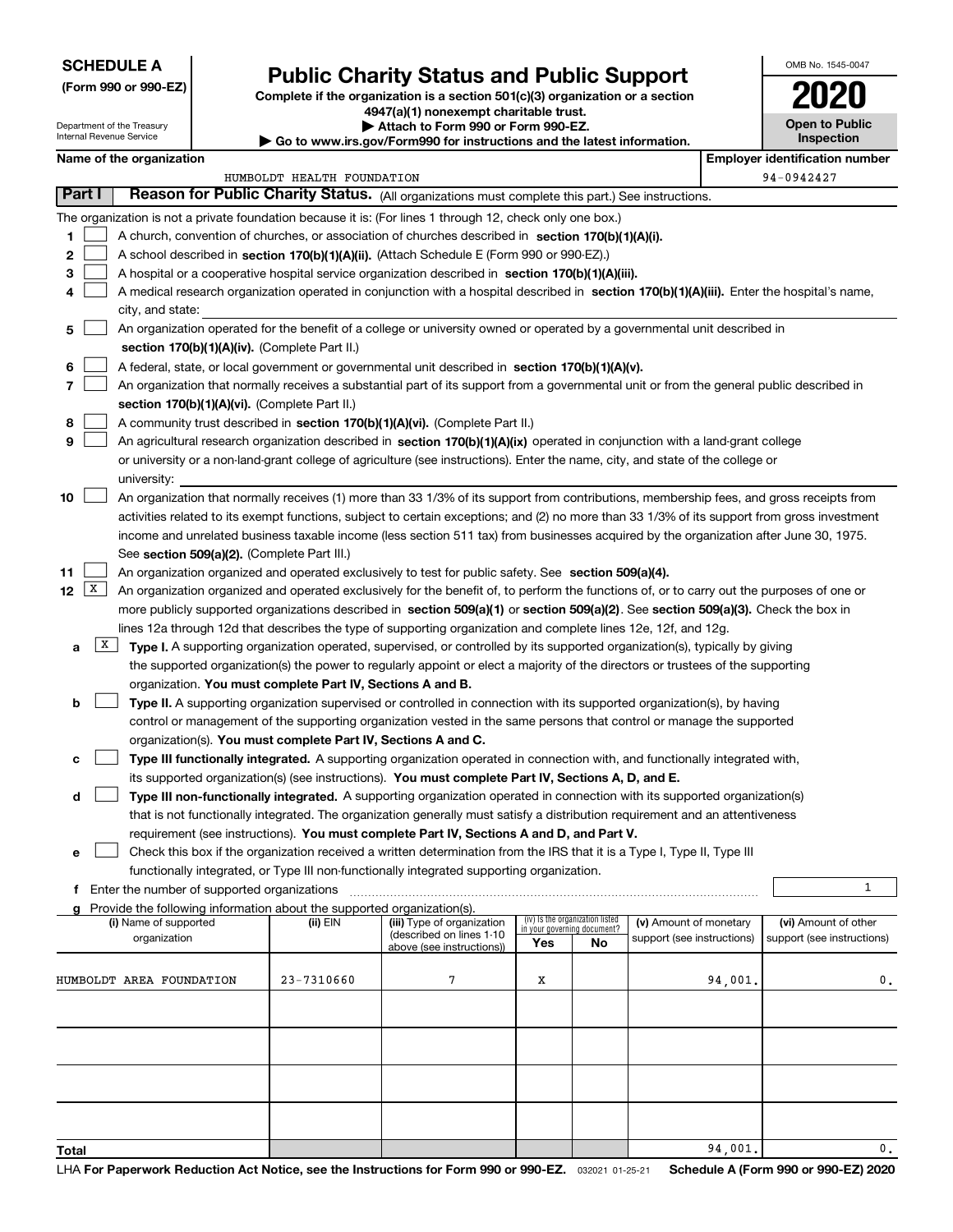#### Schedule A (Form 990 or 990-EZ) 2020 Page HUMBOLDT HEALTH FOUNDATION 94-0942427

**Part II Support Schedule for Organizations Described in Sections 170(b)(1)(A)(iv) and 170(b)(1)(A)(vi)**

(Complete only if you checked the box on line 5, 7, or 8 of Part I or if the organization failed to qualify under Part III. If the organization fails to qualify under the tests listed below, please complete Part III.)

|    | <b>Section A. Public Support</b>                                                                                                               |          |            |            |            |          |           |
|----|------------------------------------------------------------------------------------------------------------------------------------------------|----------|------------|------------|------------|----------|-----------|
|    | Calendar year (or fiscal year beginning in) $\blacktriangleright$                                                                              | (a) 2016 | $(b)$ 2017 | $(c)$ 2018 | $(d)$ 2019 | (e) 2020 | (f) Total |
|    | <b>1</b> Gifts, grants, contributions, and                                                                                                     |          |            |            |            |          |           |
|    | membership fees received. (Do not                                                                                                              |          |            |            |            |          |           |
|    | include any "unusual grants.")                                                                                                                 |          |            |            |            |          |           |
|    | 2 Tax revenues levied for the organ-                                                                                                           |          |            |            |            |          |           |
|    | ization's benefit and either paid to                                                                                                           |          |            |            |            |          |           |
|    | or expended on its behalf                                                                                                                      |          |            |            |            |          |           |
|    | 3 The value of services or facilities                                                                                                          |          |            |            |            |          |           |
|    | furnished by a governmental unit to                                                                                                            |          |            |            |            |          |           |
|    | the organization without charge                                                                                                                |          |            |            |            |          |           |
|    | 4 Total. Add lines 1 through 3                                                                                                                 |          |            |            |            |          |           |
| 5. | The portion of total contributions                                                                                                             |          |            |            |            |          |           |
|    | by each person (other than a                                                                                                                   |          |            |            |            |          |           |
|    | governmental unit or publicly                                                                                                                  |          |            |            |            |          |           |
|    | supported organization) included                                                                                                               |          |            |            |            |          |           |
|    | on line 1 that exceeds 2% of the                                                                                                               |          |            |            |            |          |           |
|    | amount shown on line 11,                                                                                                                       |          |            |            |            |          |           |
|    | column (f)                                                                                                                                     |          |            |            |            |          |           |
|    | 6 Public support. Subtract line 5 from line 4.                                                                                                 |          |            |            |            |          |           |
|    | <b>Section B. Total Support</b>                                                                                                                |          |            |            |            |          |           |
|    | Calendar year (or fiscal year beginning in) $\blacktriangleright$                                                                              | (a) 2016 | (b) 2017   | $(c)$ 2018 | $(d)$ 2019 | (e) 2020 | (f) Total |
|    | 7 Amounts from line 4                                                                                                                          |          |            |            |            |          |           |
|    | 8 Gross income from interest,                                                                                                                  |          |            |            |            |          |           |
|    | dividends, payments received on                                                                                                                |          |            |            |            |          |           |
|    | securities loans, rents, royalties,                                                                                                            |          |            |            |            |          |           |
|    | and income from similar sources                                                                                                                |          |            |            |            |          |           |
| 9. | Net income from unrelated business                                                                                                             |          |            |            |            |          |           |
|    | activities, whether or not the                                                                                                                 |          |            |            |            |          |           |
|    | business is regularly carried on                                                                                                               |          |            |            |            |          |           |
|    | <b>10</b> Other income. Do not include gain                                                                                                    |          |            |            |            |          |           |
|    | or loss from the sale of capital                                                                                                               |          |            |            |            |          |           |
|    | assets (Explain in Part VI.)                                                                                                                   |          |            |            |            |          |           |
|    | 11 Total support. Add lines 7 through 10                                                                                                       |          |            |            |            |          |           |
|    | <b>12</b> Gross receipts from related activities, etc. (see instructions)                                                                      |          |            |            |            | 12       |           |
|    | 13 First 5 years. If the Form 990 is for the organization's first, second, third, fourth, or fifth tax year as a section 501(c)(3)             |          |            |            |            |          |           |
|    |                                                                                                                                                |          |            |            |            |          |           |
|    | <b>Section C. Computation of Public Support Percentage</b>                                                                                     |          |            |            |            |          |           |
|    | 14 Public support percentage for 2020 (line 6, column (f), divided by line 11, column (f) <i>marroummaname</i>                                 |          |            |            |            | 14       | %         |
|    |                                                                                                                                                |          |            |            |            | 15       | %         |
|    | 16a 33 1/3% support test - 2020. If the organization did not check the box on line 13, and line 14 is 33 1/3% or more, check this box and      |          |            |            |            |          |           |
|    | stop here. The organization qualifies as a publicly supported organization                                                                     |          |            |            |            |          | ▔▁∣       |
|    | b 33 1/3% support test - 2019. If the organization did not check a box on line 13 or 16a, and line 15 is 33 1/3% or more, check this box       |          |            |            |            |          |           |
|    | and stop here. The organization qualifies as a publicly supported organization                                                                 |          |            |            |            |          |           |
|    | 17a 10% -facts-and-circumstances test - 2020. If the organization did not check a box on line 13, 16a, or 16b, and line 14 is 10% or more,     |          |            |            |            |          |           |
|    | and if the organization meets the facts-and-circumstances test, check this box and stop here. Explain in Part VI how the organization          |          |            |            |            |          |           |
|    | meets the facts-and-circumstances test. The organization qualifies as a publicly supported organization                                        |          |            |            |            |          |           |
|    | <b>b 10% -facts-and-circumstances test - 2019.</b> If the organization did not check a box on line 13, 16a, 16b, or 17a, and line 15 is 10% or |          |            |            |            |          |           |
|    | more, and if the organization meets the facts-and-circumstances test, check this box and stop here. Explain in Part VI how the                 |          |            |            |            |          |           |
|    | organization meets the facts-and-circumstances test. The organization qualifies as a publicly supported organization                           |          |            |            |            |          |           |
|    | 18 Private foundation. If the organization did not check a box on line 13, 16a, 16b, 17a, or 17b, check this box and see instructions          |          |            |            |            |          |           |

**Schedule A (Form 990 or 990-EZ) 2020**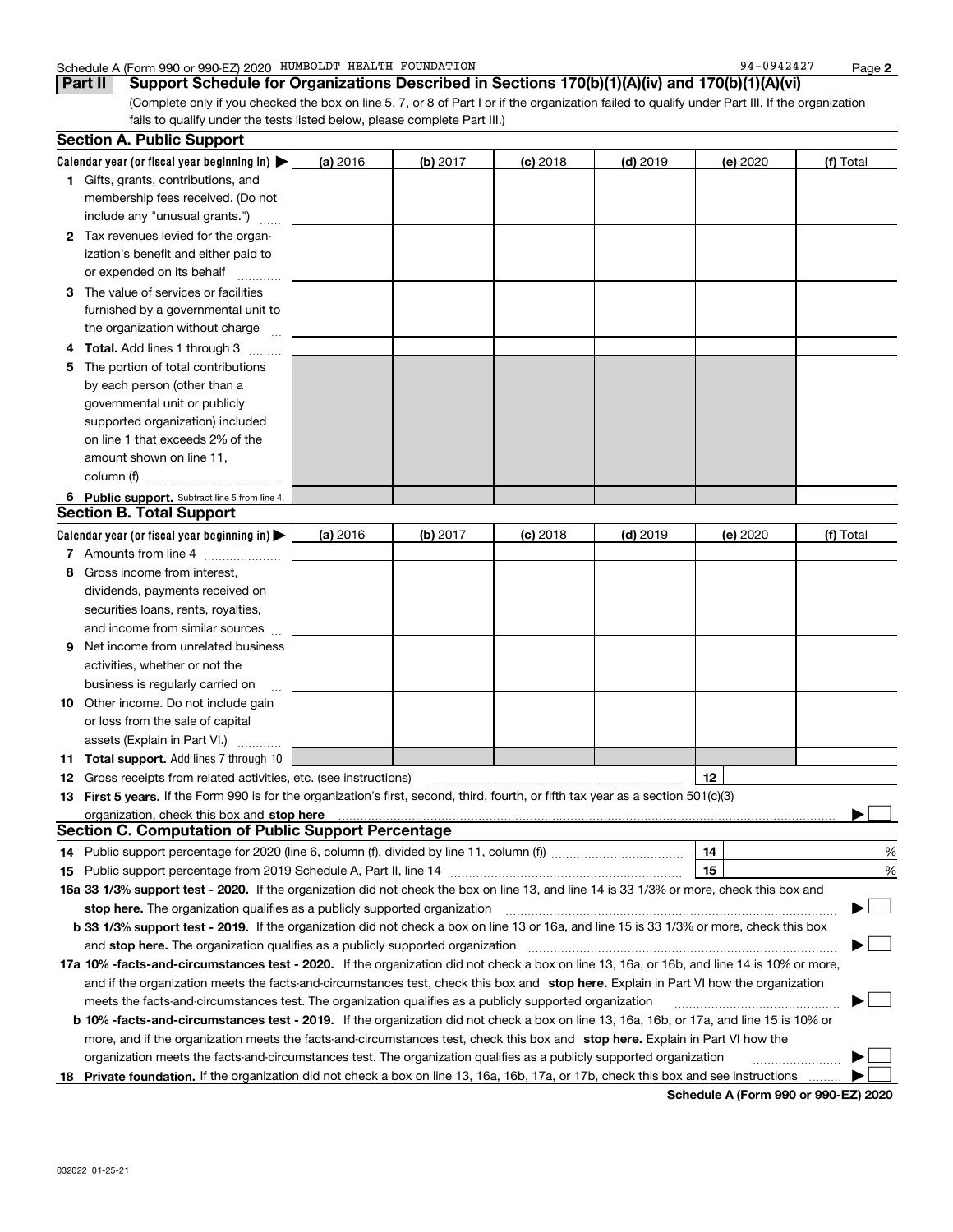#### **Part III Support Schedule for Organizations Described in Section 509(a)(2)**

(Complete only if you checked the box on line 10 of Part I or if the organization failed to qualify under Part II. If the organization fails to qualify under the tests listed below, please complete Part II.)

|    | <b>Section A. Public Support</b>                                                                                                                                                                                                     |          |          |            |            |          |           |
|----|--------------------------------------------------------------------------------------------------------------------------------------------------------------------------------------------------------------------------------------|----------|----------|------------|------------|----------|-----------|
|    | Calendar year (or fiscal year beginning in) $\blacktriangleright$                                                                                                                                                                    | (a) 2016 | (b) 2017 | $(c)$ 2018 | $(d)$ 2019 | (e) 2020 | (f) Total |
|    | 1 Gifts, grants, contributions, and                                                                                                                                                                                                  |          |          |            |            |          |           |
|    | membership fees received. (Do not                                                                                                                                                                                                    |          |          |            |            |          |           |
|    | include any "unusual grants.")                                                                                                                                                                                                       |          |          |            |            |          |           |
|    | <b>2</b> Gross receipts from admissions,                                                                                                                                                                                             |          |          |            |            |          |           |
|    | merchandise sold or services per-                                                                                                                                                                                                    |          |          |            |            |          |           |
|    | formed, or facilities furnished in                                                                                                                                                                                                   |          |          |            |            |          |           |
|    | any activity that is related to the<br>organization's tax-exempt purpose                                                                                                                                                             |          |          |            |            |          |           |
|    | 3 Gross receipts from activities that                                                                                                                                                                                                |          |          |            |            |          |           |
|    | are not an unrelated trade or bus-                                                                                                                                                                                                   |          |          |            |            |          |           |
|    | iness under section 513                                                                                                                                                                                                              |          |          |            |            |          |           |
|    |                                                                                                                                                                                                                                      |          |          |            |            |          |           |
|    | 4 Tax revenues levied for the organ-                                                                                                                                                                                                 |          |          |            |            |          |           |
|    | ization's benefit and either paid to                                                                                                                                                                                                 |          |          |            |            |          |           |
|    | or expended on its behalf<br>.                                                                                                                                                                                                       |          |          |            |            |          |           |
|    | 5 The value of services or facilities                                                                                                                                                                                                |          |          |            |            |          |           |
|    | furnished by a governmental unit to                                                                                                                                                                                                  |          |          |            |            |          |           |
|    | the organization without charge                                                                                                                                                                                                      |          |          |            |            |          |           |
|    | <b>6 Total.</b> Add lines 1 through 5                                                                                                                                                                                                |          |          |            |            |          |           |
|    | 7a Amounts included on lines 1, 2, and                                                                                                                                                                                               |          |          |            |            |          |           |
|    | 3 received from disqualified persons                                                                                                                                                                                                 |          |          |            |            |          |           |
|    | <b>b</b> Amounts included on lines 2 and 3 received                                                                                                                                                                                  |          |          |            |            |          |           |
|    | from other than disqualified persons that<br>exceed the greater of \$5,000 or 1% of the                                                                                                                                              |          |          |            |            |          |           |
|    | amount on line 13 for the year                                                                                                                                                                                                       |          |          |            |            |          |           |
|    | c Add lines 7a and 7b                                                                                                                                                                                                                |          |          |            |            |          |           |
|    | 8 Public support. (Subtract line 7c from line 6.)                                                                                                                                                                                    |          |          |            |            |          |           |
|    | <b>Section B. Total Support</b>                                                                                                                                                                                                      |          |          |            |            |          |           |
|    | Calendar year (or fiscal year beginning in)                                                                                                                                                                                          | (a) 2016 | (b) 2017 | $(c)$ 2018 | $(d)$ 2019 | (e) 2020 | (f) Total |
|    | 9 Amounts from line 6                                                                                                                                                                                                                |          |          |            |            |          |           |
|    | 10a Gross income from interest,                                                                                                                                                                                                      |          |          |            |            |          |           |
|    | dividends, payments received on                                                                                                                                                                                                      |          |          |            |            |          |           |
|    | securities loans, rents, royalties,<br>and income from similar sources                                                                                                                                                               |          |          |            |            |          |           |
|    | <b>b</b> Unrelated business taxable income                                                                                                                                                                                           |          |          |            |            |          |           |
|    | (less section 511 taxes) from businesses                                                                                                                                                                                             |          |          |            |            |          |           |
|    | acquired after June 30, 1975                                                                                                                                                                                                         |          |          |            |            |          |           |
|    |                                                                                                                                                                                                                                      |          |          |            |            |          |           |
|    | c Add lines 10a and 10b<br>11 Net income from unrelated business                                                                                                                                                                     |          |          |            |            |          |           |
|    | activities not included in line 10b,                                                                                                                                                                                                 |          |          |            |            |          |           |
|    | whether or not the business is                                                                                                                                                                                                       |          |          |            |            |          |           |
|    | regularly carried on                                                                                                                                                                                                                 |          |          |            |            |          |           |
|    | <b>12</b> Other income. Do not include gain<br>or loss from the sale of capital                                                                                                                                                      |          |          |            |            |          |           |
|    | assets (Explain in Part VI.)                                                                                                                                                                                                         |          |          |            |            |          |           |
|    | 13 Total support. (Add lines 9, 10c, 11, and 12.)                                                                                                                                                                                    |          |          |            |            |          |           |
|    | 14 First 5 years. If the Form 990 is for the organization's first, second, third, fourth, or fifth tax year as a section 501(c)(3) organization,                                                                                     |          |          |            |            |          |           |
|    | check this box and stop here <b>contained and according to the state of the state of the state of the state of the state of the state of the state of the state of the state of the state of the state of the state of the state</b> |          |          |            |            |          |           |
|    | <b>Section C. Computation of Public Support Percentage</b>                                                                                                                                                                           |          |          |            |            |          |           |
|    | 15 Public support percentage for 2020 (line 8, column (f), divided by line 13, column (f))                                                                                                                                           |          |          |            |            | 15       | %         |
|    | 16 Public support percentage from 2019 Schedule A, Part III, line 15                                                                                                                                                                 |          |          |            |            | 16       | %         |
|    | <b>Section D. Computation of Investment Income Percentage</b>                                                                                                                                                                        |          |          |            |            |          |           |
|    | 17 Investment income percentage for 2020 (line 10c, column (f), divided by line 13, column (f))                                                                                                                                      |          |          |            |            | 17       | %         |
|    | 18 Investment income percentage from 2019 Schedule A, Part III, line 17                                                                                                                                                              |          |          |            |            | 18       | %         |
|    | 19a 33 1/3% support tests - 2020. If the organization did not check the box on line 14, and line 15 is more than 33 1/3%, and line 17 is not                                                                                         |          |          |            |            |          |           |
|    | more than 33 1/3%, check this box and stop here. The organization qualifies as a publicly supported organization                                                                                                                     |          |          |            |            |          | $\sim$ 1  |
|    | b 33 1/3% support tests - 2019. If the organization did not check a box on line 14 or line 19a, and line 16 is more than 33 1/3%, and                                                                                                |          |          |            |            |          |           |
|    | line 18 is not more than 33 1/3%, check this box and stop here. The organization qualifies as a publicly supported organization                                                                                                      |          |          |            |            |          |           |
| 20 |                                                                                                                                                                                                                                      |          |          |            |            |          |           |

**Schedule A (Form 990 or 990-EZ) 2020**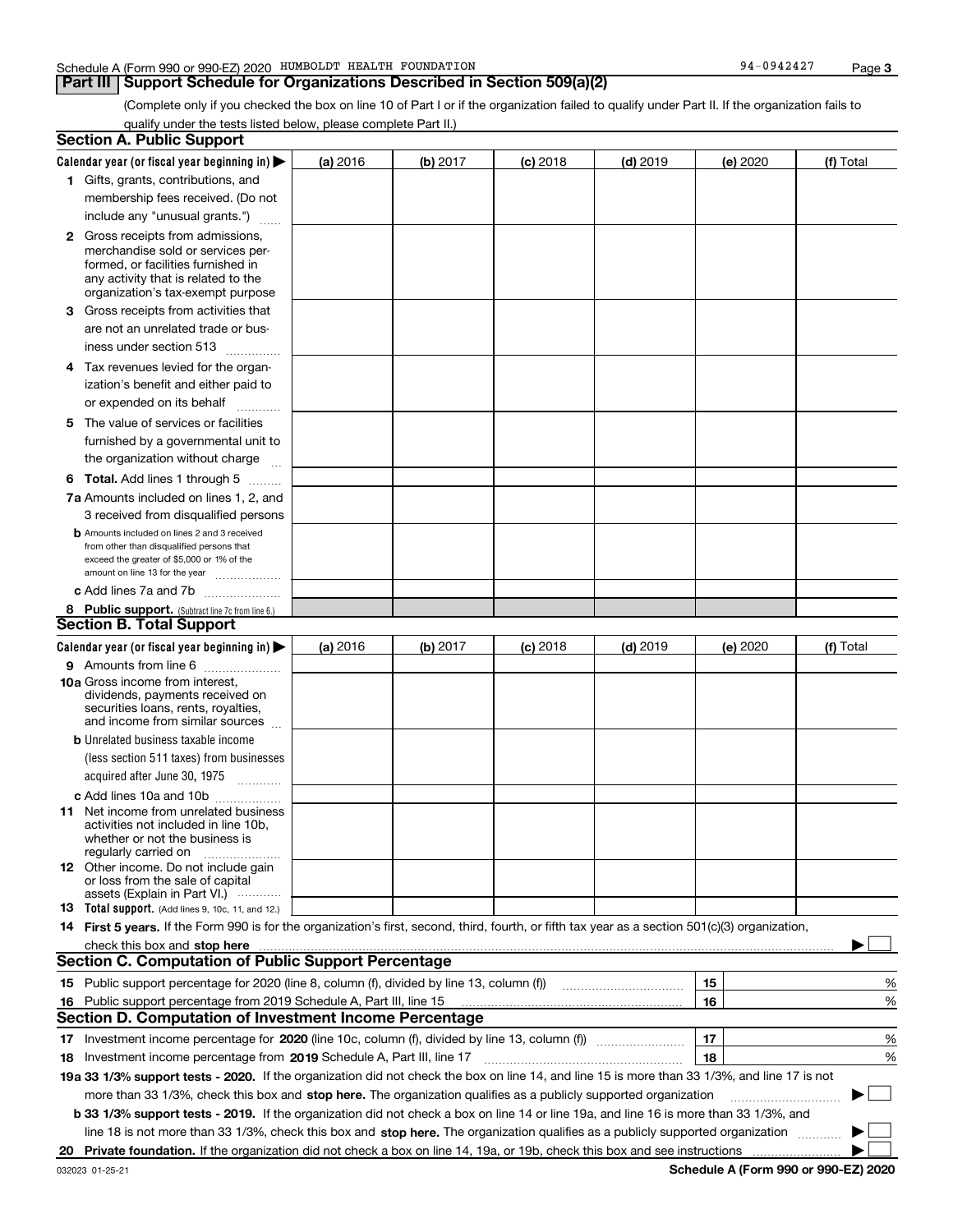**1**

**Yes**

X

**No**

#### **Part IV Supporting Organizations**

(Complete only if you checked a box in line 12 on Part I. If you checked box 12a, Part I, complete Sections A and B. If you checked box 12b, Part I, complete Sections A and C. If you checked box 12c, Part I, complete Sections A, D, and E. If you checked box 12d, Part I, complete Sections A and D, and complete Part V.)

#### **Section A. All Supporting Organizations**

- **1** Are all of the organization's supported organizations listed by name in the organization's governing documents? If "No," describe in **Part VI** how the supported organizations are designated. If designated by *class or purpose, describe the designation. If historic and continuing relationship, explain.*
- **2** Did the organization have any supported organization that does not have an IRS determination of status under section 509(a)(1) or (2)? If "Yes," explain in Part VI how the organization determined that the supported *organization was described in section 509(a)(1) or (2).*
- **3a** Did the organization have a supported organization described in section 501(c)(4), (5), or (6)? If "Yes," answer *lines 3b and 3c below.*
- **b** Did the organization confirm that each supported organization qualified under section 501(c)(4), (5), or (6) and satisfied the public support tests under section 509(a)(2)? If "Yes," describe in **Part VI** when and how the *organization made the determination.*
- **c**Did the organization ensure that all support to such organizations was used exclusively for section 170(c)(2)(B) purposes? If "Yes," explain in **Part VI** what controls the organization put in place to ensure such use.
- **4a***If* Was any supported organization not organized in the United States ("foreign supported organization")? *"Yes," and if you checked box 12a or 12b in Part I, answer lines 4b and 4c below.*
- **b** Did the organization have ultimate control and discretion in deciding whether to make grants to the foreign supported organization? If "Yes," describe in **Part VI** how the organization had such control and discretion *despite being controlled or supervised by or in connection with its supported organizations.*
- **c** Did the organization support any foreign supported organization that does not have an IRS determination under sections 501(c)(3) and 509(a)(1) or (2)? If "Yes," explain in **Part VI** what controls the organization used *to ensure that all support to the foreign supported organization was used exclusively for section 170(c)(2)(B) purposes.*
- **5a***If "Yes,"* Did the organization add, substitute, or remove any supported organizations during the tax year? answer lines 5b and 5c below (if applicable). Also, provide detail in **Part VI,** including (i) the names and EIN *numbers of the supported organizations added, substituted, or removed; (ii) the reasons for each such action; (iii) the authority under the organization's organizing document authorizing such action; and (iv) how the action was accomplished (such as by amendment to the organizing document).*
- **b** Type I or Type II only. Was any added or substituted supported organization part of a class already designated in the organization's organizing document?
- **cSubstitutions only.**  Was the substitution the result of an event beyond the organization's control?
- **6** Did the organization provide support (whether in the form of grants or the provision of services or facilities) to **Part VI.** *If "Yes," provide detail in* support or benefit one or more of the filing organization's supported organizations? anyone other than (i) its supported organizations, (ii) individuals that are part of the charitable class benefited by one or more of its supported organizations, or (iii) other supporting organizations that also
- **7**Did the organization provide a grant, loan, compensation, or other similar payment to a substantial contributor *If "Yes," complete Part I of Schedule L (Form 990 or 990-EZ).* regard to a substantial contributor? (as defined in section 4958(c)(3)(C)), a family member of a substantial contributor, or a 35% controlled entity with
- **8** Did the organization make a loan to a disqualified person (as defined in section 4958) not described in line 7? *If "Yes," complete Part I of Schedule L (Form 990 or 990-EZ).*
- **9a** Was the organization controlled directly or indirectly at any time during the tax year by one or more in section 509(a)(1) or (2))? If "Yes," *provide detail in* <code>Part VI.</code> disqualified persons, as defined in section 4946 (other than foundation managers and organizations described
- **b** Did one or more disqualified persons (as defined in line 9a) hold a controlling interest in any entity in which the supporting organization had an interest? If "Yes," provide detail in P**art VI**.
- **c**Did a disqualified person (as defined in line 9a) have an ownership interest in, or derive any personal benefit from, assets in which the supporting organization also had an interest? If "Yes," provide detail in P**art VI.**
- **10a** Was the organization subject to the excess business holdings rules of section 4943 because of section supporting organizations)? If "Yes," answer line 10b below. 4943(f) (regarding certain Type II supporting organizations, and all Type III non-functionally integrated
- **b** Did the organization have any excess business holdings in the tax year? (Use Schedule C, Form 4720, to *determine whether the organization had excess business holdings.)*

**23a3b3c4a4b4c5a 5b5c6789a 9b9c10a**XXXXXXXXXXX

**10b**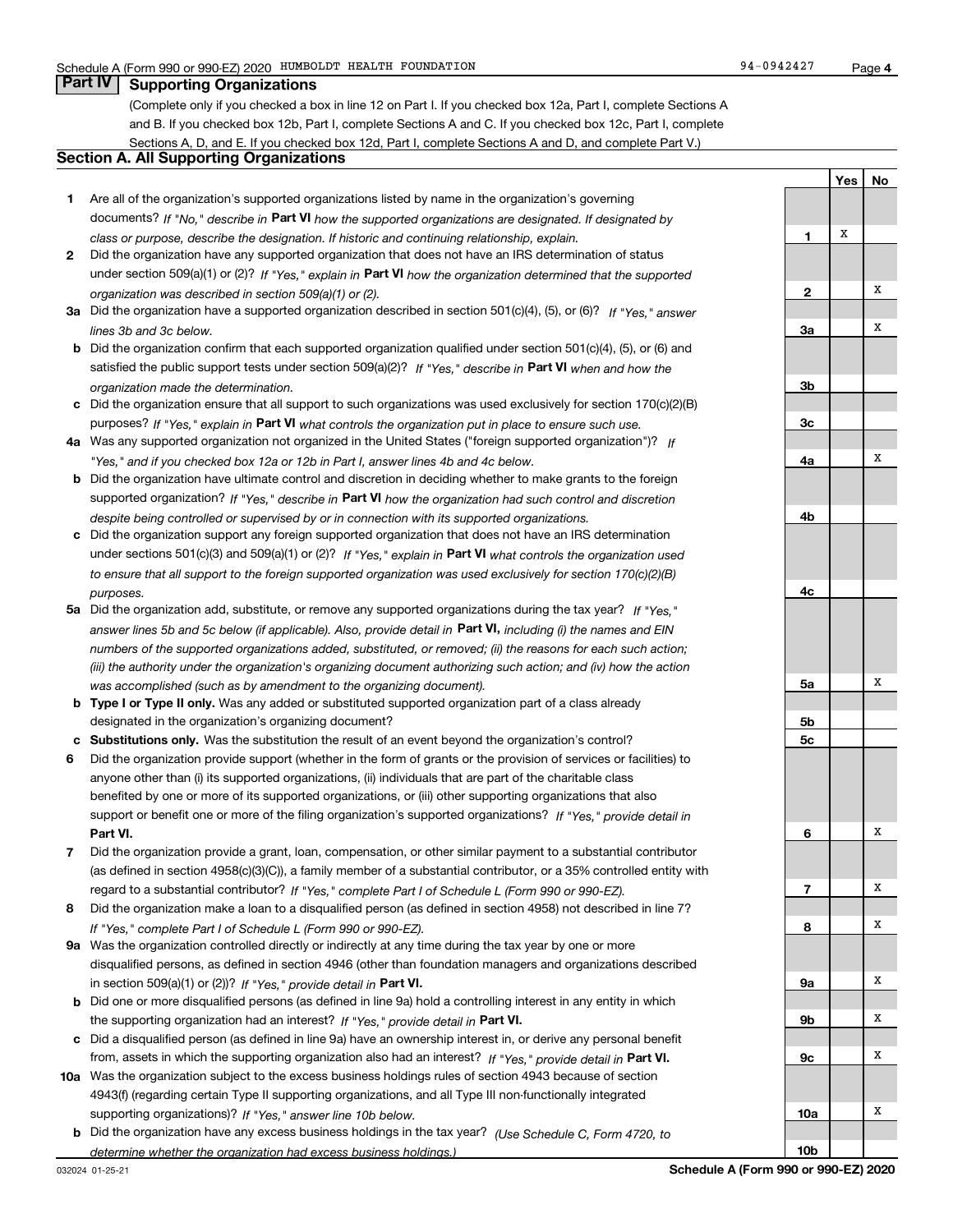**Part IV Supporting Organizations** *(continued)*

| 94-0942427 | Page 5 |
|------------|--------|
|------------|--------|

**YesNo**

**1**

**2**

**3**

**2a**

**2b**

**3a**

**3b**

|    |                                                                                                                      |                 | Yes∣ | Νo |
|----|----------------------------------------------------------------------------------------------------------------------|-----------------|------|----|
| 11 | Has the organization accepted a gift or contribution from any of the following persons?                              |                 |      |    |
|    | a A person who directly or indirectly controls, either alone or together with persons described in lines 11b and     |                 |      |    |
|    | 11c below, the governing body of a supported organization?                                                           | 11a             |      |    |
|    | <b>b</b> A family member of a person described in line 11a above?                                                    | 11 <sub>b</sub> |      |    |
|    | c A 35% controlled entity of a person described in line 11a or 11b above? If "Yes" to line 11a, 11b, or 11c, provide |                 |      |    |
|    | detail in Part VI.                                                                                                   | 11c             |      |    |
|    | <b>Section B. Type I Supporting Organizations</b>                                                                    |                 |      |    |
|    |                                                                                                                      |                 |      |    |

|              |                                                                                                                                                                                                                                                                                                                                                                                                                                                                                                                                                                                                                                                      |   | Yes | No |
|--------------|------------------------------------------------------------------------------------------------------------------------------------------------------------------------------------------------------------------------------------------------------------------------------------------------------------------------------------------------------------------------------------------------------------------------------------------------------------------------------------------------------------------------------------------------------------------------------------------------------------------------------------------------------|---|-----|----|
|              | Did the governing body, members of the governing body, officers acting in their official capacity, or membership of one or<br>more supported organizations have the power to regularly appoint or elect at least a majority of the organization's officers,<br>directors, or trustees at all times during the tax year? If "No," describe in Part VI how the supported organization(s)<br>effectively operated, supervised, or controlled the organization's activities. If the organization had more than one supported<br>organization, describe how the powers to appoint and/or remove officers, directors, or trustees were allocated among the |   |     |    |
|              | supported organizations and what conditions or restrictions, if any, applied to such powers during the tax year.                                                                                                                                                                                                                                                                                                                                                                                                                                                                                                                                     |   |     |    |
| $\mathbf{2}$ | Did the organization operate for the benefit of any supported organization other than the supported                                                                                                                                                                                                                                                                                                                                                                                                                                                                                                                                                  |   |     |    |
|              | organization(s) that operated, supervised, or controlled the supporting organization? If "Yes," explain in                                                                                                                                                                                                                                                                                                                                                                                                                                                                                                                                           |   |     |    |
|              | Part VI how providing such benefit carried out the purposes of the supported organization(s) that operated,                                                                                                                                                                                                                                                                                                                                                                                                                                                                                                                                          |   |     |    |
|              | supervised or controlled the supporting organization                                                                                                                                                                                                                                                                                                                                                                                                                                                                                                                                                                                                 | ≘ |     |    |

| supervised. Or corrirolled the supporting organization. |  |
|---------------------------------------------------------|--|
| <b>Section C. Type II Supporting Organizations</b>      |  |

|                                                                                                                  |  | No |
|------------------------------------------------------------------------------------------------------------------|--|----|
| Were a majority of the organization's directors or trustees during the tax year also a majority of the directors |  |    |
| or trustees of each of the organization's supported organization(s)? If "No," describe in Part VI how control    |  |    |
| or management of the supporting organization was vested in the same persons that controlled or managed           |  |    |
| the supported organization(s).                                                                                   |  |    |
| <b>Section D. All Type III Supporting Organizations</b>                                                          |  |    |

| Section D. All Type III Supporting Organizations                                                                       |  |  |  |  |
|------------------------------------------------------------------------------------------------------------------------|--|--|--|--|
|                                                                                                                        |  |  |  |  |
| Did the organization provide to each of its supported organizations, by the last day of the fifth month of the         |  |  |  |  |
| organization's tax year, (i) a written notice describing the type and amount of support provided during the prior tax  |  |  |  |  |
| year, (ii) a copy of the Form 990 that was most recently filed as of the date of notification, and (iii) copies of the |  |  |  |  |
| organization's governing documents in effect on the date of notification, to the extent not previously provided?       |  |  |  |  |
|                                                                                                                        |  |  |  |  |

- **2** Were any of the organization's officers, directors, or trustees either (i) appointed or elected by the supported **3** By reason of the relationship described in line 2, above, did the organization's supported organizations have a organization(s) or (ii) serving on the governing body of a supported organization? If "No," explain in **Part VI** how *the organization maintained a close and continuous working relationship with the supported organization(s).*
- income or assets at all times during the tax year? If "Yes," describe in **Part VI** the role the organization's significant voice in the organization's investment policies and in directing the use of the organization's

#### *supported organizations played in this regard.* **Section E. Type III Functionally Integrated Supporting Organizations**

- **1**Check the box next to the method that the organization used to satisfy the Integral Part Test during the year (see instructions).
- **alinupy** The organization satisfied the Activities Test. Complete line 2 below.
- **b**The organization is the parent of each of its supported organizations. *Complete* line 3 *below.*  $\mathcal{L}^{\text{max}}$

|  |  |  | $\mathbf{c}$ The organization supported a governmental entity. Describe in Part VI how you supported a governmental entity (see instructions). |  |
|--|--|--|------------------------------------------------------------------------------------------------------------------------------------------------|--|
|--|--|--|------------------------------------------------------------------------------------------------------------------------------------------------|--|

- **2Answer lines 2a and 2b below. Yes No** Activities Test.
- **a** Did substantially all of the organization's activities during the tax year directly further the exempt purposes of the supported organization(s) to which the organization was responsive? If "Yes," then in **Part VI identify those supported organizations and explain**  *how these activities directly furthered their exempt purposes, how the organization was responsive to those supported organizations, and how the organization determined that these activities constituted substantially all of its activities.*
- **b** Did the activities described in line 2a, above, constitute activities that, but for the organization's involvement, **Part VI**  *the reasons for the organization's position that its supported organization(s) would have engaged in* one or more of the organization's supported organization(s) would have been engaged in? If "Yes," e*xplain in these activities but for the organization's involvement.*
- **3** Parent of Supported Organizations. Answer lines 3a and 3b below.
- **a** Did the organization have the power to regularly appoint or elect a majority of the officers, directors, or trustees of each of the supported organizations? If "Yes" or "No" provide details in **Part VI.**
- **b** Did the organization exercise a substantial degree of direction over the policies, programs, and activities of each of its supported organizations? If "Yes," describe in Part VI the role played by the organization in this regard.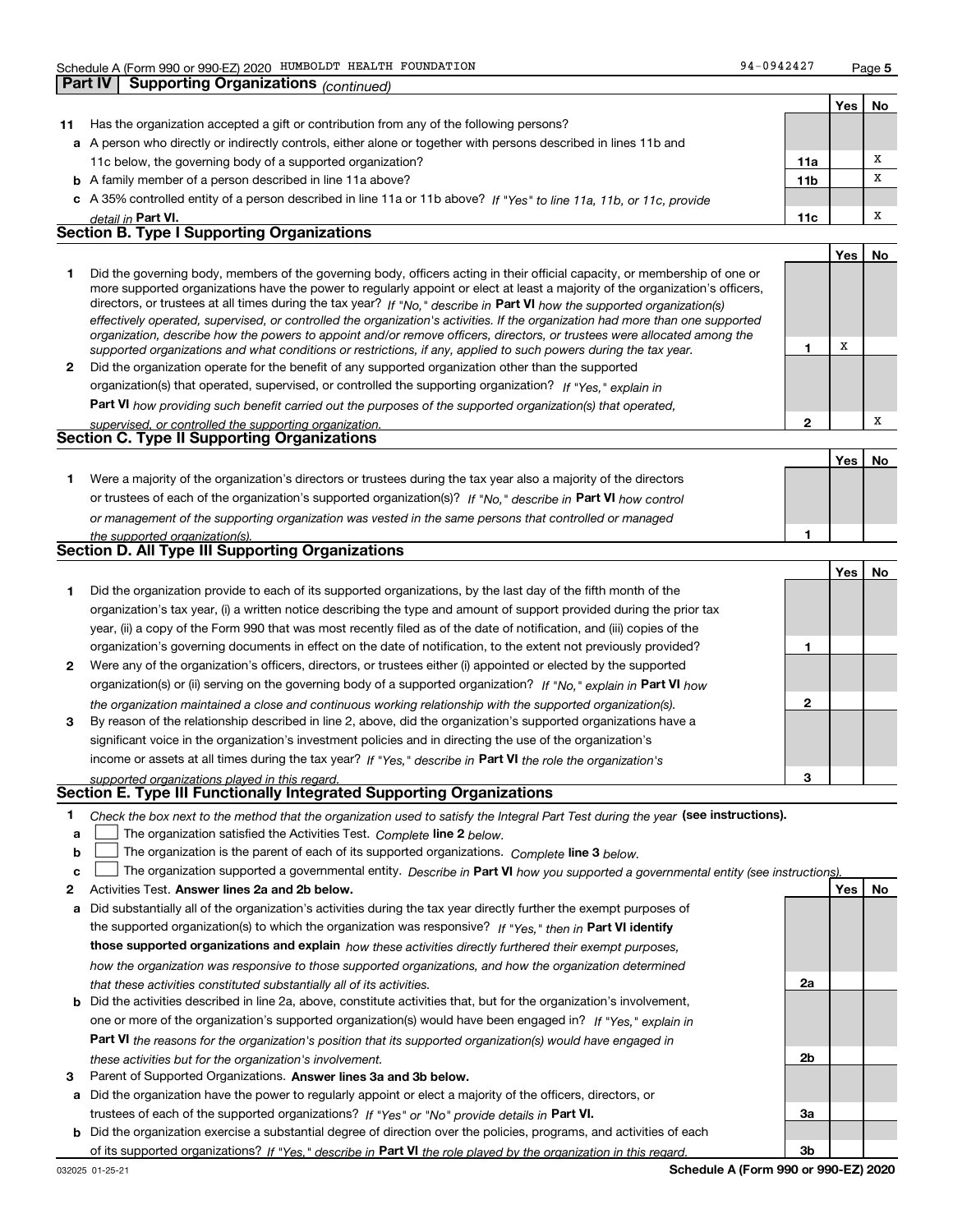| HUMBOLDT HEALTH FOUNDATION<br>A (Form 990 or 990-EZ) 2020<br>Schedule | 94-0942427 | Page |
|-----------------------------------------------------------------------|------------|------|
|-----------------------------------------------------------------------|------------|------|

**1Part VI** Check here if the organization satisfied the Integral Part Test as a qualifying trust on Nov. 20, 1970 ( *explain in* Part **VI**). See instructions. All other Type III non-functionally integrated supporting organizations must complete Sections A through E. **Part V Type III Non-Functionally Integrated 509(a)(3) Supporting Organizations**   $\mathcal{L}^{\text{max}}$ 

|                                         | Section A - Adjusted Net Income                                             |                | (A) Prior Year | (B) Current Year<br>(optional) |
|-----------------------------------------|-----------------------------------------------------------------------------|----------------|----------------|--------------------------------|
| 1                                       | Net short-term capital gain                                                 | 1              |                |                                |
| 2                                       | Recoveries of prior-year distributions                                      | $\mathbf{2}$   |                |                                |
| 3                                       | Other gross income (see instructions)                                       | 3              |                |                                |
| 4                                       | Add lines 1 through 3.                                                      | 4              |                |                                |
| 5                                       | Depreciation and depletion                                                  | 5              |                |                                |
| 6                                       | Portion of operating expenses paid or incurred for production or            |                |                |                                |
|                                         | collection of gross income or for management, conservation, or              |                |                |                                |
|                                         | maintenance of property held for production of income (see instructions)    | 6              |                |                                |
| 7                                       | Other expenses (see instructions)                                           | $\overline{7}$ |                |                                |
| 8                                       | Adjusted Net Income (subtract lines 5, 6, and 7 from line 4)                | 8              |                |                                |
|                                         | <b>Section B - Minimum Asset Amount</b>                                     |                | (A) Prior Year | (B) Current Year<br>(optional) |
| 1                                       | Aggregate fair market value of all non-exempt-use assets (see               |                |                |                                |
|                                         | instructions for short tax year or assets held for part of year):           |                |                |                                |
|                                         | a Average monthly value of securities                                       | 1a             |                |                                |
|                                         | <b>b</b> Average monthly cash balances                                      | 1b             |                |                                |
|                                         | <b>c</b> Fair market value of other non-exempt-use assets                   | 1c             |                |                                |
|                                         | d Total (add lines 1a, 1b, and 1c)                                          | 1d             |                |                                |
|                                         | e Discount claimed for blockage or other factors                            |                |                |                                |
|                                         | (explain in detail in Part VI):                                             |                |                |                                |
| 2                                       | Acquisition indebtedness applicable to non-exempt-use assets                | $\mathbf{2}$   |                |                                |
| 3                                       | Subtract line 2 from line 1d.                                               | 3              |                |                                |
| 4                                       | Cash deemed held for exempt use. Enter 0.015 of line 3 (for greater amount, |                |                |                                |
|                                         | see instructions).                                                          | 4              |                |                                |
| 5                                       | Net value of non-exempt-use assets (subtract line 4 from line 3)            | 5              |                |                                |
| 6                                       | Multiply line 5 by 0.035.                                                   | 6              |                |                                |
| 7                                       | Recoveries of prior-year distributions                                      | 7              |                |                                |
| 8                                       | Minimum Asset Amount (add line 7 to line 6)                                 | 8              |                |                                |
| <b>Section C - Distributable Amount</b> |                                                                             |                |                | <b>Current Year</b>            |
| 1                                       | Adjusted net income for prior year (from Section A, line 8, column A)       | 1              |                |                                |
| $\mathbf{2}$                            | Enter 0.85 of line 1.                                                       | $\overline{2}$ |                |                                |
| з                                       | Minimum asset amount for prior year (from Section B, line 8, column A)      | 3              |                |                                |
| 4                                       | Enter greater of line 2 or line 3.                                          | 4              |                |                                |
| 5                                       | Income tax imposed in prior year                                            | 5              |                |                                |
| 6                                       | <b>Distributable Amount.</b> Subtract line 5 from line 4, unless subject to |                |                |                                |
|                                         | emergency temporary reduction (see instructions).                           | 6              |                |                                |
|                                         |                                                                             |                |                |                                |

**7**Check here if the current year is the organization's first as a non-functionally integrated Type III supporting organization (see instructions).

**Schedule A (Form 990 or 990-EZ) 2020**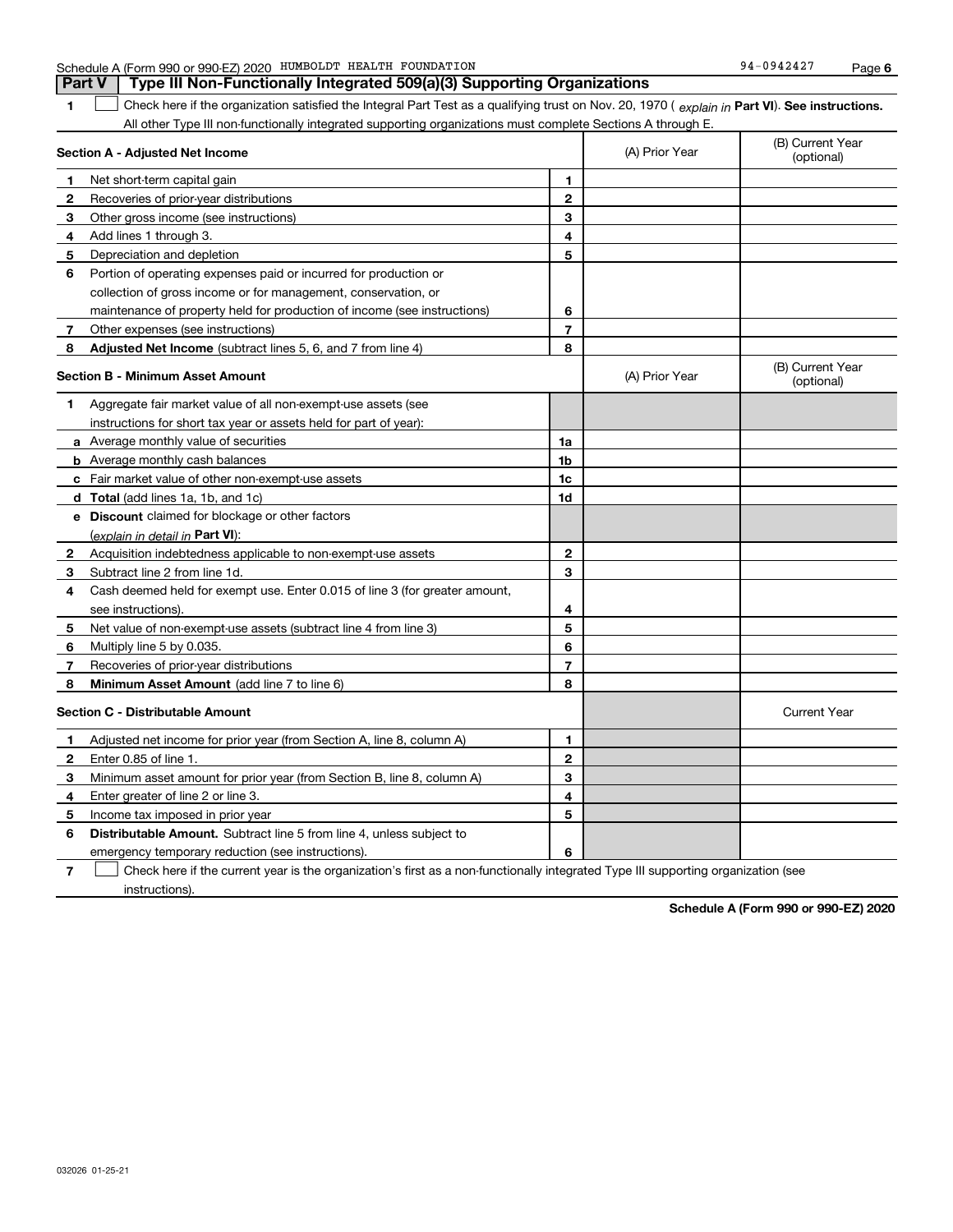| <b>Part V</b> | Type III Non-Functionally Integrated 509(a)(3) Supporting Organizations                    |                             | (continued)                           |    |                                         |
|---------------|--------------------------------------------------------------------------------------------|-----------------------------|---------------------------------------|----|-----------------------------------------|
|               | <b>Section D - Distributions</b>                                                           |                             |                                       |    | <b>Current Year</b>                     |
| 1             | Amounts paid to supported organizations to accomplish exempt purposes                      |                             |                                       |    |                                         |
| 2             | Amounts paid to perform activity that directly furthers exempt purposes of supported       |                             |                                       |    |                                         |
|               | organizations, in excess of income from activity                                           | $\mathbf{2}$                |                                       |    |                                         |
| 3             | Administrative expenses paid to accomplish exempt purposes of supported organizations      |                             |                                       | 3  |                                         |
| 4             | Amounts paid to acquire exempt-use assets                                                  |                             |                                       | 4  |                                         |
| 5             | Qualified set-aside amounts (prior IRS approval required - provide details in Part VI)     |                             |                                       | 5  |                                         |
| 6             | Other distributions ( <i>describe in</i> Part VI). See instructions.                       |                             |                                       | 6  |                                         |
| 7             | Total annual distributions. Add lines 1 through 6.                                         |                             |                                       | 7  |                                         |
| 8             | Distributions to attentive supported organizations to which the organization is responsive |                             |                                       |    |                                         |
|               | (provide details in Part VI). See instructions.                                            |                             |                                       | 8  |                                         |
| 9             | Distributable amount for 2020 from Section C, line 6                                       |                             |                                       | 9  |                                         |
| 10            | Line 8 amount divided by line 9 amount                                                     |                             |                                       | 10 |                                         |
|               |                                                                                            | (i)                         | (ii)                                  |    | (iii)                                   |
|               | <b>Section E - Distribution Allocations</b> (see instructions)                             | <b>Excess Distributions</b> | <b>Underdistributions</b><br>Pre-2020 |    | <b>Distributable</b><br>Amount for 2020 |
| 1             | Distributable amount for 2020 from Section C, line 6                                       |                             |                                       |    |                                         |
| 2             | Underdistributions, if any, for years prior to 2020 (reason-                               |                             |                                       |    |                                         |
|               | able cause required - explain in Part VI). See instructions.                               |                             |                                       |    |                                         |
| 3             | Excess distributions carryover, if any, to 2020                                            |                             |                                       |    |                                         |
|               | a From 2015                                                                                |                             |                                       |    |                                         |
|               | <b>b</b> From 2016                                                                         |                             |                                       |    |                                         |
|               | $c$ From 2017                                                                              |                             |                                       |    |                                         |
|               | d From 2018                                                                                |                             |                                       |    |                                         |
|               | e From 2019                                                                                |                             |                                       |    |                                         |
|               | f Total of lines 3a through 3e                                                             |                             |                                       |    |                                         |
|               | g Applied to underdistributions of prior years                                             |                             |                                       |    |                                         |
|               | <b>h</b> Applied to 2020 distributable amount                                              |                             |                                       |    |                                         |
|               | Carryover from 2015 not applied (see instructions)                                         |                             |                                       |    |                                         |
|               | Remainder. Subtract lines 3g, 3h, and 3i from line 3f.                                     |                             |                                       |    |                                         |
| 4             | Distributions for 2020 from Section D,                                                     |                             |                                       |    |                                         |
|               | line $7:$                                                                                  |                             |                                       |    |                                         |
|               | a Applied to underdistributions of prior years                                             |                             |                                       |    |                                         |
|               | <b>b</b> Applied to 2020 distributable amount                                              |                             |                                       |    |                                         |
|               | c Remainder. Subtract lines 4a and 4b from line 4.                                         |                             |                                       |    |                                         |
| 5.            | Remaining underdistributions for years prior to 2020, if                                   |                             |                                       |    |                                         |
|               | any. Subtract lines 3g and 4a from line 2. For result greater                              |                             |                                       |    |                                         |
|               | than zero, explain in Part VI. See instructions.                                           |                             |                                       |    |                                         |
| 6             | Remaining underdistributions for 2020. Subtract lines 3h                                   |                             |                                       |    |                                         |
|               | and 4b from line 1. For result greater than zero, explain in                               |                             |                                       |    |                                         |
|               | Part VI. See instructions.                                                                 |                             |                                       |    |                                         |
| 7             | Excess distributions carryover to 2021. Add lines 3j                                       |                             |                                       |    |                                         |
|               | and 4c.                                                                                    |                             |                                       |    |                                         |
| 8             | Breakdown of line 7:                                                                       |                             |                                       |    |                                         |
|               | a Excess from 2016                                                                         |                             |                                       |    |                                         |
|               | <b>b</b> Excess from 2017                                                                  |                             |                                       |    |                                         |
|               | c Excess from 2018                                                                         |                             |                                       |    |                                         |
|               | d Excess from 2019                                                                         |                             |                                       |    |                                         |
|               | e Excess from 2020                                                                         |                             |                                       |    |                                         |
|               |                                                                                            |                             |                                       |    |                                         |

**Schedule A (Form 990 or 990-EZ) 2020**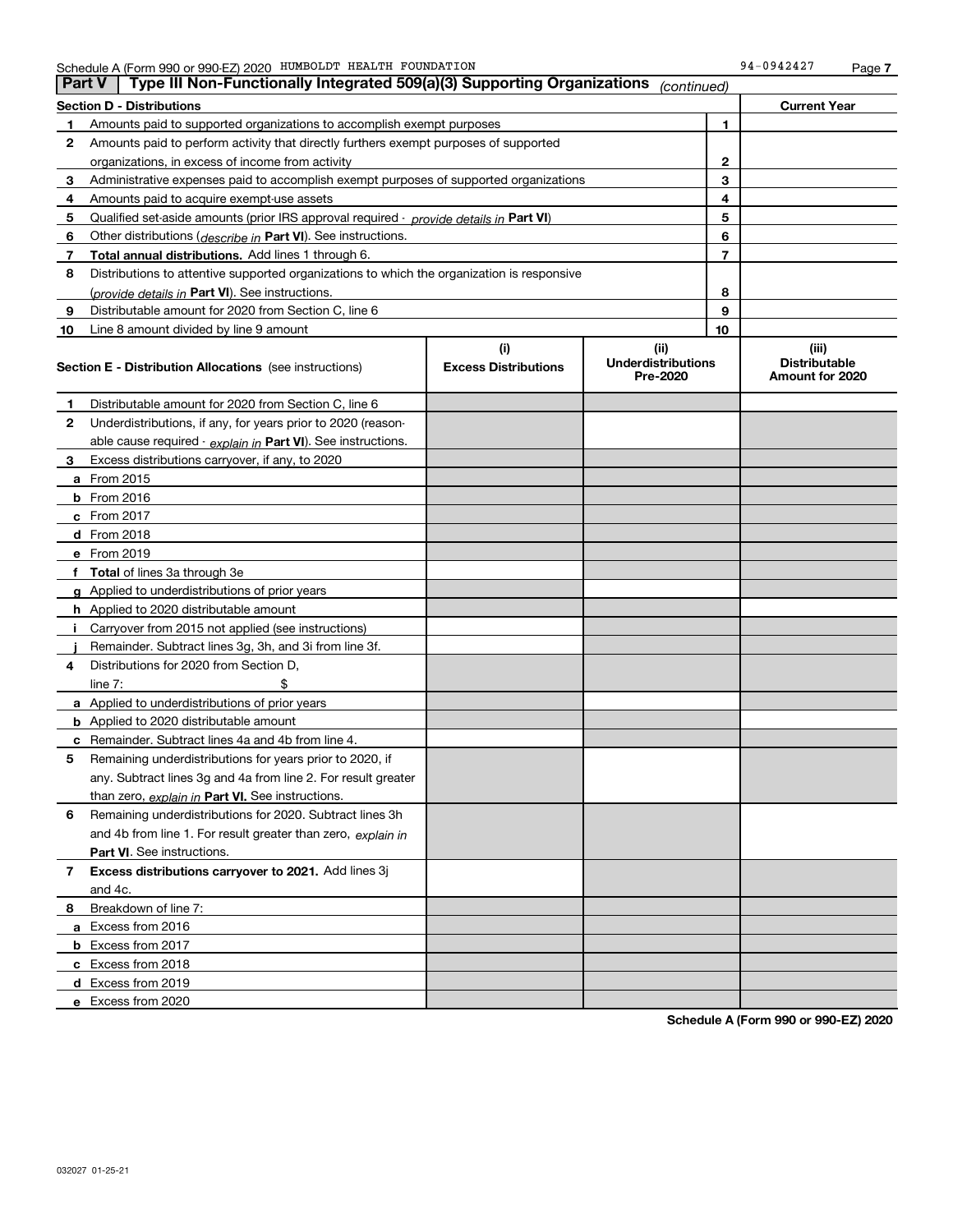| www.<br><b>Part VI</b> | <u>, ago o</u><br>Supplemental Information. Provide the explanations required by Part II, line 10; Part II, line 17a or 17b; Part III, line 12;  |
|------------------------|--------------------------------------------------------------------------------------------------------------------------------------------------|
|                        | Part IV, Section A, lines 1, 2, 3b, 3c, 4b, 4c, 5a, 6, 9a, 9b, 9c, 11a, 11b, and 11c; Part IV, Section B, lines 1 and 2; Part IV, Section C,     |
|                        | line 1; Part IV, Section D, lines 2 and 3; Part IV, Section E, lines 1c, 2a, 2b, 3a, and 3b; Part V, line 1; Part V, Section B, line 1e; Part V, |
|                        | Section D, lines 5, 6, and 8; and Part V, Section E, lines 2, 5, and 6. Also complete this part for any additional information.                  |
|                        | (See instructions.)                                                                                                                              |
|                        |                                                                                                                                                  |
|                        |                                                                                                                                                  |
|                        |                                                                                                                                                  |
|                        |                                                                                                                                                  |
|                        |                                                                                                                                                  |
|                        |                                                                                                                                                  |
|                        |                                                                                                                                                  |
|                        |                                                                                                                                                  |
|                        |                                                                                                                                                  |
|                        |                                                                                                                                                  |
|                        |                                                                                                                                                  |
|                        |                                                                                                                                                  |
|                        |                                                                                                                                                  |
|                        |                                                                                                                                                  |
|                        |                                                                                                                                                  |
|                        |                                                                                                                                                  |
|                        |                                                                                                                                                  |
|                        |                                                                                                                                                  |
|                        |                                                                                                                                                  |
|                        |                                                                                                                                                  |
|                        |                                                                                                                                                  |
|                        |                                                                                                                                                  |
|                        |                                                                                                                                                  |
|                        |                                                                                                                                                  |
|                        |                                                                                                                                                  |
|                        |                                                                                                                                                  |
|                        |                                                                                                                                                  |
|                        |                                                                                                                                                  |
|                        |                                                                                                                                                  |
|                        |                                                                                                                                                  |
|                        |                                                                                                                                                  |
|                        |                                                                                                                                                  |
|                        |                                                                                                                                                  |
|                        |                                                                                                                                                  |
|                        |                                                                                                                                                  |
|                        |                                                                                                                                                  |
|                        |                                                                                                                                                  |
|                        |                                                                                                                                                  |
|                        |                                                                                                                                                  |
|                        |                                                                                                                                                  |
|                        |                                                                                                                                                  |
|                        |                                                                                                                                                  |
|                        |                                                                                                                                                  |
|                        |                                                                                                                                                  |
|                        |                                                                                                                                                  |
|                        |                                                                                                                                                  |
|                        |                                                                                                                                                  |
|                        |                                                                                                                                                  |
|                        |                                                                                                                                                  |
|                        |                                                                                                                                                  |
|                        |                                                                                                                                                  |
|                        |                                                                                                                                                  |
|                        |                                                                                                                                                  |
|                        |                                                                                                                                                  |
|                        |                                                                                                                                                  |
|                        |                                                                                                                                                  |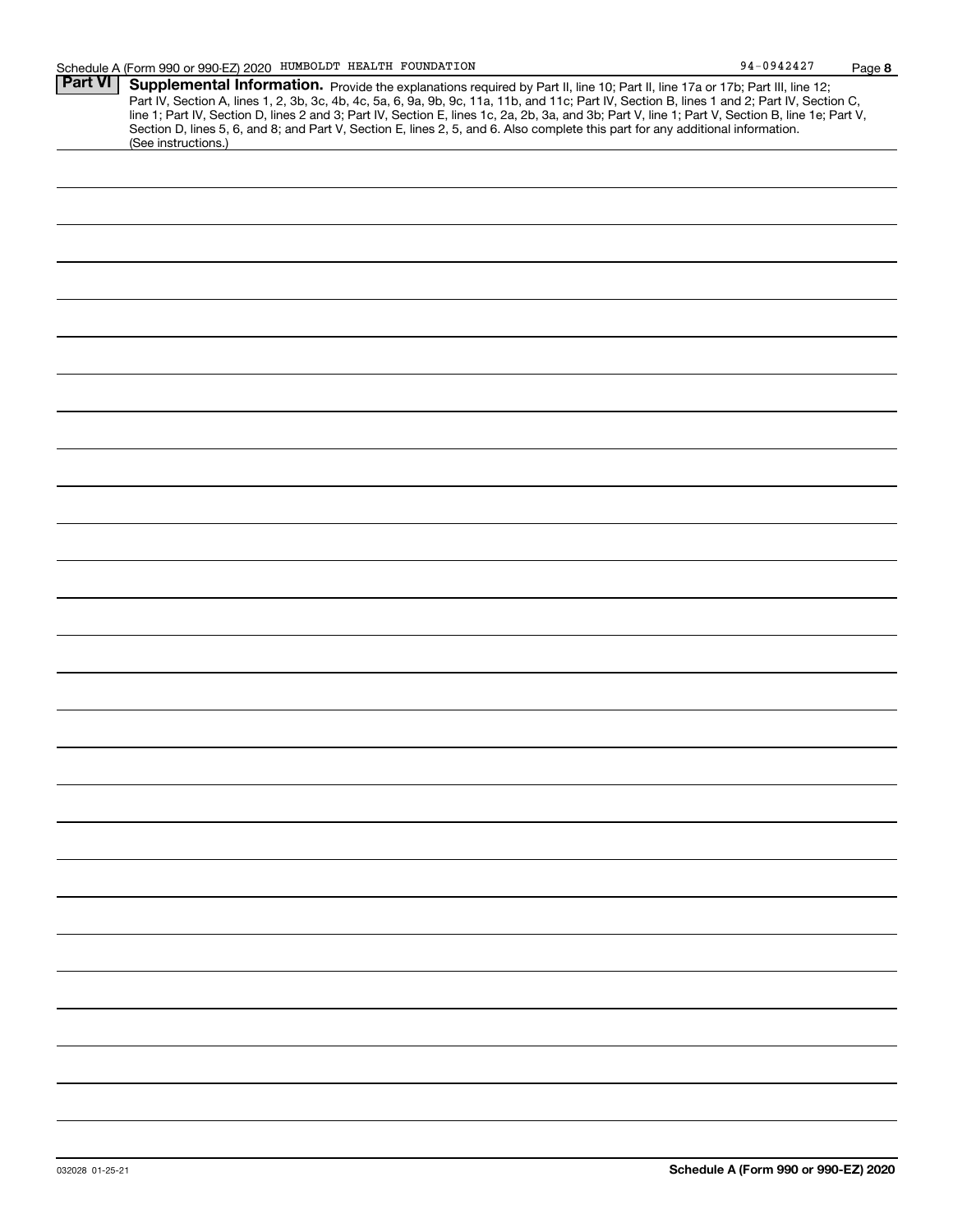Department of the Treasury Internal Revenue Service **(Form 990, 990-EZ, or 990-PF)**

Name of the organization

## **Schedule B Schedule of Contributors**

**| Attach to Form 990, Form 990-EZ, or Form 990-PF.**

**| Go to www.irs.gov/Form990 for the latest information.**

OMB No. 1545-0047

**2020**

**Employer identification number**

 $94-0942427$ 

|  | HUMBOLDT HEALTH FOUNDATION |
|--|----------------------------|
|  |                            |

| <b>Organization type (check one):</b> |                                                                           |  |  |
|---------------------------------------|---------------------------------------------------------------------------|--|--|
| Filers of:                            | Section:                                                                  |  |  |
| Form 990 or 990-EZ                    | $X$ 501(c)( 3) (enter number) organization                                |  |  |
|                                       | 4947(a)(1) nonexempt charitable trust not treated as a private foundation |  |  |
|                                       | 527 political organization                                                |  |  |
| Form 990-PF                           | 501(c)(3) exempt private foundation                                       |  |  |
|                                       | 4947(a)(1) nonexempt charitable trust treated as a private foundation     |  |  |
|                                       | 501(c)(3) taxable private foundation                                      |  |  |

Check if your organization is covered by the **General Rule** or a **Special Rule. Note:**  Only a section 501(c)(7), (8), or (10) organization can check boxes for both the General Rule and a Special Rule. See instructions.

#### **General Rule**

 $\overline{X}$  For an organization filing Form 990, 990-EZ, or 990-PF that received, during the year, contributions totaling \$5,000 or more (in money or property) from any one contributor. Complete Parts I and II. See instructions for determining a contributor's total contributions.

#### **Special Rules**

| For an organization described in section 501(c)(3) filing Form 990 or 990-EZ that met the 33 1/3% support test of the regulations under               |
|-------------------------------------------------------------------------------------------------------------------------------------------------------|
| sections 509(a)(1) and 170(b)(1)(A)(vi), that checked Schedule A (Form 990 or 990-EZ), Part II, line 13, 16a, or 16b, and that received from          |
| any one contributor, during the year, total contributions of the greater of (1) \$5,000; or (2) 2% of the amount on (i) Form 990, Part VIII, line 1h; |
| or (ii) Form 990-EZ, line 1. Complete Parts I and II.                                                                                                 |

For an organization described in section 501(c)(7), (8), or (10) filing Form 990 or 990-EZ that received from any one contributor, during the year, total contributions of more than \$1,000 exclusively for religious, charitable, scientific, literary, or educational purposes, or for the prevention of cruelty to children or animals. Complete Parts I (entering "N/A" in column (b) instead of the contributor name and address), II, and III.  $\mathcal{L}^{\text{max}}$ 

purpose. Don't complete any of the parts unless the **General Rule** applies to this organization because it received *nonexclusively* year, contributions <sub>exclusively</sub> for religious, charitable, etc., purposes, but no such contributions totaled more than \$1,000. If this box is checked, enter here the total contributions that were received during the year for an  $\;$ exclusively religious, charitable, etc., For an organization described in section 501(c)(7), (8), or (10) filing Form 990 or 990-EZ that received from any one contributor, during the religious, charitable, etc., contributions totaling \$5,000 or more during the year  $\Box$ — $\Box$  =  $\Box$  $\mathcal{L}^{\text{max}}$ 

**Caution:**  An organization that isn't covered by the General Rule and/or the Special Rules doesn't file Schedule B (Form 990, 990-EZ, or 990-PF),  **must** but it answer "No" on Part IV, line 2, of its Form 990; or check the box on line H of its Form 990-EZ or on its Form 990-PF, Part I, line 2, to certify that it doesn't meet the filing requirements of Schedule B (Form 990, 990-EZ, or 990-PF).

**For Paperwork Reduction Act Notice, see the instructions for Form 990, 990-EZ, or 990-PF. Schedule B (Form 990, 990-EZ, or 990-PF) (2020)** LHA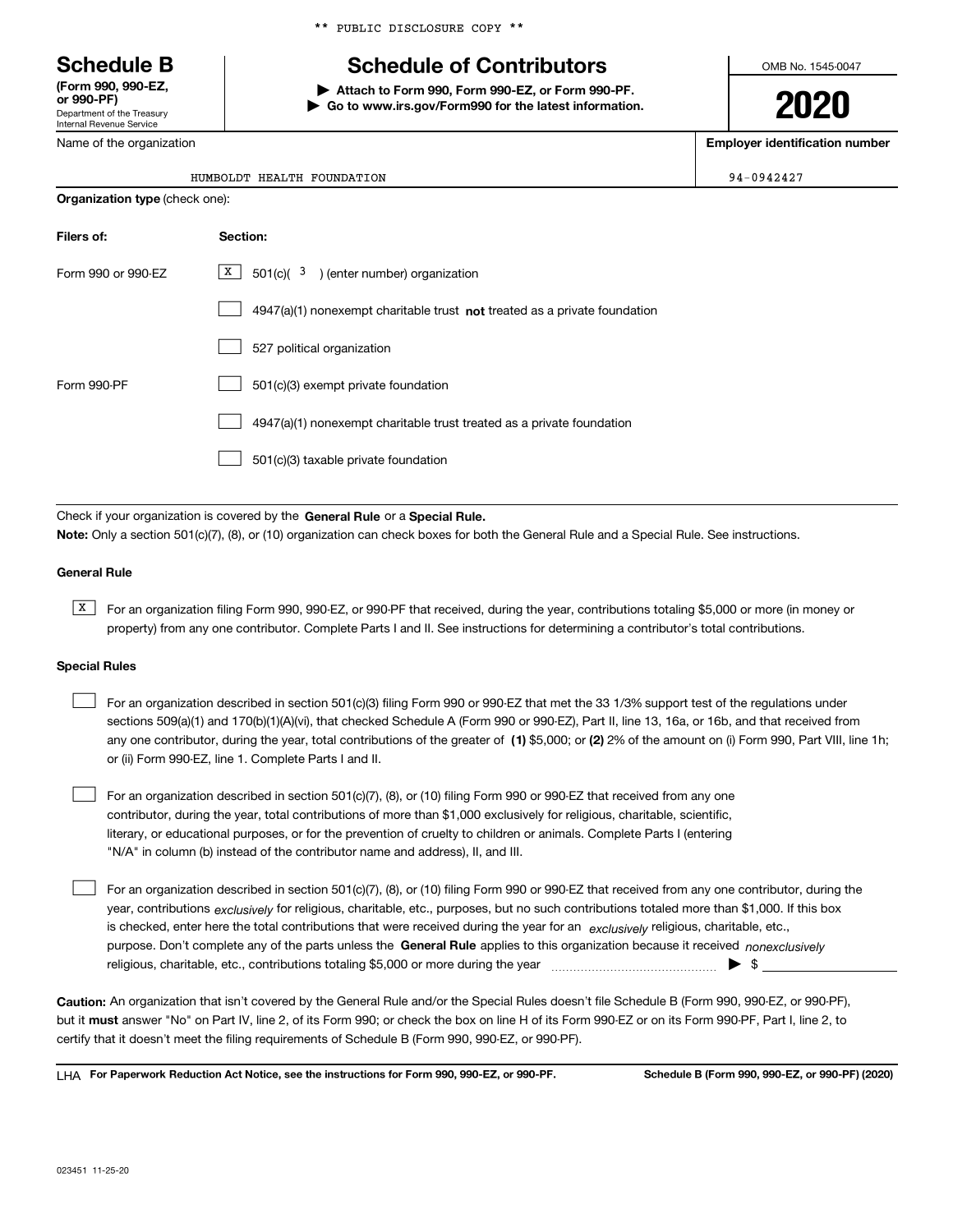## Schedule B (Form 990, 990-EZ, or 990-PF) (2020) Page 2

|                       | Schedule B (Form 990, 990-EZ, or 990-PF) (2020)                                                |                                   | Page 2                                                                                                                   |
|-----------------------|------------------------------------------------------------------------------------------------|-----------------------------------|--------------------------------------------------------------------------------------------------------------------------|
|                       | Name of organization                                                                           |                                   | <b>Employer identification number</b>                                                                                    |
|                       | HUMBOLDT HEALTH FOUNDATION                                                                     |                                   | 94-0942427                                                                                                               |
| Part I                | Contributors (see instructions). Use duplicate copies of Part I if additional space is needed. |                                   |                                                                                                                          |
| (a)<br>No.            | (b)<br>Name, address, and ZIP + 4                                                              | (c)<br><b>Total contributions</b> | (d)<br>Type of contribution                                                                                              |
| 1                     |                                                                                                | \$                                | X<br>Person<br>Payroll<br>8,000.<br>Noncash<br>(Complete Part II for<br>noncash contributions.)                          |
| (a)                   | (b)                                                                                            | (c)                               | (d)                                                                                                                      |
| No.<br>$\overline{a}$ | Name, address, and ZIP + 4                                                                     | <b>Total contributions</b><br>\$  | Type of contribution<br>X<br>Person<br>Payroll<br>Noncash<br>10,000.<br>(Complete Part II for<br>noncash contributions.) |
| (a)<br>No.            | (b)<br>Name, address, and ZIP + 4                                                              | (c)<br><b>Total contributions</b> | (d)<br>Type of contribution                                                                                              |
|                       |                                                                                                | \$                                | Person<br>Payroll<br>Noncash<br>(Complete Part II for<br>noncash contributions.)                                         |
| (a)<br>No.            | (b)<br>Name, address, and ZIP + 4                                                              | (c)<br><b>Total contributions</b> | (d)<br>Type of contribution                                                                                              |
|                       |                                                                                                | \$                                | Person<br>Payroll<br>Noncash<br>(Complete Part II for<br>noncash contributions.)                                         |
| (a)<br>No.            | (b)<br>Name, address, and ZIP + 4                                                              | (c)<br><b>Total contributions</b> | (d)<br>Type of contribution                                                                                              |
|                       |                                                                                                | \$                                | Person<br>Payroll<br>Noncash<br>(Complete Part II for<br>noncash contributions.)                                         |
| (a)<br>No.            | (b)<br>Name, address, and ZIP + 4                                                              | (c)<br><b>Total contributions</b> | (d)<br>Type of contribution                                                                                              |
|                       |                                                                                                | \$                                | Person<br>Payroll<br>Noncash<br>(Complete Part II for<br>noncash contributions.)                                         |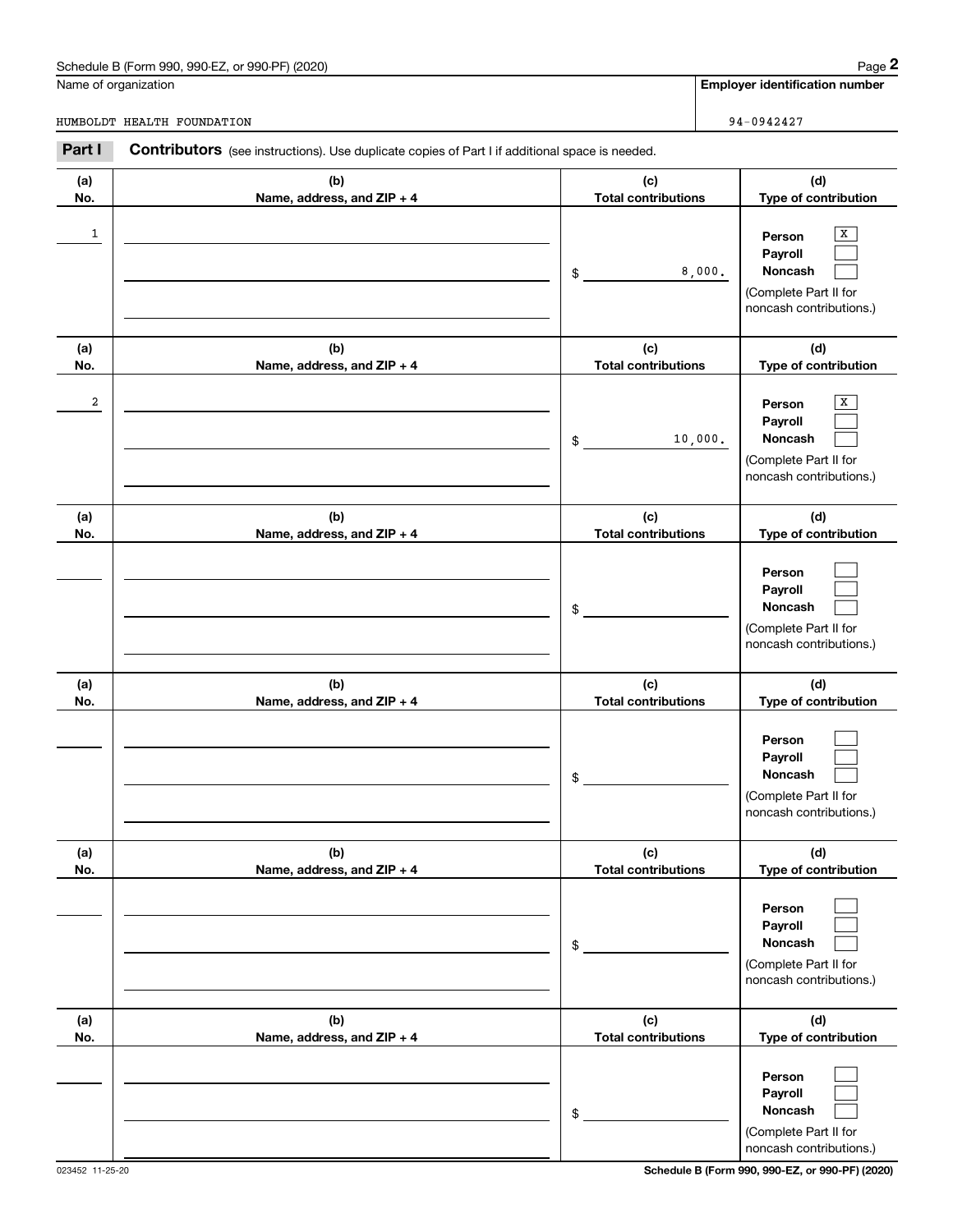| Schedule B (Form 990, 990-EZ,<br>or 990-PF) (2020)<br>Page |  |
|------------------------------------------------------------|--|
|------------------------------------------------------------|--|

|                              | Schedule B (Form 990, 990-EZ, or 990-PF) (2020)                                                     |                                                 | Page 3                                |
|------------------------------|-----------------------------------------------------------------------------------------------------|-------------------------------------------------|---------------------------------------|
|                              | Name of organization                                                                                |                                                 | <b>Employer identification number</b> |
|                              | HUMBOLDT HEALTH FOUNDATION                                                                          |                                                 | 94-0942427                            |
| Part II                      | Noncash Property (see instructions). Use duplicate copies of Part II if additional space is needed. |                                                 |                                       |
| (a)<br>No.<br>from<br>Part I | (b)<br>Description of noncash property given                                                        | (c)<br>FMV (or estimate)<br>(See instructions.) | (d)<br>Date received                  |
|                              |                                                                                                     | \$                                              |                                       |
| (a)<br>No.<br>from<br>Part I | (b)<br>Description of noncash property given                                                        | (c)<br>FMV (or estimate)<br>(See instructions.) | (d)<br>Date received                  |
|                              |                                                                                                     | \$                                              |                                       |
| (a)<br>No.<br>from<br>Part I | (b)<br>Description of noncash property given                                                        | (c)<br>FMV (or estimate)<br>(See instructions.) | (d)<br>Date received                  |
|                              |                                                                                                     | \$                                              |                                       |
| (a)<br>No.<br>from<br>Part I | (b)<br>Description of noncash property given                                                        | (c)<br>FMV (or estimate)<br>(See instructions.) | (d)<br>Date received                  |
|                              |                                                                                                     | \$                                              |                                       |
| (a)<br>No.<br>from<br>Part I | (b)<br>Description of noncash property given                                                        | (c)<br>FMV (or estimate)<br>(See instructions.) | (d)<br>Date received                  |
|                              |                                                                                                     | \$                                              |                                       |
| (a)<br>No.<br>from<br>Part I | (b)<br>Description of noncash property given                                                        | (c)<br>FMV (or estimate)<br>(See instructions.) | (d)<br>Date received                  |
|                              |                                                                                                     |                                                 |                                       |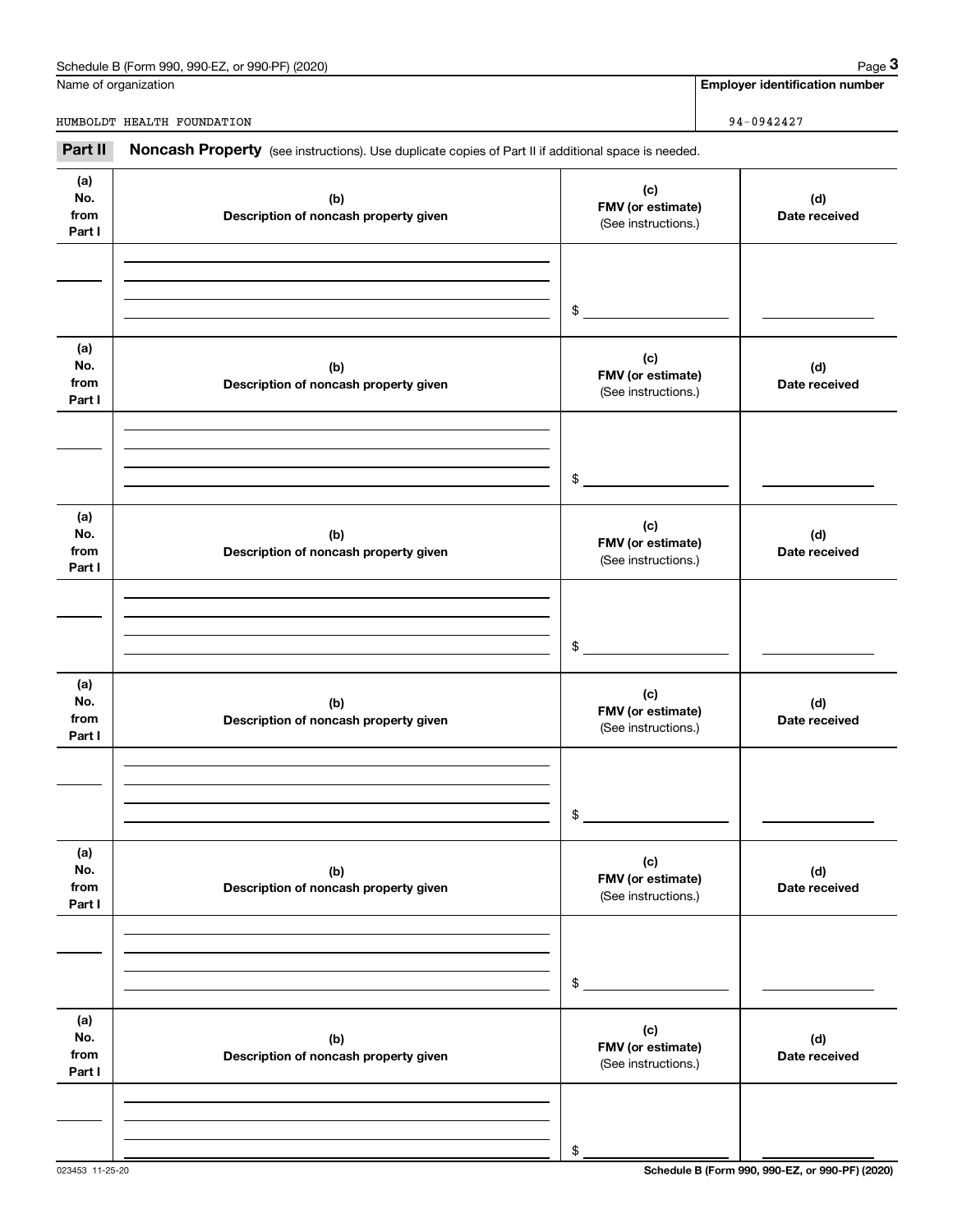|                           | Schedule B (Form 990, 990-EZ, or 990-PF) (2020)                                                                                                                                                                                                                            |                      | Page 4                                                                                                                                                         |
|---------------------------|----------------------------------------------------------------------------------------------------------------------------------------------------------------------------------------------------------------------------------------------------------------------------|----------------------|----------------------------------------------------------------------------------------------------------------------------------------------------------------|
|                           | Name of organization                                                                                                                                                                                                                                                       |                      | <b>Employer identification number</b>                                                                                                                          |
|                           | HUMBOLDT HEALTH FOUNDATION                                                                                                                                                                                                                                                 |                      | 94-0942427                                                                                                                                                     |
| Part III                  | from any one contributor. Complete columns (a) through (e) and the following line entry. For organizations<br>completing Part III, enter the total of exclusively religious, charitable, etc., contributions of \$1,000 or less for the year. (Enter this info. once.) \\$ |                      | Exclusively religious, charitable, etc., contributions to organizations described in section 501(c)(7), (8), or (10) that total more than \$1,000 for the year |
|                           | Use duplicate copies of Part III if additional space is needed.                                                                                                                                                                                                            |                      |                                                                                                                                                                |
| (a) No.<br>from<br>Part I | (b) Purpose of gift                                                                                                                                                                                                                                                        | (c) Use of gift      | (d) Description of how gift is held                                                                                                                            |
|                           |                                                                                                                                                                                                                                                                            |                      |                                                                                                                                                                |
|                           |                                                                                                                                                                                                                                                                            | (e) Transfer of gift |                                                                                                                                                                |
|                           | Transferee's name, address, and ZIP + 4                                                                                                                                                                                                                                    |                      | Relationship of transferor to transferee                                                                                                                       |
|                           |                                                                                                                                                                                                                                                                            |                      |                                                                                                                                                                |
| (a) No.<br>from<br>Part I | (b) Purpose of gift                                                                                                                                                                                                                                                        | (c) Use of gift      | (d) Description of how gift is held                                                                                                                            |
|                           |                                                                                                                                                                                                                                                                            |                      |                                                                                                                                                                |
|                           |                                                                                                                                                                                                                                                                            | (e) Transfer of gift |                                                                                                                                                                |
|                           | Transferee's name, address, and ZIP + 4                                                                                                                                                                                                                                    |                      | Relationship of transferor to transferee                                                                                                                       |
|                           |                                                                                                                                                                                                                                                                            |                      |                                                                                                                                                                |
| (a) No.<br>from<br>Part I | (b) Purpose of gift                                                                                                                                                                                                                                                        | (c) Use of gift      | (d) Description of how gift is held                                                                                                                            |
|                           |                                                                                                                                                                                                                                                                            |                      |                                                                                                                                                                |
|                           |                                                                                                                                                                                                                                                                            | (e) Transfer of gift |                                                                                                                                                                |
|                           | Transferee's name, address, and $ZIP + 4$                                                                                                                                                                                                                                  |                      | Relationship of transferor to transferee                                                                                                                       |
|                           |                                                                                                                                                                                                                                                                            |                      |                                                                                                                                                                |
| (a) No.<br>from<br>Part I | (b) Purpose of gift                                                                                                                                                                                                                                                        | (c) Use of gift      | (d) Description of how gift is held                                                                                                                            |
|                           |                                                                                                                                                                                                                                                                            |                      |                                                                                                                                                                |
|                           |                                                                                                                                                                                                                                                                            | (e) Transfer of gift |                                                                                                                                                                |
|                           | Transferee's name, address, and $ZIP + 4$                                                                                                                                                                                                                                  |                      | Relationship of transferor to transferee                                                                                                                       |
|                           |                                                                                                                                                                                                                                                                            |                      |                                                                                                                                                                |
|                           |                                                                                                                                                                                                                                                                            |                      |                                                                                                                                                                |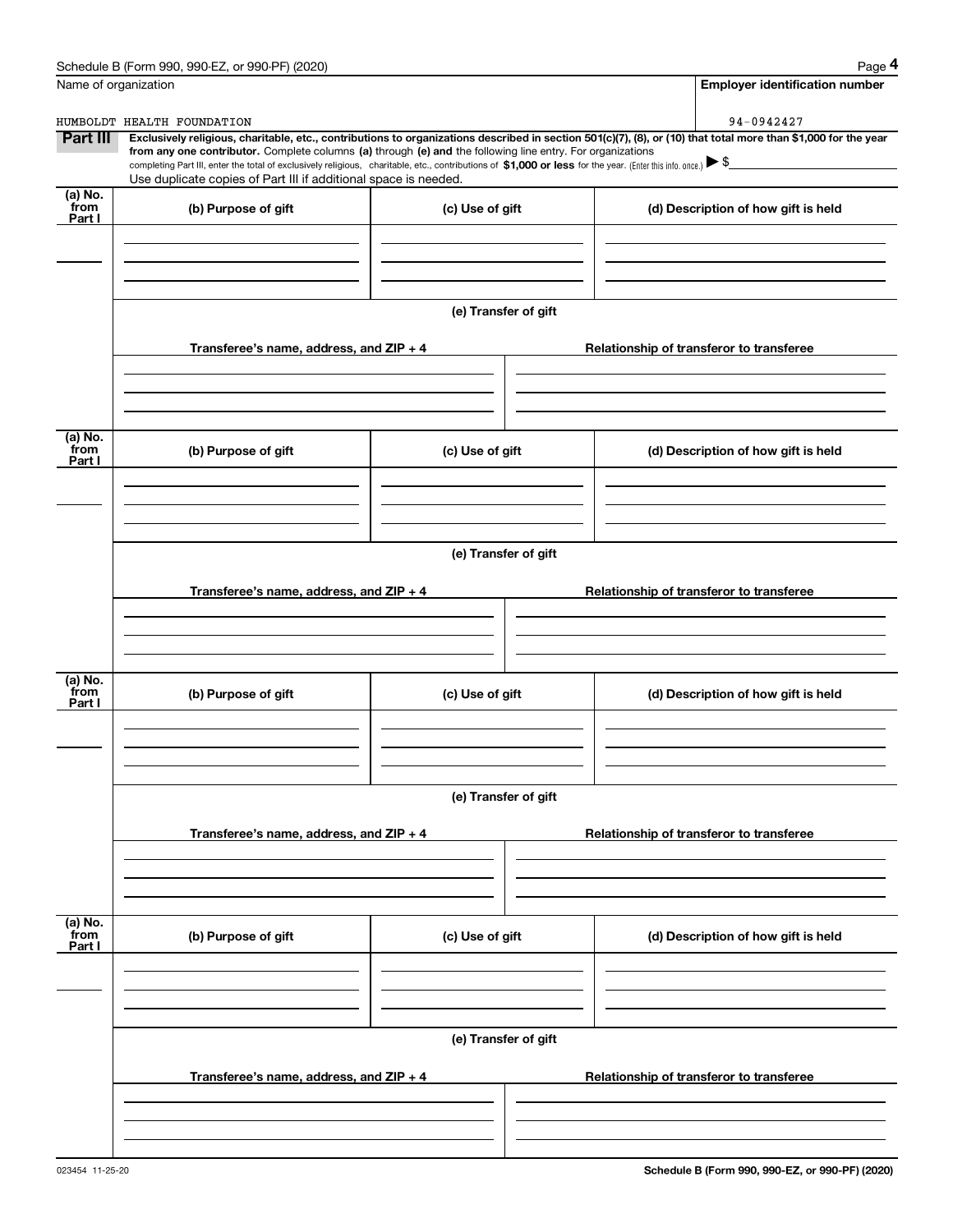| <b>SCHEDULE D</b><br>(Form 990) |                                                        |                                                                                                                                                       | <b>Supplemental Financial Statements</b>                                                                                             |                                                     | OMB No. 1545-0047 |
|---------------------------------|--------------------------------------------------------|-------------------------------------------------------------------------------------------------------------------------------------------------------|--------------------------------------------------------------------------------------------------------------------------------------|-----------------------------------------------------|-------------------|
|                                 |                                                        |                                                                                                                                                       | Complete if the organization answered "Yes" on Form 990,<br>Part IV, line 6, 7, 8, 9, 10, 11a, 11b, 11c, 11d, 11e, 11f, 12a, or 12b. |                                                     | Open to Public    |
|                                 | Department of the Treasury<br>Internal Revenue Service |                                                                                                                                                       | Attach to Form 990.<br>Go to www.irs.gov/Form990 for instructions and the latest information.                                        |                                                     | Inspection        |
|                                 | Name of the organization                               | HUMBOLDT HEALTH FOUNDATION                                                                                                                            |                                                                                                                                      | <b>Employer identification number</b><br>94-0942427 |                   |
| Part I                          |                                                        | Organizations Maintaining Donor Advised Funds or Other Similar Funds or Accounts. Complete if the                                                     |                                                                                                                                      |                                                     |                   |
|                                 |                                                        | organization answered "Yes" on Form 990, Part IV, line 6.                                                                                             |                                                                                                                                      |                                                     |                   |
|                                 |                                                        |                                                                                                                                                       | (a) Donor advised funds                                                                                                              | (b) Funds and other accounts                        |                   |
| 1                               |                                                        |                                                                                                                                                       |                                                                                                                                      |                                                     |                   |
| 2                               |                                                        | Aggregate value of contributions to (during year)                                                                                                     |                                                                                                                                      |                                                     |                   |
| 3                               |                                                        |                                                                                                                                                       |                                                                                                                                      |                                                     |                   |
| 4                               |                                                        |                                                                                                                                                       |                                                                                                                                      |                                                     |                   |
| 5                               |                                                        | Did the organization inform all donors and donor advisors in writing that the assets held in donor advised funds                                      |                                                                                                                                      |                                                     |                   |
|                                 |                                                        |                                                                                                                                                       |                                                                                                                                      | Yes                                                 | No                |
| 6                               |                                                        | Did the organization inform all grantees, donors, and donor advisors in writing that grant funds can be used only                                     |                                                                                                                                      |                                                     |                   |
|                                 |                                                        | for charitable purposes and not for the benefit of the donor or donor advisor, or for any other purpose conferring                                    |                                                                                                                                      |                                                     |                   |
|                                 | impermissible private benefit?                         |                                                                                                                                                       |                                                                                                                                      | Yes                                                 | No                |
| Part II                         |                                                        | Conservation Easements. Complete if the organization answered "Yes" on Form 990, Part IV, line 7.                                                     |                                                                                                                                      |                                                     |                   |
| 1                               |                                                        | Purpose(s) of conservation easements held by the organization (check all that apply).                                                                 |                                                                                                                                      |                                                     |                   |
|                                 |                                                        | Preservation of land for public use (for example, recreation or education)                                                                            |                                                                                                                                      | Preservation of a historically important land area  |                   |
|                                 |                                                        | Protection of natural habitat                                                                                                                         |                                                                                                                                      | Preservation of a certified historic structure      |                   |
|                                 |                                                        | Preservation of open space                                                                                                                            |                                                                                                                                      |                                                     |                   |
| 2                               |                                                        | Complete lines 2a through 2d if the organization held a qualified conservation contribution in the form of a conservation easement on the last        |                                                                                                                                      |                                                     |                   |
|                                 | day of the tax year.                                   |                                                                                                                                                       |                                                                                                                                      | Held at the End of the Tax Year                     |                   |
| а                               |                                                        |                                                                                                                                                       |                                                                                                                                      | 2a                                                  |                   |
| b                               |                                                        | Total acreage restricted by conservation easements                                                                                                    |                                                                                                                                      | 2 <sub>b</sub>                                      |                   |
| с                               |                                                        |                                                                                                                                                       |                                                                                                                                      | 2c                                                  |                   |
| d                               |                                                        | Number of conservation easements included in (c) acquired after 7/25/06, and not on a historic structure                                              |                                                                                                                                      |                                                     |                   |
|                                 |                                                        | listed in the National Register [111] March 1999 State of March 1999 State of March 1999 State of March 1999 St                                       |                                                                                                                                      | 2d                                                  |                   |
| 3                               |                                                        | Number of conservation easements modified, transferred, released, extinguished, or terminated by the organization during the tax                      |                                                                                                                                      |                                                     |                   |
|                                 | $year \blacktriangleright$                             |                                                                                                                                                       |                                                                                                                                      |                                                     |                   |
| 4                               |                                                        | Number of states where property subject to conservation easement is located $\blacktriangleright$                                                     |                                                                                                                                      |                                                     |                   |
| 5                               |                                                        | Does the organization have a written policy regarding the periodic monitoring, inspection, handling of                                                |                                                                                                                                      |                                                     |                   |
|                                 |                                                        | violations, and enforcement of the conservation easements it holds?                                                                                   |                                                                                                                                      | Yes                                                 | No                |
|                                 |                                                        | Staff and volunteer hours devoted to monitoring, inspecting, handling of violations, and enforcing conservation easements during the year             |                                                                                                                                      |                                                     |                   |
|                                 |                                                        |                                                                                                                                                       |                                                                                                                                      |                                                     |                   |
| 7                               |                                                        | Amount of expenses incurred in monitoring, inspecting, handling of violations, and enforcing conservation easements during the year                   |                                                                                                                                      |                                                     |                   |
|                                 | $\blacktriangleright$ \$                               |                                                                                                                                                       |                                                                                                                                      |                                                     |                   |
| 8                               |                                                        | Does each conservation easement reported on line 2(d) above satisfy the requirements of section 170(h)(4)(B)(i)                                       |                                                                                                                                      |                                                     |                   |
|                                 | and section $170(h)(4)(B)(ii)?$                        |                                                                                                                                                       |                                                                                                                                      | Yes                                                 | No                |
| 9                               |                                                        | In Part XIII, describe how the organization reports conservation easements in its revenue and expense statement and                                   |                                                                                                                                      |                                                     |                   |
|                                 |                                                        | balance sheet, and include, if applicable, the text of the footnote to the organization's financial statements that describes the                     |                                                                                                                                      |                                                     |                   |
|                                 | Part III                                               | organization's accounting for conservation easements.<br>Organizations Maintaining Collections of Art, Historical Treasures, or Other Similar Assets. |                                                                                                                                      |                                                     |                   |
|                                 |                                                        |                                                                                                                                                       |                                                                                                                                      |                                                     |                   |
|                                 |                                                        | Complete if the organization answered "Yes" on Form 990, Part IV, line 8.                                                                             |                                                                                                                                      |                                                     |                   |
|                                 |                                                        | 1a If the organization elected, as permitted under FASB ASC 958, not to report in its revenue statement and balance sheet works                       |                                                                                                                                      |                                                     |                   |

|   | service, provide in Part XIII the text of the footnote to its financial statements that describes these items.                          |  |  |  |  |  |
|---|-----------------------------------------------------------------------------------------------------------------------------------------|--|--|--|--|--|
|   | <b>b</b> If the organization elected, as permitted under FASB ASC 958, to report in its revenue statement and balance sheet works of    |  |  |  |  |  |
|   | art, historical treasures, or other similar assets held for public exhibition, education, or research in furtherance of public service, |  |  |  |  |  |
|   | provide the following amounts relating to these items:                                                                                  |  |  |  |  |  |
|   | Revenue included on Form 990, Part VIII, line 1<br>(i)                                                                                  |  |  |  |  |  |
|   | (ii) Assets included in Form 990, Part X                                                                                                |  |  |  |  |  |
| 2 | If the organization received or held works of art, historical treasures, or other similar assets for financial gain, provide            |  |  |  |  |  |

of art, historical treasures, or other similar assets held for public exhibition, education, or research in furtherance of public

**a**Revenue included on Form 990, Part VIII, line 1 ~~~~~~~~~~~~~~~~~~~~~~~~~~~~~~

the following amounts required to be reported under FASB ASC 958 relating to these items:

| 990. Part X |                                                   |  |
|-------------|---------------------------------------------------|--|
|             | on Act Notice, see the Instructions for Form 990. |  |

**Schedule D (Form 990) 2020** 

 $\blacktriangleright$  \$

 $\blacktriangleright$  \$

032051 12-01-20

LHA

**b** Assets included in Form 990, Part X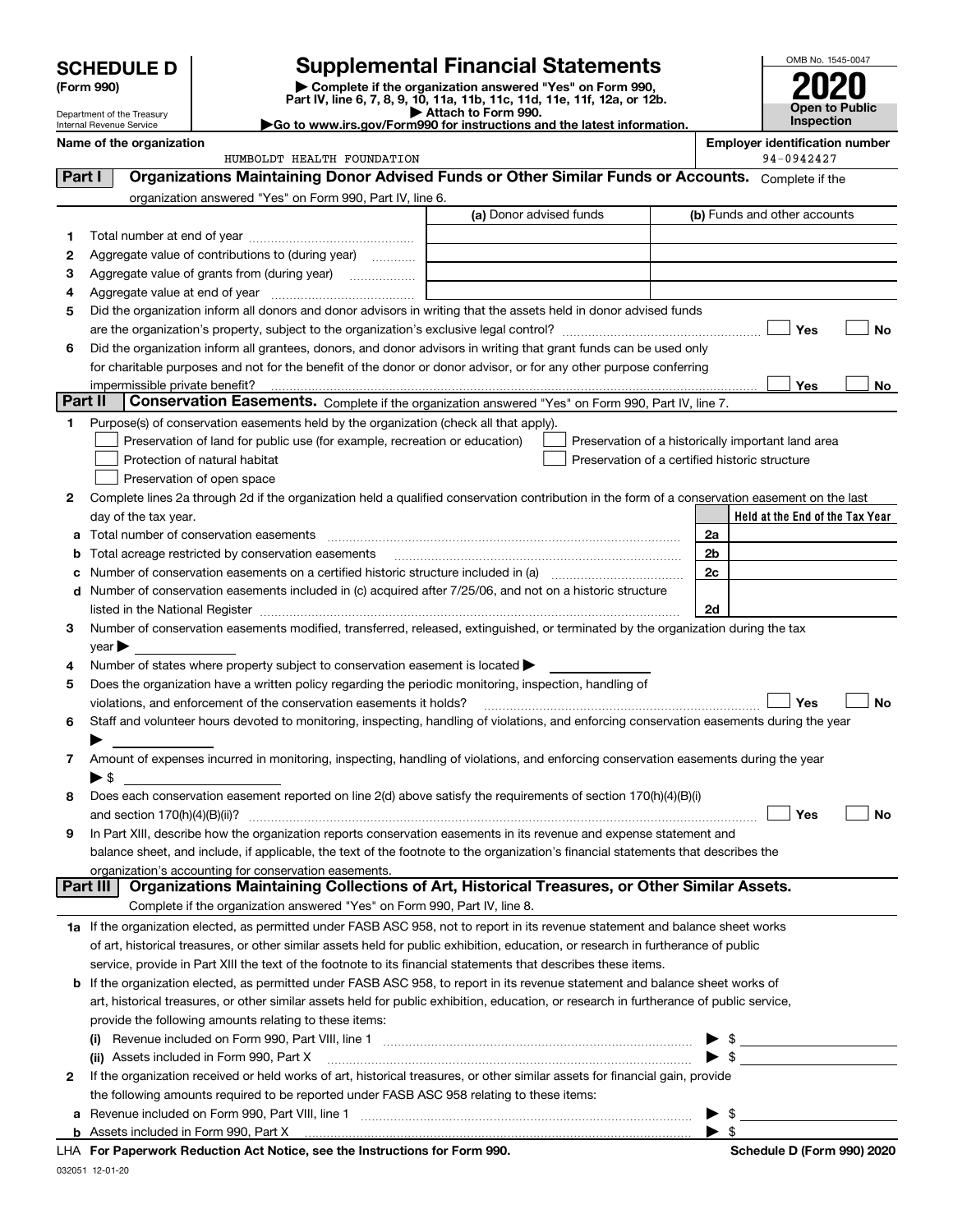|               | Schedule D (Form 990) 2020                                                                                                                                                                                                     | HUMBOLDT HEALTH FOUNDATION |                |                                                                                                                                                                                                                                |                 | 94-0942427                                               |                |     | $Page$ 2 |
|---------------|--------------------------------------------------------------------------------------------------------------------------------------------------------------------------------------------------------------------------------|----------------------------|----------------|--------------------------------------------------------------------------------------------------------------------------------------------------------------------------------------------------------------------------------|-----------------|----------------------------------------------------------|----------------|-----|----------|
| Part III      | Organizations Maintaining Collections of Art, Historical Treasures, or Other Similar Assets (continued)                                                                                                                        |                            |                |                                                                                                                                                                                                                                |                 |                                                          |                |     |          |
| з             | Using the organization's acquisition, accession, and other records, check any of the following that make significant use of its                                                                                                |                            |                |                                                                                                                                                                                                                                |                 |                                                          |                |     |          |
|               | collection items (check all that apply):                                                                                                                                                                                       |                            |                |                                                                                                                                                                                                                                |                 |                                                          |                |     |          |
| a             | Public exhibition                                                                                                                                                                                                              | d                          |                | Loan or exchange program                                                                                                                                                                                                       |                 |                                                          |                |     |          |
| b             | Scholarly research                                                                                                                                                                                                             | e                          |                | Other the contract of the contract of the contract of the contract of the contract of the contract of the contract of the contract of the contract of the contract of the contract of the contract of the contract of the cont |                 |                                                          |                |     |          |
| c             | Preservation for future generations                                                                                                                                                                                            |                            |                |                                                                                                                                                                                                                                |                 |                                                          |                |     |          |
| 4             | Provide a description of the organization's collections and explain how they further the organization's exempt purpose in Part XIII.                                                                                           |                            |                |                                                                                                                                                                                                                                |                 |                                                          |                |     |          |
| 5             | During the year, did the organization solicit or receive donations of art, historical treasures, or other similar assets                                                                                                       |                            |                |                                                                                                                                                                                                                                |                 |                                                          |                |     |          |
|               |                                                                                                                                                                                                                                |                            |                |                                                                                                                                                                                                                                |                 |                                                          | Yes            |     | No       |
|               | <b>Part IV</b><br>Escrow and Custodial Arrangements. Complete if the organization answered "Yes" on Form 990, Part IV, line 9, or                                                                                              |                            |                |                                                                                                                                                                                                                                |                 |                                                          |                |     |          |
|               | reported an amount on Form 990, Part X, line 21.                                                                                                                                                                               |                            |                |                                                                                                                                                                                                                                |                 |                                                          |                |     |          |
|               | 1a Is the organization an agent, trustee, custodian or other intermediary for contributions or other assets not included                                                                                                       |                            |                |                                                                                                                                                                                                                                |                 |                                                          |                |     |          |
|               | on Form 990, Part X? [11] matter contract the contract of the contract of the contract of the contract of the contract of the contract of the contract of the contract of the contract of the contract of the contract of the  |                            |                |                                                                                                                                                                                                                                |                 |                                                          | Yes            |     | No       |
| b             | If "Yes," explain the arrangement in Part XIII and complete the following table:                                                                                                                                               |                            |                |                                                                                                                                                                                                                                |                 |                                                          |                |     |          |
|               |                                                                                                                                                                                                                                |                            |                |                                                                                                                                                                                                                                |                 |                                                          | Amount         |     |          |
| с             | Beginning balance                                                                                                                                                                                                              |                            |                |                                                                                                                                                                                                                                | 1c              |                                                          |                |     |          |
| d             | Additions during the year manufactured and an anti-manufactured and the year manufactured and all the year manufactured and all the year manufactured and all the year manufactured and all the year manufactured and all the  |                            |                |                                                                                                                                                                                                                                | 1d              |                                                          |                |     |          |
| е             | Distributions during the year manufactured and continuum control of the year manufactured and the year manufactured and the year manufactured and the year manufactured and the year manufactured and the year manufactured an |                            |                |                                                                                                                                                                                                                                | 1e              |                                                          |                |     |          |
| f             |                                                                                                                                                                                                                                |                            |                |                                                                                                                                                                                                                                | 1f              |                                                          |                |     |          |
| 2a            | Did the organization include an amount on Form 990, Part X, line 21, for escrow or custodial account liability?                                                                                                                |                            |                |                                                                                                                                                                                                                                |                 |                                                          | Yes            |     | No       |
|               | <b>b</b> If "Yes," explain the arrangement in Part XIII. Check here if the explanation has been provided on Part XIII                                                                                                          |                            |                |                                                                                                                                                                                                                                |                 |                                                          |                |     |          |
| <b>Part V</b> | Endowment Funds. Complete if the organization answered "Yes" on Form 990, Part IV, line 10.                                                                                                                                    |                            |                |                                                                                                                                                                                                                                |                 |                                                          |                |     |          |
|               |                                                                                                                                                                                                                                | (a) Current year           | (b) Prior year | (c) Two years back                                                                                                                                                                                                             |                 | $\vert$ (d) Three years back $\vert$ (e) Four years back |                |     |          |
| 1a            | Beginning of year balance                                                                                                                                                                                                      |                            |                |                                                                                                                                                                                                                                |                 |                                                          |                |     |          |
| b             |                                                                                                                                                                                                                                |                            |                |                                                                                                                                                                                                                                |                 |                                                          |                |     |          |
|               | Net investment earnings, gains, and losses                                                                                                                                                                                     |                            |                |                                                                                                                                                                                                                                |                 |                                                          |                |     |          |
| d             |                                                                                                                                                                                                                                |                            |                |                                                                                                                                                                                                                                |                 |                                                          |                |     |          |
| е             | Other expenditures for facilities                                                                                                                                                                                              |                            |                |                                                                                                                                                                                                                                |                 |                                                          |                |     |          |
|               | and programs                                                                                                                                                                                                                   |                            |                |                                                                                                                                                                                                                                |                 |                                                          |                |     |          |
| 1.            |                                                                                                                                                                                                                                |                            |                |                                                                                                                                                                                                                                |                 |                                                          |                |     |          |
| g             | End of year balance                                                                                                                                                                                                            |                            |                |                                                                                                                                                                                                                                |                 |                                                          |                |     |          |
| 2             | Provide the estimated percentage of the current year end balance (line 1g, column (a)) held as:                                                                                                                                |                            |                |                                                                                                                                                                                                                                |                 |                                                          |                |     |          |
| а             | Board designated or quasi-endowment >                                                                                                                                                                                          |                            |                |                                                                                                                                                                                                                                |                 |                                                          |                |     |          |
| b             | Permanent endowment > 1                                                                                                                                                                                                        | %                          |                |                                                                                                                                                                                                                                |                 |                                                          |                |     |          |
| с             | Term endowment $\blacktriangleright$                                                                                                                                                                                           | %                          |                |                                                                                                                                                                                                                                |                 |                                                          |                |     |          |
|               | The percentages on lines 2a, 2b, and 2c should equal 100%.                                                                                                                                                                     |                            |                |                                                                                                                                                                                                                                |                 |                                                          |                |     |          |
|               | 3a Are there endowment funds not in the possession of the organization that are held and administered for the organization                                                                                                     |                            |                |                                                                                                                                                                                                                                |                 |                                                          |                |     |          |
|               | by:                                                                                                                                                                                                                            |                            |                |                                                                                                                                                                                                                                |                 |                                                          |                | Yes | No       |
|               | (i)                                                                                                                                                                                                                            |                            |                |                                                                                                                                                                                                                                |                 |                                                          | 3a(i)          |     |          |
|               |                                                                                                                                                                                                                                |                            |                |                                                                                                                                                                                                                                |                 |                                                          | 3a(ii)         |     |          |
|               |                                                                                                                                                                                                                                |                            |                |                                                                                                                                                                                                                                |                 |                                                          | 3 <sub>b</sub> |     |          |
|               | Describe in Part XIII the intended uses of the organization's endowment funds.                                                                                                                                                 |                            |                |                                                                                                                                                                                                                                |                 |                                                          |                |     |          |
|               | Part VI<br>Land, Buildings, and Equipment.                                                                                                                                                                                     |                            |                |                                                                                                                                                                                                                                |                 |                                                          |                |     |          |
|               | Complete if the organization answered "Yes" on Form 990, Part IV, line 11a. See Form 990, Part X, line 10.                                                                                                                     |                            |                |                                                                                                                                                                                                                                |                 |                                                          |                |     |          |
|               | Description of property                                                                                                                                                                                                        | (a) Cost or other          |                | (b) Cost or other                                                                                                                                                                                                              | (c) Accumulated |                                                          | (d) Book value |     |          |
|               |                                                                                                                                                                                                                                | basis (investment)         |                | basis (other)                                                                                                                                                                                                                  | depreciation    |                                                          |                |     |          |
|               |                                                                                                                                                                                                                                |                            |                |                                                                                                                                                                                                                                |                 |                                                          |                |     |          |
| b             |                                                                                                                                                                                                                                |                            |                |                                                                                                                                                                                                                                |                 |                                                          |                |     |          |
|               |                                                                                                                                                                                                                                |                            |                |                                                                                                                                                                                                                                |                 |                                                          |                |     |          |
| d             |                                                                                                                                                                                                                                |                            |                |                                                                                                                                                                                                                                |                 |                                                          |                |     |          |
|               |                                                                                                                                                                                                                                |                            |                |                                                                                                                                                                                                                                |                 |                                                          |                |     |          |
|               |                                                                                                                                                                                                                                |                            |                |                                                                                                                                                                                                                                |                 |                                                          |                |     | 0.       |
|               |                                                                                                                                                                                                                                |                            |                |                                                                                                                                                                                                                                |                 | Cabadule D (Faunt 000) 0000                              |                |     |          |

**Schedule D (Form 990) 2020**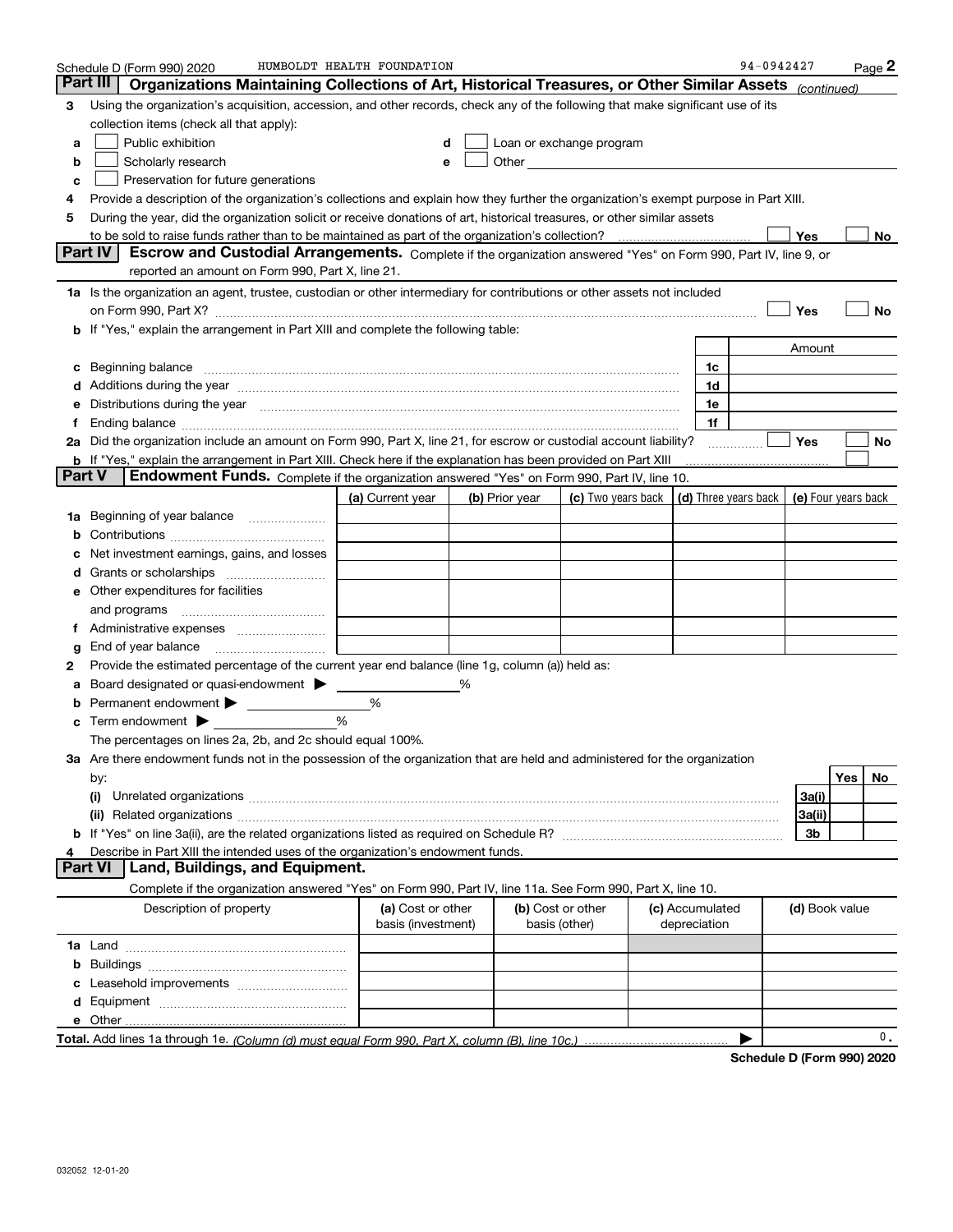#### (a) Description of security or category (including name of security)  $\vert$  (b) Book value  $\vert$  (c) **(1)**Financial derivatives Complete if the organization answered "Yes" on Form 990, Part IV, line 11b. See Form 990, Part X, line 12. (b) Book value (c) Method of valuation: Cost or end-of-year market value **3Part VII Investments - Other Securities.**

|     | (2) Closely held equity interests                                                      |  |
|-----|----------------------------------------------------------------------------------------|--|
|     | (3) Other                                                                              |  |
| (A) |                                                                                        |  |
| (B) |                                                                                        |  |
| (C) |                                                                                        |  |
|     | (D)                                                                                    |  |
|     | (E)                                                                                    |  |
|     |                                                                                        |  |
| (G) |                                                                                        |  |
|     | (H)                                                                                    |  |
|     | Total. (Col. (b) must equal Form 990, Part X, col. (B) line 12.) $\blacktriangleright$ |  |

#### **Part VIII Investments - Program Related.**

Complete if the organization answered "Yes" on Form 990, Part IV, line 11c. See Form 990, Part X, line 13.

| (a) Description of investment                                       | (b) Book value | (c) Method of valuation: Cost or end-of-year market value |
|---------------------------------------------------------------------|----------------|-----------------------------------------------------------|
| (1)                                                                 |                |                                                           |
| (2)                                                                 |                |                                                           |
| $\frac{1}{2}$                                                       |                |                                                           |
| (4)                                                                 |                |                                                           |
| $\left(5\right)$                                                    |                |                                                           |
| (6)                                                                 |                |                                                           |
| (7)                                                                 |                |                                                           |
| (8)                                                                 |                |                                                           |
| (9)                                                                 |                |                                                           |
| Total. (Col. (b) must equal Form 990, Part X, col. (B) line $13.$ ) |                |                                                           |

#### **Part IX Other Assets.**

Complete if the organization answered "Yes" on Form 990, Part IV, line 11d. See Form 990, Part X, line 15.

| (a) Description                                                                                                   | (b) Book value |
|-------------------------------------------------------------------------------------------------------------------|----------------|
| (1)                                                                                                               |                |
| (2)                                                                                                               |                |
| (3)                                                                                                               |                |
| (4)                                                                                                               |                |
| (5)                                                                                                               |                |
| (6)                                                                                                               |                |
| (7)                                                                                                               |                |
| (8)                                                                                                               |                |
| (9)                                                                                                               |                |
|                                                                                                                   |                |
| Other Liabilities.<br><b>Part X</b>                                                                               |                |
| Complete if the organization answered "Yes" on Form 990, Part IV, line 11e or 11f. See Form 990, Part X, line 25. |                |
| (a) Description of liability<br>1.                                                                                | (b) Book value |
| Federal income taxes<br>(1)                                                                                       |                |
| (2)                                                                                                               |                |

| (3) |  |
|-----|--|
| (4) |  |
| (5) |  |
| (6) |  |
| (7) |  |
| (8) |  |
| (9) |  |
|     |  |

**Total.**  *(Column (b) must equal Form 990, Part X, col. (B) line 25.)* 

**2.** Liability for uncertain tax positions. In Part XIII, provide the text of the footnote to the organization's financial statements that reports the

organization's liability for uncertain tax positions under FASB ASC 740. Check here if the text of the footnote has been provided in Part XIII

 $\boxed{\mathbf{X}}$ 

 $\blacktriangleright$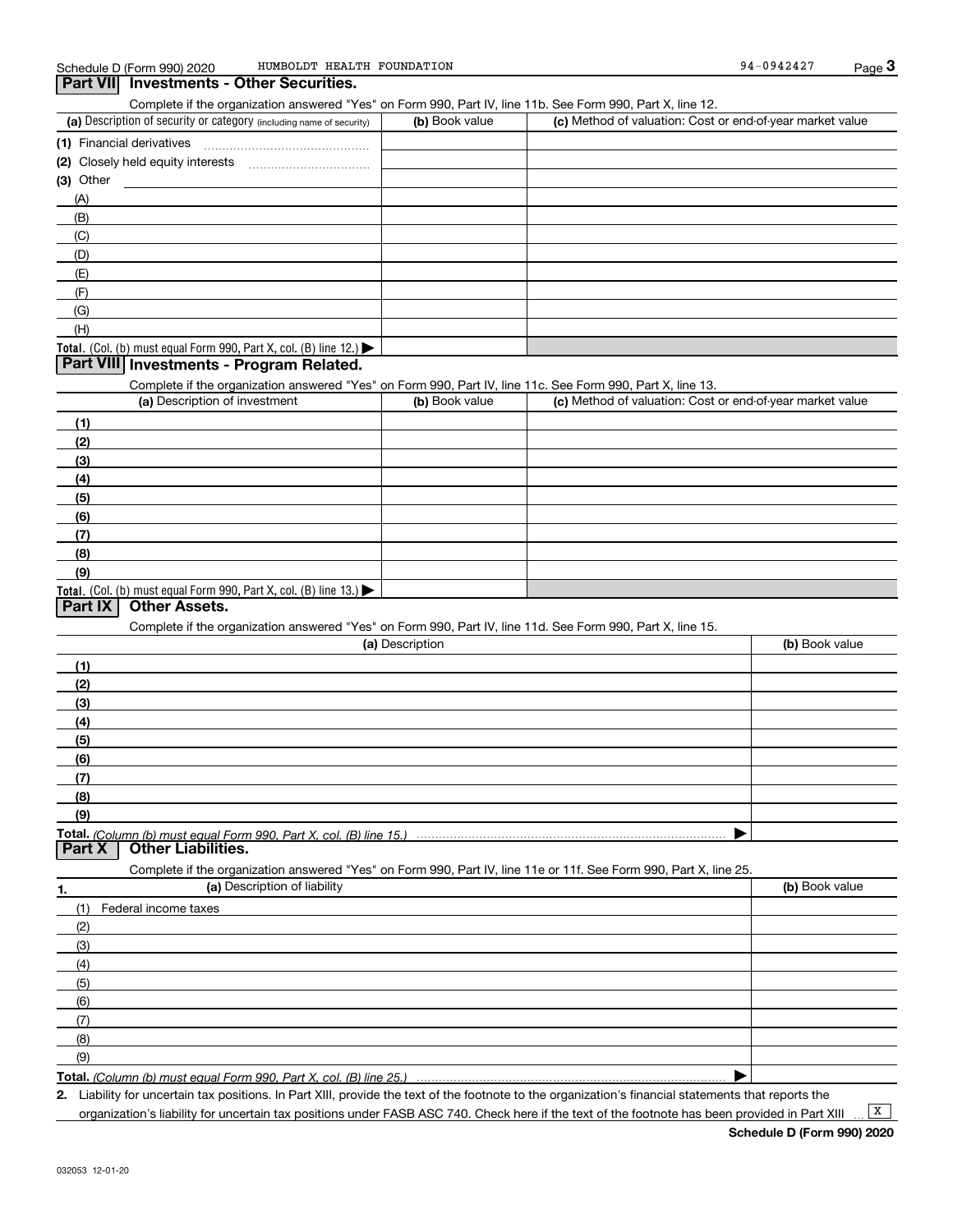|    | HUMBOLDT HEALTH FOUNDATION<br>Schedule D (Form 990) 2020                                                                                                                                                                            |                | 94-0942427   | <u>Page</u> 4 |
|----|-------------------------------------------------------------------------------------------------------------------------------------------------------------------------------------------------------------------------------------|----------------|--------------|---------------|
|    | <b>Part XI</b><br>Reconciliation of Revenue per Audited Financial Statements With Revenue per Return.                                                                                                                               |                |              |               |
|    | Complete if the organization answered "Yes" on Form 990, Part IV, line 12a.                                                                                                                                                         |                |              |               |
| 1  | Total revenue, gains, and other support per audited financial statements                                                                                                                                                            |                | $\mathbf{1}$ |               |
| 2  | Amounts included on line 1 but not on Form 990, Part VIII, line 12:                                                                                                                                                                 |                |              |               |
| a  | Net unrealized gains (losses) on investments [11] matter contracts and the unrealized gains (losses) on investments                                                                                                                 | 2a             |              |               |
|    |                                                                                                                                                                                                                                     | 2 <sub>b</sub> |              |               |
|    |                                                                                                                                                                                                                                     | 2c             |              |               |
| d  |                                                                                                                                                                                                                                     | 2d             |              |               |
| е  | Add lines 2a through 2d <b>must be a constructed as the constant of the constant of the constant of the construction</b>                                                                                                            |                | 2e           |               |
| 3  |                                                                                                                                                                                                                                     |                | 3            |               |
| 4  | Amounts included on Form 990. Part VIII, line 12, but not on line 1:                                                                                                                                                                |                |              |               |
|    | Investment expenses not included on Form 990, Part VIII, line 7b [11, 111, 111, 111]                                                                                                                                                | 4a l           |              |               |
| b  |                                                                                                                                                                                                                                     | 4 <sub>b</sub> |              |               |
| c. | Add lines 4a and 4b                                                                                                                                                                                                                 |                | 4c           |               |
| 5  |                                                                                                                                                                                                                                     |                | 5            |               |
|    | Part XII   Reconciliation of Expenses per Audited Financial Statements With Expenses per Return.                                                                                                                                    |                |              |               |
|    | Complete if the organization answered "Yes" on Form 990, Part IV, line 12a.                                                                                                                                                         |                |              |               |
| 1  | Total expenses and losses per audited financial statements [11] [12] manuscription control in the statements [13] [13] and the statements [13] and the statements [13] and the statements and the statements and the statement      |                | $\mathbf{1}$ |               |
| 2  | Amounts included on line 1 but not on Form 990, Part IX, line 25:                                                                                                                                                                   |                |              |               |
| a  |                                                                                                                                                                                                                                     | 2a             |              |               |
|    |                                                                                                                                                                                                                                     | 2 <sub>b</sub> |              |               |
| с  |                                                                                                                                                                                                                                     | 2c             |              |               |
|    |                                                                                                                                                                                                                                     | 2d             |              |               |
| е  | Add lines 2a through 2d <b>contained a contained a contained a contained a</b> contained a contained a contained a contained a contained a contained a contained a contained a contained a contained a contained a contained a cont |                | 2e           |               |
| 3  | Subtract line 2e from line 1                                                                                                                                                                                                        |                | 3            |               |
| 4  | Amounts included on Form 990, Part IX, line 25, but not on line 1:                                                                                                                                                                  |                |              |               |
| a  |                                                                                                                                                                                                                                     | 4a             |              |               |
|    |                                                                                                                                                                                                                                     | 4b.            |              |               |
|    | Add lines 4a and 4b                                                                                                                                                                                                                 |                | 4c           |               |
|    |                                                                                                                                                                                                                                     |                | 5            |               |
|    | Part XIII Supplemental Information.                                                                                                                                                                                                 |                |              |               |

Provide the descriptions required for Part II, lines 3, 5, and 9; Part III, lines 1a and 4; Part IV, lines 1b and 2b; Part V, line 4; Part X, line 2; Part XI, lines 2d and 4b; and Part XII, lines 2d and 4b. Also complete this part to provide any additional information.

PART X, LINE 2:

THE FOUNDATION AND ITS SUPPORTING ORGANIZATION HAVE RECEIVED TAX-EXEMPT

STATUS FROM THE INTERNAL REVENUE SERVICE AND CALIFORNIA FRANCHISE TAX

BOARD UNDER SECTION  $501(C)(3)$  OF THE INTERNAL REVENUE CODE AND UNDER

REVENUE AND TAXATION CODE SECTION 23701D, RESPECTIVELY.

#### SINCE THE FOUNDATION IS EXEMPT FROM FEDERAL AND STATE INCOME TAX

LIABILITY, NO PROVISION IS MADE FOR CURRENT OR DEFERRED INCOME TAXES. THE

FOUNDATION USES THE SAME ACCOUNTING METHODS FOR TAX AND FINANCIAL

REPORTING. MANAGEMENT HAS CONSIDERED ITS TAX POSITIONS AND BELIEVES THAT

ALL OF THE POSITIONS TAKEN IN ITS FEDERAL AND STATE EXEMPT FOUNDATION

RETURNS ARE MORE LIKELY THAN NOT TO BE SUSTAINED UPON EXAMINATION. THE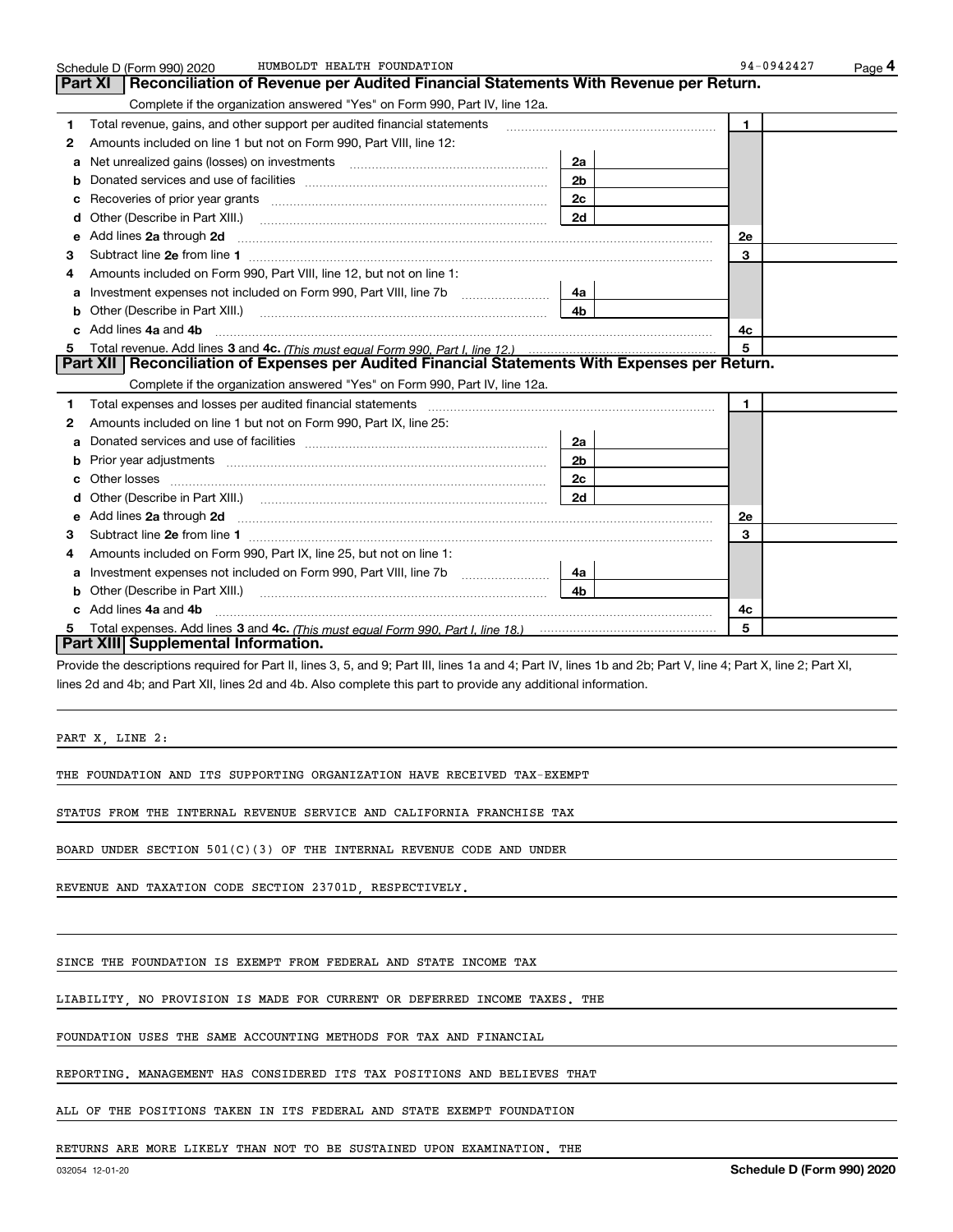*(continued)* **Part XIII Supplemental Information** 

FOUNDATION'S RETURNS ARE SUBJECT TO EXAMINATION BY FEDERAL AND STATE

TAXING AUTHORITIES, GENERALLY FOR THREE YEARS AND FOUR YEARS,

#### RESPECTIVELY, AFTER THEY ARE FILED.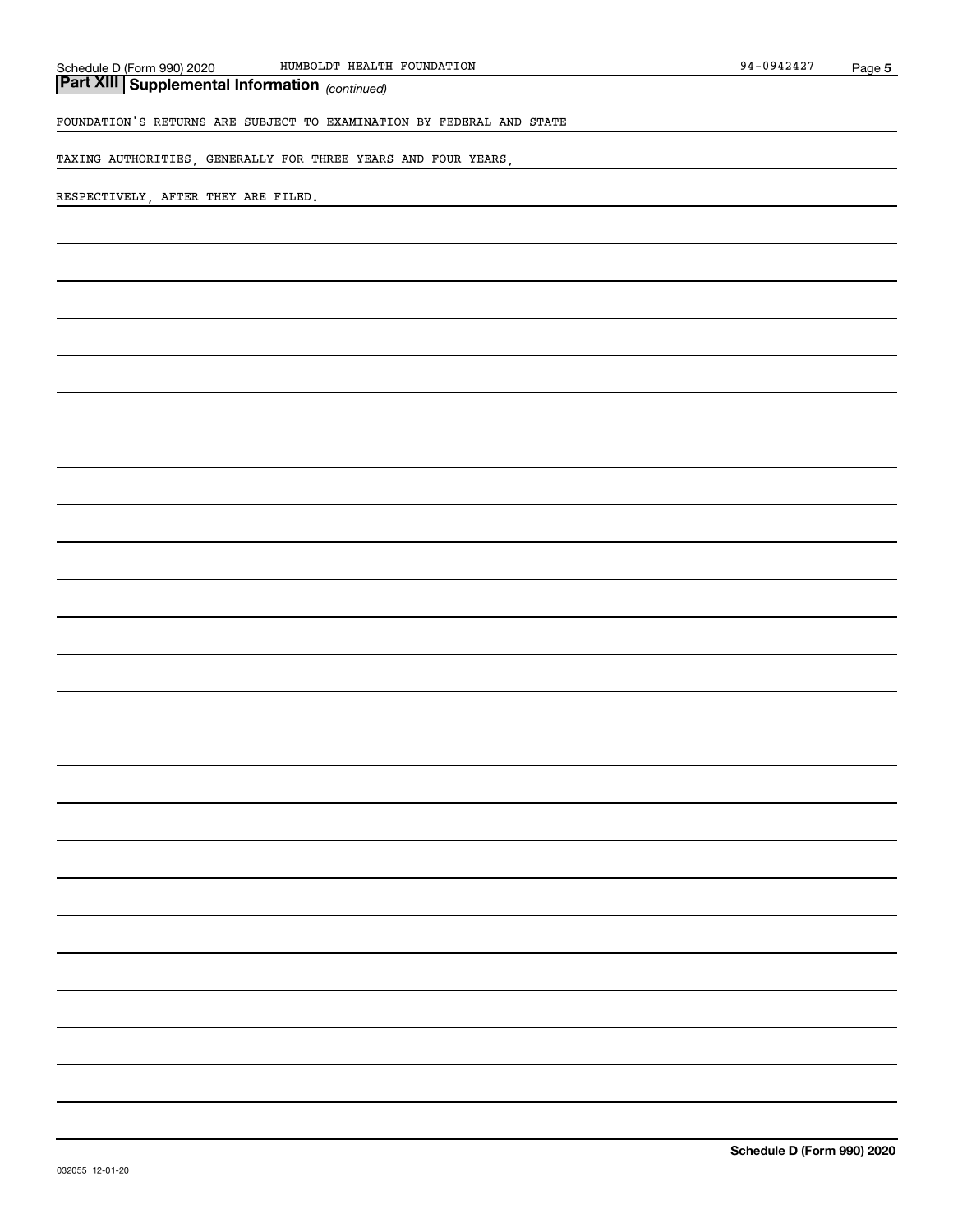| <b>SCHEDULE I</b><br>(Form 990)                                                                                                                                                | <b>Grants and Other Assistance to Organizations,</b><br>Governments, and Individuals in the United States<br>Complete if the organization answered "Yes" on Form 990, Part IV, line 21 or 22. |                                    |                                                                              |                                         |                                               |                                          |                                                                                     |  |
|--------------------------------------------------------------------------------------------------------------------------------------------------------------------------------|-----------------------------------------------------------------------------------------------------------------------------------------------------------------------------------------------|------------------------------------|------------------------------------------------------------------------------|-----------------------------------------|-----------------------------------------------|------------------------------------------|-------------------------------------------------------------------------------------|--|
| Department of the Treasury<br>Internal Revenue Service                                                                                                                         |                                                                                                                                                                                               |                                    | Attach to Form 990.<br>Go to www.irs.gov/Form990 for the latest information. |                                         |                                               |                                          | <b>Open to Public</b><br><b>Inspection</b>                                          |  |
| Name of the organization<br>HUMBOLDT HEALTH FOUNDATION                                                                                                                         |                                                                                                                                                                                               |                                    |                                                                              |                                         |                                               |                                          | <b>Employer identification number</b><br>94-0942427                                 |  |
| <b>General Information on Grants and Assistance</b><br>Part I                                                                                                                  |                                                                                                                                                                                               |                                    |                                                                              |                                         |                                               |                                          |                                                                                     |  |
| Does the organization maintain records to substantiate the amount of the grants or assistance, the grantees' eligibility for the grants or assistance, and the selection<br>1. |                                                                                                                                                                                               |                                    |                                                                              |                                         |                                               |                                          | $\sqrt{X}$ Yes<br>l No                                                              |  |
| Describe in Part IV the organization's procedures for monitoring the use of grant funds in the United States.<br>$\mathbf{2}$                                                  |                                                                                                                                                                                               |                                    |                                                                              |                                         |                                               |                                          |                                                                                     |  |
| Part II<br>Grants and Other Assistance to Domestic Organizations and Domestic Governments. Complete if the organization answered "Yes" on Form 990, Part IV, line 21, for any  |                                                                                                                                                                                               |                                    |                                                                              |                                         |                                               |                                          |                                                                                     |  |
| recipient that received more than \$5,000. Part II can be duplicated if additional space is needed.                                                                            |                                                                                                                                                                                               |                                    |                                                                              |                                         | (f) Method of                                 |                                          |                                                                                     |  |
| 1 (a) Name and address of organization<br>or government                                                                                                                        | $(b)$ EIN                                                                                                                                                                                     | (c) IRC section<br>(if applicable) | (d) Amount of<br>cash grant                                                  | (e) Amount of<br>non-cash<br>assistance | valuation (book,<br>FMV, appraisal,<br>other) | (g) Description of<br>noncash assistance | (h) Purpose of grant<br>or assistance                                               |  |
| HUMBOLDT AREA FOUNDATION<br>363 INDIANOLA ROAD                                                                                                                                 |                                                                                                                                                                                               |                                    |                                                                              |                                         |                                               |                                          |                                                                                     |  |
| BAYSIDE, CA 95524                                                                                                                                                              | $23 - 7310660$ 501(C)(3)                                                                                                                                                                      |                                    | 94,001                                                                       | $\mathbf{0}$ .                          |                                               |                                          | GENERAL SUPPORT                                                                     |  |
| INK PEOPLE CENTER FOR THE ARTS C/O<br>LESLIE CASTELLANO - 525 7TH ST -<br>EUREKA, CA 95501                                                                                     | $94-3056179$ 501(C)(3)                                                                                                                                                                        |                                    | 28,000                                                                       | 0.                                      |                                               |                                          | MARZ - YOUTH RESILIENCY<br>PROJECT<br>ENGLISH EXPRESS - GENERAL<br>SUPPORT          |  |
| BIG BROTHERS BIG SISTERS OF THE<br>NORTH COAST C/O FLORENCE PARKS -<br>PO BOX 5510 - EUREKA, CA 95502                                                                          | $94 - 2279513$ 501(C)(3)                                                                                                                                                                      |                                    | 10,000                                                                       | $\mathbf{0}$                            |                                               |                                          | SUSTAINING BBBSNC<br>MENTORING SERVICES FOR A<br>HEALTHY COMMUNITY<br>MENTORING 2.0 |  |
| NATIVE AMERICAN PATHWAYS<br>PO BOX 1093<br>HOOPA, CA 95546                                                                                                                     | $85-0726595$ 501(C)(3)                                                                                                                                                                        |                                    | 10,000                                                                       | 0.                                      |                                               |                                          | COVID-19 HOOPA<br>COMMUNICATION MESSAGE AND<br>STRATEGY INITIATIVE                  |  |
| NATIVE WOMEN'S COLLECTIVE<br>1307 PARKSIDE DR<br>MCKINLEYVILLE, CA 95519                                                                                                       | $27-1230591$ 501(C)(3)                                                                                                                                                                        |                                    | 10,000                                                                       | 0.                                      |                                               |                                          | COMMUNITY OUTREACH<br>PROJECTS                                                      |  |
| MCKINLEYVILLE FAMILY RESOURCE<br>CENTER - P.O. BOX 2668 -<br>MCKINLEYVILLE, CA 95519                                                                                           | 68-0445130 $501(C)(3)$                                                                                                                                                                        |                                    | 9,900,                                                                       | 0.                                      |                                               |                                          | GENERAL SUPPORT                                                                     |  |
| Enter total number of section 501(c)(3) and government organizations listed in the line 1 table<br>$\mathbf{2}$                                                                |                                                                                                                                                                                               |                                    |                                                                              |                                         |                                               |                                          | 10.                                                                                 |  |
| Enter total number of other organizations listed in the line 1 table<br>3                                                                                                      |                                                                                                                                                                                               |                                    |                                                                              |                                         |                                               |                                          | 0.                                                                                  |  |
| For Paperwork Reduction Act Notice, see the Instructions for Form 990.<br>LHA                                                                                                  |                                                                                                                                                                                               |                                    |                                                                              |                                         |                                               |                                          | Schedule I (Form 990) 2020                                                          |  |

SEE PART IV FOR COLUMN (H) DESCRIPTIONS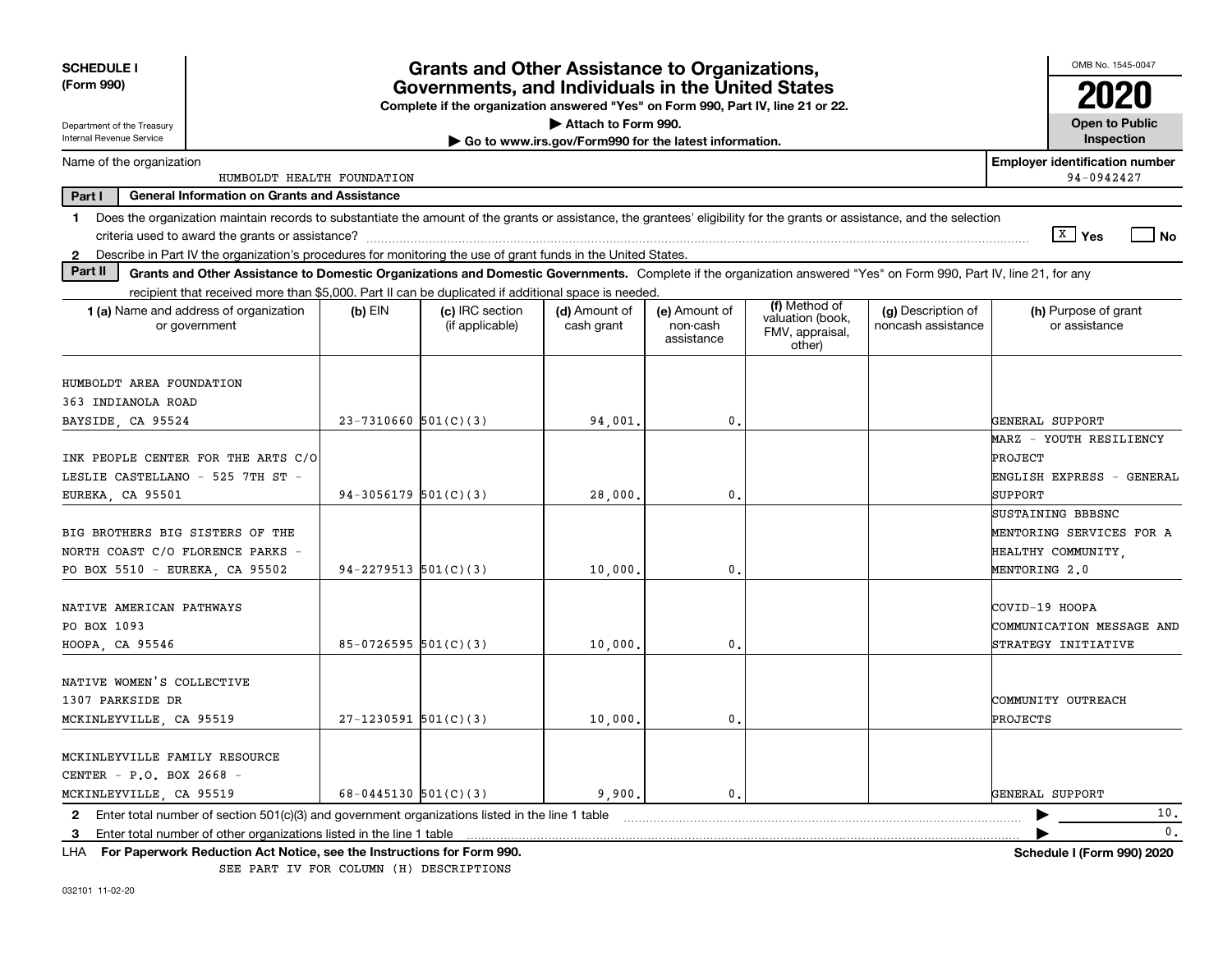| Schedule I (Form 990) |  | ' HEALTH FOUNDATION<br>HUMBOLDT | 0.1010<br>94<br>94447 | Page |  |
|-----------------------|--|---------------------------------|-----------------------|------|--|
|-----------------------|--|---------------------------------|-----------------------|------|--|

94-0942427

| (a) Name and address of<br>organization or government        | $(b)$ EIN                | (c) IRC section<br>if applicable | (d) Amount of<br>cash grant | (e) Amount of<br>non-cash<br>assistance | (f) Method of<br>valuation<br>(book, FMV,<br>appraisal, other) | (g) Description of<br>non-cash assistance | (h) Purpose of grant<br>or assistance               |
|--------------------------------------------------------------|--------------------------|----------------------------------|-----------------------------|-----------------------------------------|----------------------------------------------------------------|-------------------------------------------|-----------------------------------------------------|
| FOOD FOR PEOPLE INC<br>PO BOX 4922                           |                          |                                  |                             |                                         |                                                                |                                           | BUILDING RECOVERY PROGRAM<br><b>FIGHTING HUNGER</b> |
| EUREKA, CA 95502                                             | $94-2772549$ 501(C)(3)   |                                  | 8,000.                      | 0.                                      |                                                                |                                           | <b>BUILDING HOPE</b>                                |
| HEALY SENIOR CENTER<br>PO BOX 1849                           |                          |                                  |                             |                                         |                                                                |                                           |                                                     |
| REDWAY, CA 95560                                             | $94-2762224$ 501(C)(3)   |                                  | 8,000.                      | $\mathbf{0}$ .                          |                                                                |                                           | MEALS ON WHEELS                                     |
| HUMBOLDT AREA CENTER FOR HARM<br>REDUCTION - P.O. BOX 7365 - | $47 - 2822261$ 501(C)(3) |                                  | 8,000.                      | $\mathbf{0}$ .                          |                                                                |                                           | COVID-19-AWARE HIV/HCV<br>TESTING AT HACHR          |
| EUREKA, CA 95502                                             |                          |                                  |                             |                                         |                                                                |                                           |                                                     |
| MATTOLE VALLEY RESOURCE CENTER<br>P.O. BOX 191               |                          |                                  |                             |                                         |                                                                |                                           | FOOD SECURITY AND                                   |
| PETROLIA, CA 95558                                           | 68-0010786 $501(C)(3)$   |                                  | 8,000.                      | 0.                                      |                                                                |                                           | OUTREACH PROGRAM                                    |
|                                                              |                          |                                  |                             |                                         |                                                                |                                           |                                                     |
|                                                              |                          |                                  |                             |                                         |                                                                |                                           |                                                     |
|                                                              |                          |                                  |                             |                                         |                                                                |                                           |                                                     |
|                                                              |                          |                                  |                             |                                         |                                                                |                                           |                                                     |
|                                                              |                          |                                  |                             |                                         |                                                                |                                           |                                                     |
|                                                              |                          |                                  |                             |                                         |                                                                |                                           |                                                     |
|                                                              |                          |                                  |                             |                                         |                                                                |                                           |                                                     |
|                                                              |                          |                                  |                             |                                         |                                                                |                                           |                                                     |

**Schedule I (Form 990)**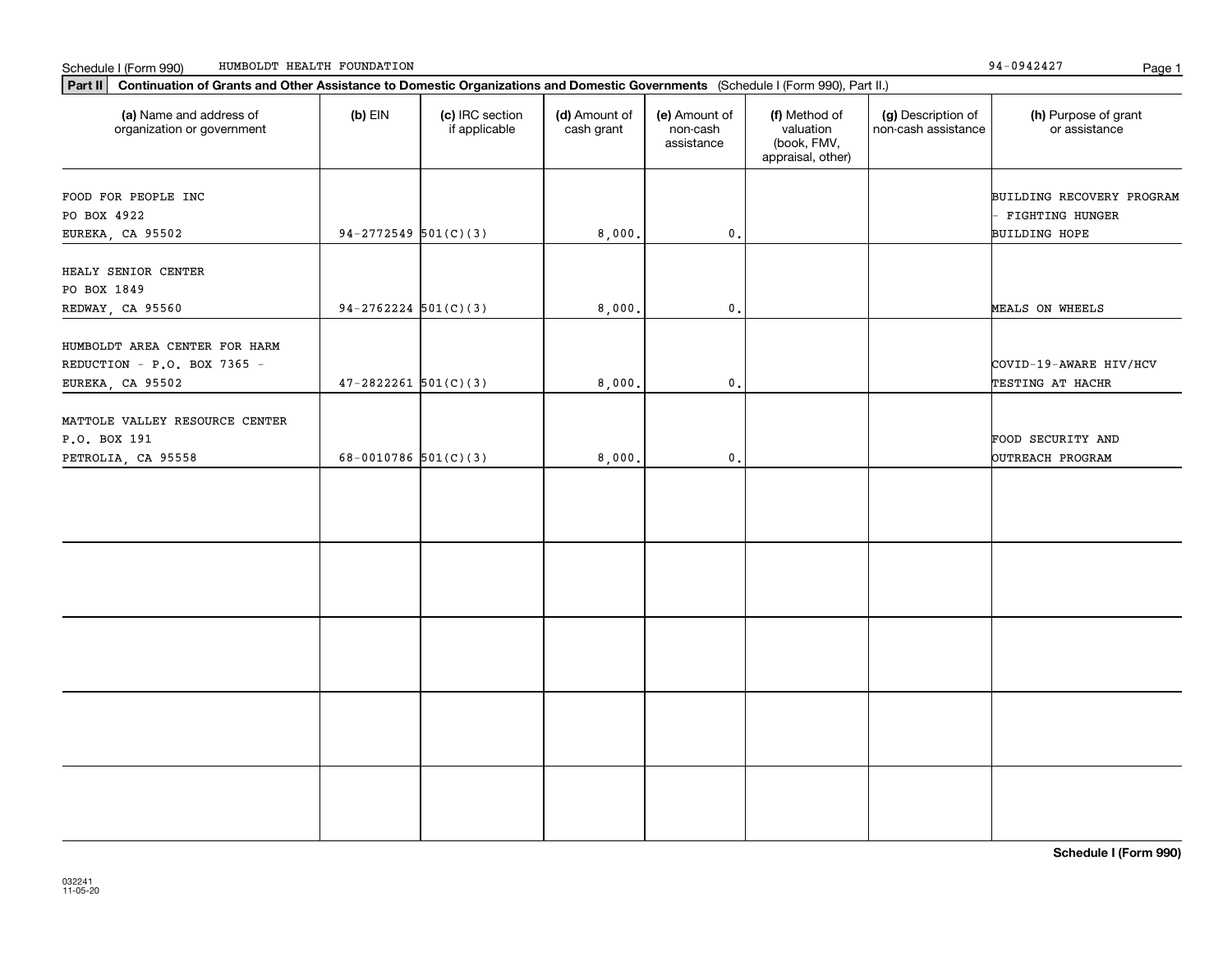**Part III** | Grants and Other Assistance to Domestic Individuals. Complete if the organization answered "Yes" on Form 990, Part IV, line 22. Part III can be duplicated if additional space is needed.

| (a) Type of grant or assistance | (b) Number of<br>recipients | (c) Amount of<br>cash grant | (d) Amount of non-<br>cash assistance | (e) Method of valuation<br>(book, FMV, appraisal, other) | (f) Description of noncash assistance |
|---------------------------------|-----------------------------|-----------------------------|---------------------------------------|----------------------------------------------------------|---------------------------------------|
|                                 |                             |                             |                                       |                                                          |                                       |
| HEALTH & WELL-BEING             | $182$                       | 70,907.                     | $\mathbf{0}$ .                        |                                                          |                                       |
|                                 |                             |                             |                                       |                                                          |                                       |
|                                 |                             |                             |                                       |                                                          |                                       |
|                                 |                             |                             |                                       |                                                          |                                       |
|                                 |                             |                             |                                       |                                                          |                                       |
|                                 |                             |                             |                                       |                                                          |                                       |
|                                 |                             |                             |                                       |                                                          |                                       |
|                                 |                             |                             |                                       |                                                          |                                       |
|                                 |                             |                             |                                       |                                                          |                                       |

Part IV | Supplemental Information. Provide the information required in Part I, line 2; Part III, column (b); and any other additional information.

PART I, LINE 2:

ORGANIZATIONAL GRANTEES ARE EITHER REQUIRED TO SIGN A CONTRACT ASSOCIATED

WITH THEIR PROPOSAL, OR AGREE THROUGH CASHING OF A GRANT CHECK THAT THEY

WILL USE FUNDS AS DESCRIBED IN THEIR AWARD LETTER. WHEN SIGNING A CONTRACT,

THE GRANTEE AGREES TO SUBMIT BOTH A NARRATIVE AND A FINANCIAL REPORT

DOCUMENTING HOW GRANT FUNDS WERE SPENT.

BEFORE A GRANT IS GIVEN ON BEHALF OF AN INDIVIDUAL, ALL DOCUMENTATION

POSSIBLE IS RECEIVED, SUCH AS DOCTOR'S TREATMENT PLAN, VERIFICATION OF

MEDICAL APPOINTMENT FOR OUT OF THE AREA DOCTORS/CLINICS, PRESCRIPTION FOR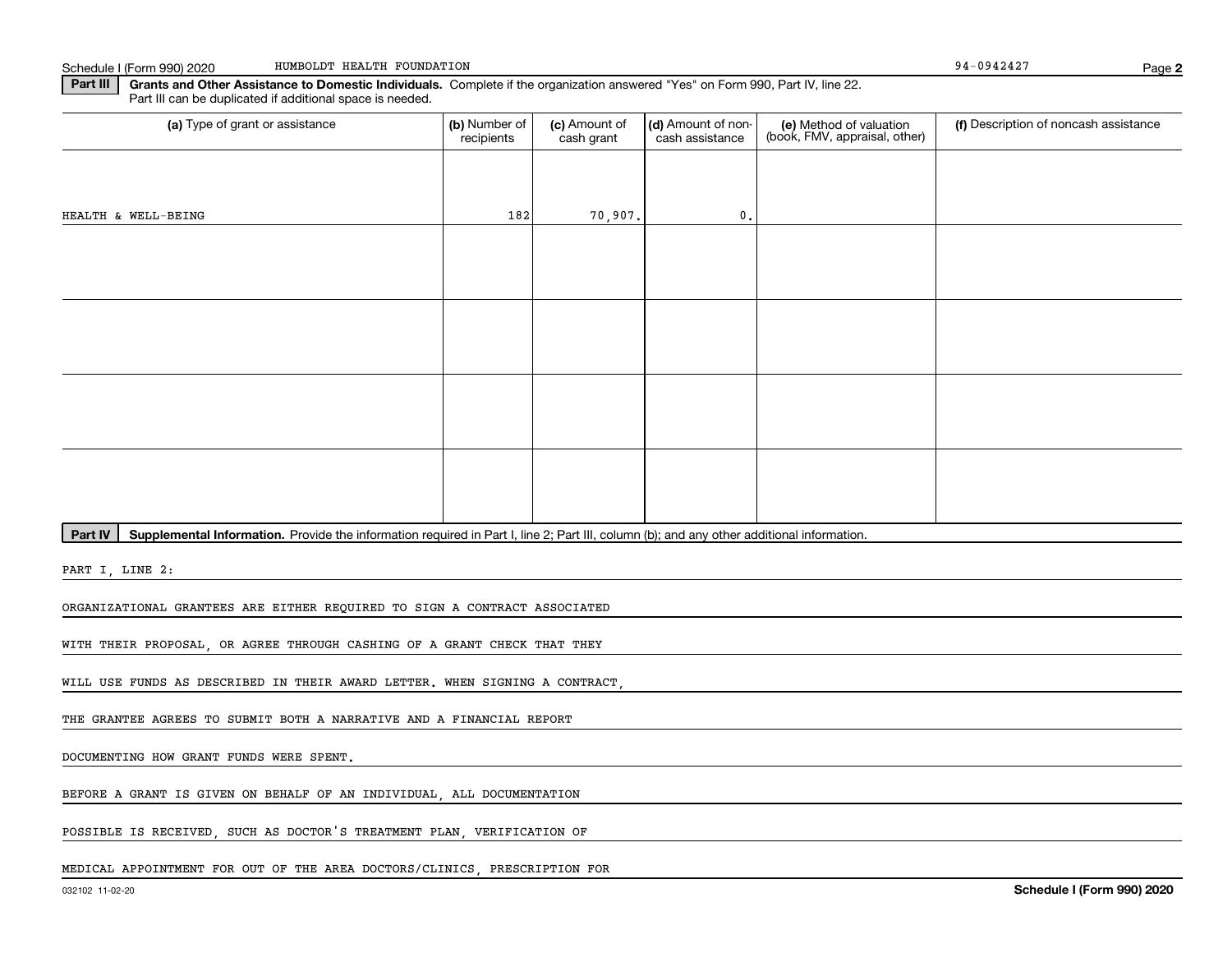#### **Part IV Supplemental Information**

EYEGLASSES. THE BOARD MAKES ABSOLUTELY SURE THE EXPENSES ARE LEGITIMATE.

THEN THE FUNDS ARE GIVEN TO THE PERSON REPRESENTING THE CLIENT, OR TO THE

CLIENT DIRECTLY. THE PERSON REPRESENTING THE CLIENT IS RESPONSIBLE FOR

ENSURING THAT FUNDS ARE USED FOR THE INTENDED PURPOSE.

PART II, LINE 1, COLUMN (H):

NAME OF ORGANIZATION OR GOVERNMENT:

INK PEOPLE CENTER FOR THE ARTS C/O LESLIE CASTELLANO

(H) PURPOSE OF GRANT OR ASSISTANCE: MARZ - YOUTH RESILIENCY PROJECT

ENGLISH EXPRESS - GENERAL SUPPORT

HUMBOLDT BLACK MUSIC AND ARTS ASSOCIATION - BLACK MENTAL HEALTH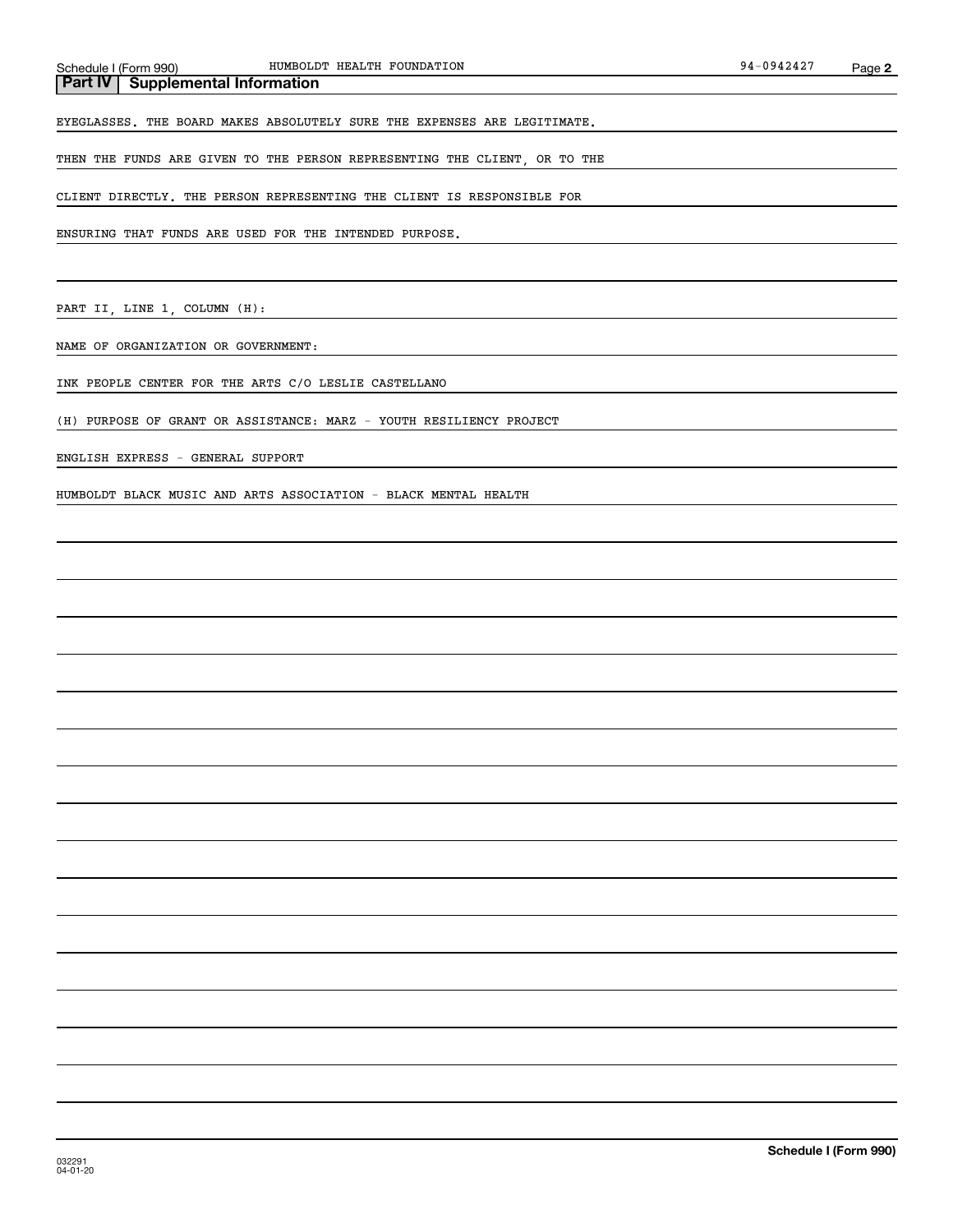|        | <b>SCHEDULE J</b>                       |                                                                                                                        | <b>Compensation Information</b>                                                                                        |                                       | OMB No. 1545-0047          |            |    |  |  |  |
|--------|-----------------------------------------|------------------------------------------------------------------------------------------------------------------------|------------------------------------------------------------------------------------------------------------------------|---------------------------------------|----------------------------|------------|----|--|--|--|
|        | (Form 990)                              |                                                                                                                        | For certain Officers, Directors, Trustees, Key Employees, and Highest                                                  |                                       |                            |            |    |  |  |  |
|        |                                         |                                                                                                                        | <b>Compensated Employees</b><br>> Complete if the organization answered "Yes" on Form 990, Part IV, line 23.           |                                       | <b>2020</b>                |            |    |  |  |  |
|        | Department of the Treasury              |                                                                                                                        | Attach to Form 990.                                                                                                    |                                       | <b>Open to Public</b>      |            |    |  |  |  |
|        | Internal Revenue Service                |                                                                                                                        | ► Go to www.irs.gov/Form990 for instructions and the latest information.                                               |                                       |                            | Inspection |    |  |  |  |
|        | Name of the organization                |                                                                                                                        |                                                                                                                        | <b>Employer identification number</b> |                            |            |    |  |  |  |
|        |                                         | HUMBOLDT HEALTH FOUNDATION                                                                                             |                                                                                                                        | 94-0942427                            |                            |            |    |  |  |  |
| Part I |                                         | <b>Questions Regarding Compensation</b>                                                                                |                                                                                                                        |                                       |                            |            |    |  |  |  |
|        |                                         |                                                                                                                        |                                                                                                                        |                                       |                            | Yes        | No |  |  |  |
| 1a     |                                         |                                                                                                                        | Check the appropriate box(es) if the organization provided any of the following to or for a person listed on Form 990, |                                       |                            |            |    |  |  |  |
|        |                                         | Part VII, Section A, line 1a. Complete Part III to provide any relevant information regarding these items.             |                                                                                                                        |                                       |                            |            |    |  |  |  |
|        | First-class or charter travel           |                                                                                                                        | Housing allowance or residence for personal use                                                                        |                                       |                            |            |    |  |  |  |
|        | Travel for companions                   | Tax indemnification and gross-up payments                                                                              | Payments for business use of personal residence<br>Health or social club dues or initiation fees                       |                                       |                            |            |    |  |  |  |
|        |                                         | Discretionary spending account                                                                                         | Personal services (such as maid, chauffeur, chef)                                                                      |                                       |                            |            |    |  |  |  |
|        |                                         |                                                                                                                        |                                                                                                                        |                                       |                            |            |    |  |  |  |
|        |                                         | <b>b</b> If any of the boxes on line 1a are checked, did the organization follow a written policy regarding payment or |                                                                                                                        |                                       |                            |            |    |  |  |  |
|        |                                         |                                                                                                                        |                                                                                                                        |                                       | 1b                         |            |    |  |  |  |
| 2      |                                         |                                                                                                                        | Did the organization require substantiation prior to reimbursing or allowing expenses incurred by all directors,       |                                       |                            |            |    |  |  |  |
|        |                                         |                                                                                                                        |                                                                                                                        |                                       | $\mathbf{2}$               |            |    |  |  |  |
|        |                                         |                                                                                                                        |                                                                                                                        |                                       |                            |            |    |  |  |  |
| з      |                                         |                                                                                                                        | Indicate which, if any, of the following the organization used to establish the compensation of the organization's     |                                       |                            |            |    |  |  |  |
|        |                                         |                                                                                                                        | CEO/Executive Director. Check all that apply. Do not check any boxes for methods used by a related organization to     |                                       |                            |            |    |  |  |  |
|        |                                         | establish compensation of the CEO/Executive Director, but explain in Part III.                                         |                                                                                                                        |                                       |                            |            |    |  |  |  |
|        | Compensation committee                  |                                                                                                                        | Written employment contract                                                                                            |                                       |                            |            |    |  |  |  |
|        |                                         | Independent compensation consultant                                                                                    | Compensation survey or study                                                                                           |                                       |                            |            |    |  |  |  |
|        |                                         | Form 990 of other organizations                                                                                        | Approval by the board or compensation committee                                                                        |                                       |                            |            |    |  |  |  |
|        |                                         |                                                                                                                        |                                                                                                                        |                                       |                            |            |    |  |  |  |
| 4      |                                         | During the year, did any person listed on Form 990, Part VII, Section A, line 1a, with respect to the filing           |                                                                                                                        |                                       |                            |            |    |  |  |  |
|        | organization or a related organization: |                                                                                                                        |                                                                                                                        |                                       |                            |            |    |  |  |  |
| а      |                                         | Receive a severance payment or change-of-control payment?                                                              |                                                                                                                        |                                       | 4a                         |            | х  |  |  |  |
| b      |                                         | Participate in or receive payment from a supplemental nonqualified retirement plan?                                    |                                                                                                                        |                                       | 4b                         |            | x  |  |  |  |
| с      |                                         | Participate in or receive payment from an equity-based compensation arrangement?                                       |                                                                                                                        |                                       | 4с                         |            | x  |  |  |  |
|        |                                         | If "Yes" to any of lines 4a-c, list the persons and provide the applicable amounts for each item in Part III.          |                                                                                                                        |                                       |                            |            |    |  |  |  |
|        |                                         |                                                                                                                        |                                                                                                                        |                                       |                            |            |    |  |  |  |
|        |                                         | Only section 501(c)(3), 501(c)(4), and 501(c)(29) organizations must complete lines 5-9.                               |                                                                                                                        |                                       |                            |            |    |  |  |  |
|        |                                         |                                                                                                                        | 5 For persons listed on Form 990, Part VII, Section A, line 1a, did the organization pay or accrue any compensation    |                                       |                            |            |    |  |  |  |
|        | contingent on the revenues of:          |                                                                                                                        |                                                                                                                        |                                       |                            |            |    |  |  |  |
|        |                                         |                                                                                                                        | a The organization? <b>Constitution</b> and the organization?                                                          |                                       | 5a                         |            | х  |  |  |  |
|        |                                         |                                                                                                                        |                                                                                                                        |                                       | 5b                         |            | x  |  |  |  |
|        |                                         | If "Yes" on line 5a or 5b, describe in Part III.                                                                       |                                                                                                                        |                                       |                            |            |    |  |  |  |
| 6.     |                                         |                                                                                                                        | For persons listed on Form 990, Part VII, Section A, line 1a, did the organization pay or accrue any compensation      |                                       |                            |            |    |  |  |  |
|        | contingent on the net earnings of:      |                                                                                                                        |                                                                                                                        |                                       |                            |            |    |  |  |  |
|        |                                         |                                                                                                                        | a The organization? <b>Entitation</b> and the organization?                                                            |                                       | 6a                         |            | х  |  |  |  |
|        |                                         |                                                                                                                        |                                                                                                                        |                                       | 6b                         |            | x  |  |  |  |
|        |                                         | If "Yes" on line 6a or 6b, describe in Part III.                                                                       |                                                                                                                        |                                       |                            |            |    |  |  |  |
|        |                                         |                                                                                                                        | 7 For persons listed on Form 990, Part VII, Section A, line 1a, did the organization provide any nonfixed payments     |                                       |                            |            |    |  |  |  |
|        |                                         |                                                                                                                        |                                                                                                                        |                                       | 7                          |            | х  |  |  |  |
| 8      |                                         |                                                                                                                        | Were any amounts reported on Form 990, Part VII, paid or accrued pursuant to a contract that was subject to the        |                                       |                            |            |    |  |  |  |
|        |                                         | initial contract exception described in Regulations section 53.4958-4(a)(3)? If "Yes," describe in Part III            |                                                                                                                        |                                       | 8                          |            | х  |  |  |  |
| 9      |                                         | If "Yes" on line 8, did the organization also follow the rebuttable presumption procedure described in                 |                                                                                                                        |                                       |                            |            |    |  |  |  |
|        |                                         |                                                                                                                        |                                                                                                                        |                                       | 9                          |            |    |  |  |  |
|        |                                         | LHA For Paperwork Reduction Act Notice, see the Instructions for Form 990.                                             |                                                                                                                        |                                       | Schedule J (Form 990) 2020 |            |    |  |  |  |

032111 12-07-20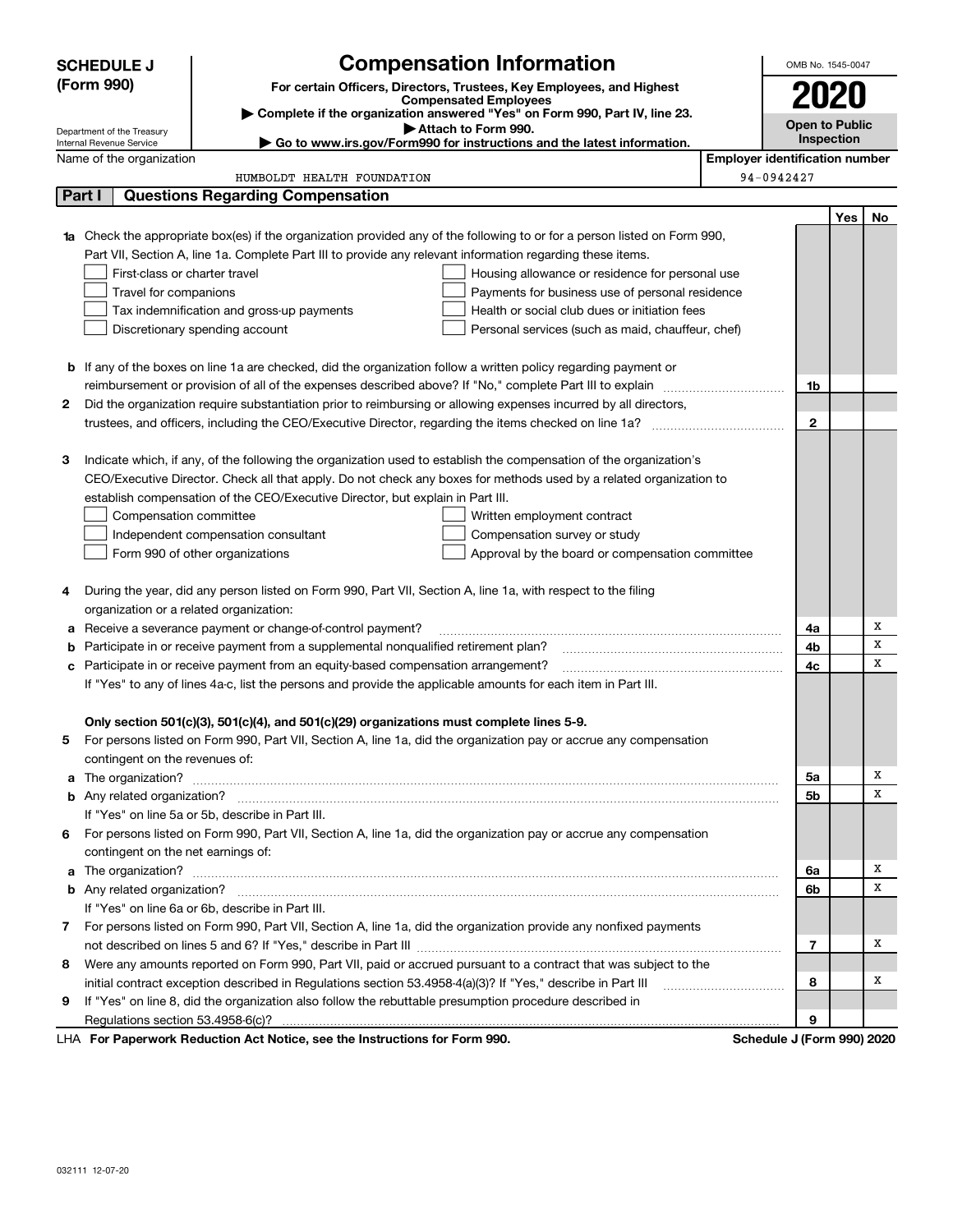94-0942427

# **Part II Officers, Directors, Trustees, Key Employees, and Highest Compensated Employees.**  Schedule J (Form 990) 2020 Page Use duplicate copies if additional space is needed.

For each individual whose compensation must be reported on Schedule J, report compensation from the organization on row (i) and from related organizations, described in the instructions, on row (ii). Do not list any individuals that aren't listed on Form 990, Part VII.

**Note:**  The sum of columns (B)(i)-(iii) for each listed individual must equal the total amount of Form 990, Part VII, Section A, line 1a, applicable column (D) and (E) amounts for that individual.

|                     |                              |                          | (B) Breakdown of W-2 and/or 1099-MISC compensation |                                           | (C) Retirement and<br>other deferred | (D) Nontaxable<br>benefits | (E) Total of columns<br>$(B)(i)-(D)$ | (F) Compensation<br>in column (B)         |
|---------------------|------------------------------|--------------------------|----------------------------------------------------|-------------------------------------------|--------------------------------------|----------------------------|--------------------------------------|-------------------------------------------|
| (A) Name and Title  |                              | (i) Base<br>compensation | (ii) Bonus &<br>incentive<br>compensation          | (iii) Other<br>reportable<br>compensation | compensation                         |                            |                                      | reported as deferred<br>on prior Form 990 |
| BRYNA LIPPER<br>(1) | $\qquad \qquad \textbf{(i)}$ | $\mathbf 0$ .            | $\mathfrak o$ .                                    | $\mathbf 0$ .                             | $\mathfrak o$ .                      | $\mathfrak o$ .            | $\mathbf{0}$ .                       | $\mathbf 0$ .                             |
| $\mathtt{CEO}$      | <u>(ii)</u>                  | 225, 375.                | $\mathfrak o$ .                                    | $\mathbf 0$ .                             | 18,030.                              | 8,414.                     | 251,819.                             | $\overline{\mathbf{0}}$ .                 |
|                     | $\qquad \qquad \textbf{(i)}$ |                          |                                                    |                                           |                                      |                            |                                      |                                           |
|                     | <u>(ii)</u>                  |                          |                                                    |                                           |                                      |                            |                                      |                                           |
|                     | (i)                          |                          |                                                    |                                           |                                      |                            |                                      |                                           |
|                     | <u>(ii)</u>                  |                          |                                                    |                                           |                                      |                            |                                      |                                           |
|                     | (i)                          |                          |                                                    |                                           |                                      |                            |                                      |                                           |
|                     | <u>(ii)</u>                  |                          |                                                    |                                           |                                      |                            |                                      |                                           |
|                     | (i)                          |                          |                                                    |                                           |                                      |                            |                                      |                                           |
|                     | <u>(ii)</u>                  |                          |                                                    |                                           |                                      |                            |                                      |                                           |
|                     | $\qquad \qquad \textbf{(i)}$ |                          |                                                    |                                           |                                      |                            |                                      |                                           |
|                     | <u>(ii)</u>                  |                          |                                                    |                                           |                                      |                            |                                      |                                           |
|                     | $\qquad \qquad \textbf{(i)}$ |                          |                                                    |                                           |                                      |                            |                                      |                                           |
|                     | <u>(ii)</u>                  |                          |                                                    |                                           |                                      |                            |                                      |                                           |
|                     | $(\sf{i})$<br><u>(ii)</u>    |                          |                                                    |                                           |                                      |                            |                                      |                                           |
|                     | $(\sf{i})$                   |                          |                                                    |                                           |                                      |                            |                                      |                                           |
|                     | <u>(ii)</u>                  |                          |                                                    |                                           |                                      |                            |                                      |                                           |
|                     | (i)                          |                          |                                                    |                                           |                                      |                            |                                      |                                           |
|                     | <u>(ii)</u>                  |                          |                                                    |                                           |                                      |                            |                                      |                                           |
|                     | (i)                          |                          |                                                    |                                           |                                      |                            |                                      |                                           |
|                     | <u>(ii)</u>                  |                          |                                                    |                                           |                                      |                            |                                      |                                           |
|                     | (i)                          |                          |                                                    |                                           |                                      |                            |                                      |                                           |
|                     | <u>(ii)</u>                  |                          |                                                    |                                           |                                      |                            |                                      |                                           |
|                     | $\qquad \qquad \textbf{(i)}$ |                          |                                                    |                                           |                                      |                            |                                      |                                           |
|                     | <u>(ii)</u>                  |                          |                                                    |                                           |                                      |                            |                                      |                                           |
|                     | (i)                          |                          |                                                    |                                           |                                      |                            |                                      |                                           |
|                     | <u>(ii)</u>                  |                          |                                                    |                                           |                                      |                            |                                      |                                           |
|                     | $(\sf{i})$                   |                          |                                                    |                                           |                                      |                            |                                      |                                           |
|                     | <u>(ii)</u>                  |                          |                                                    |                                           |                                      |                            |                                      |                                           |
|                     | (i)                          |                          |                                                    |                                           |                                      |                            |                                      |                                           |
|                     | $\overline{}}$               |                          |                                                    |                                           |                                      |                            |                                      |                                           |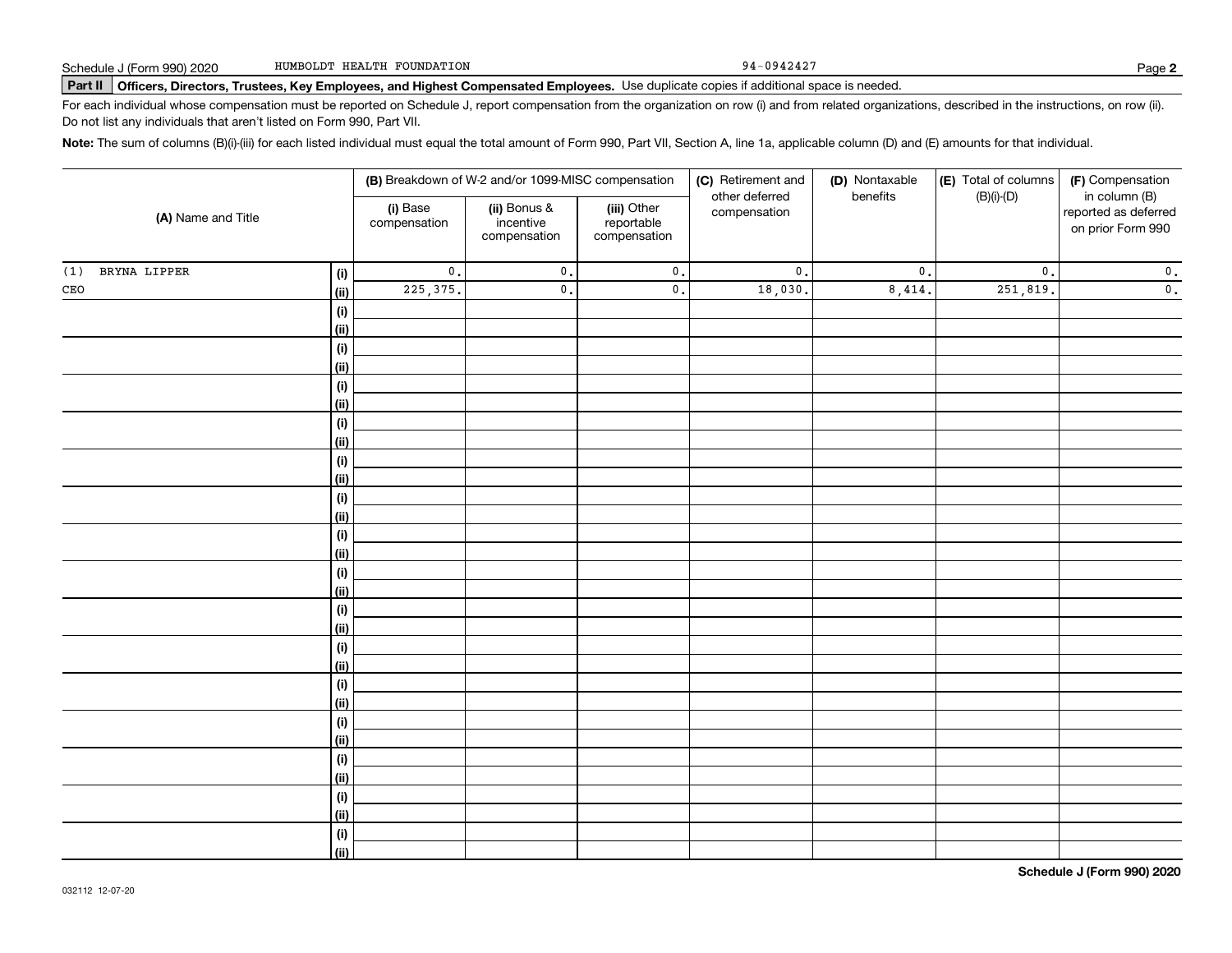#### **Part III Supplemental Information**

Schedule J (Form 990) 2020 HUMBOLDT HEALTH FOUNDATION<br>Part III Supplemental Information<br>Provide the information, explanation, or descriptions required for Part I, lines 1a, 1b, 3, 4a, 4b, 4c, 5a, 5b, 6a, 6b, 7, and 8, and

**Schedule J (Form 990) 2020**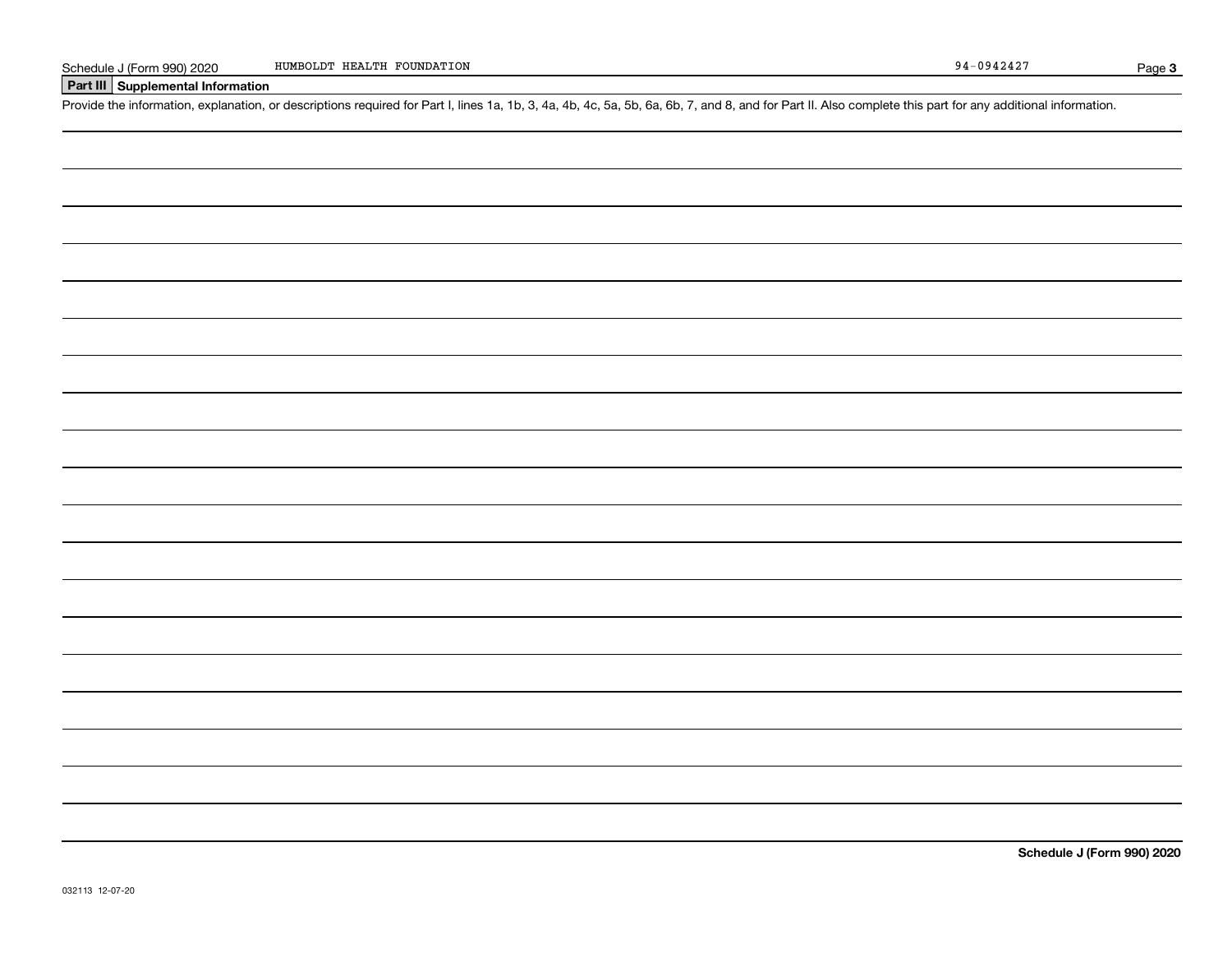Internal Revenue Service

Department of the Treasury **(Form 990 or 990-EZ)**

Name of the organization

### **SCHEDULE O Supplemental Information to Form 990 or 990-EZ**

**Complete to provide information for responses to specific questions on Form 990 or 990-EZ or to provide any additional information. | Attach to Form 990 or 990-EZ. | Go to www.irs.gov/Form990 for the latest information.**



**Employer identification number**

HUMBOLDT HEALTH FOUNDATION 94-0942427

FORM 990, PART VI, SECTION B, LINE 11B:

THE FORM 990 IS SENT TO THE BOARD OF DIRECTORS VIA E-MAIL. THE FORM IS

REVIEWED BY THE FULL BOARD IN THE REGULARLY SCHEDULED MEETING. THERE IS NO

FORMAL BOARD MOTION TO APPROVE THE RETURN OR TO DELEGATE A COMMITTEE OR

INDIVIDUAL. THE SIGNING BOARD MEMBER IS INFORMALLY DELEGATED TO APPROVE THE

FILING OF THE RETURN.

FORM 990, PART VI, SECTION B, LINE 12C:

CONFLICT OF INTEREST DISCLOSURE FORMS ARE COMPLETED BY ALL HUMBOLDT HEALTH

BOARD AND STAFF MEMBERS ANNUALLY. COMPLIANCE IS MONITORED BY ALL STAFF AND

BOARD MEMBERS IN THIS SMALL COMMUNITY. INDIVIDUALS WITH A CONFLICT OF

INTEREST REMOVE THEMSELVES PHYSICALLY FROM THE ROOM DURING DISCUSSION AND

ABSTAIN FROM VOTING ON RELATED ISSUES.

FORM 990, PART VI, SECTION B, LINE 15:

HUMBOLDT AREA FOUNDATION (HAF), A RELATED ORGANIZATION, PROVIDES

COMPENSATION FOR THE TOP MANAGEMENT AND FINANCIAL OFFICIALS OF THE

ORGANIZATION. THE PROCESS FOR DETERMINING COMPENSATION, REVIEW AND

APPROVAL, AND SUBSTANTIATION OF THE DELIBERATION AND DECISION IS HANDLED BY

HAF.

THERE ARE NO COMPENSATED OTHER OFFICERS OR KEY EMPLOYEES.

FORM 990, PART VI, SECTION C, LINE 19:

GOVERNING DOCUMENTS AND FINANCIAL STATEMENTS ARE MADE AVAILABLE UPON

#### REQUEST.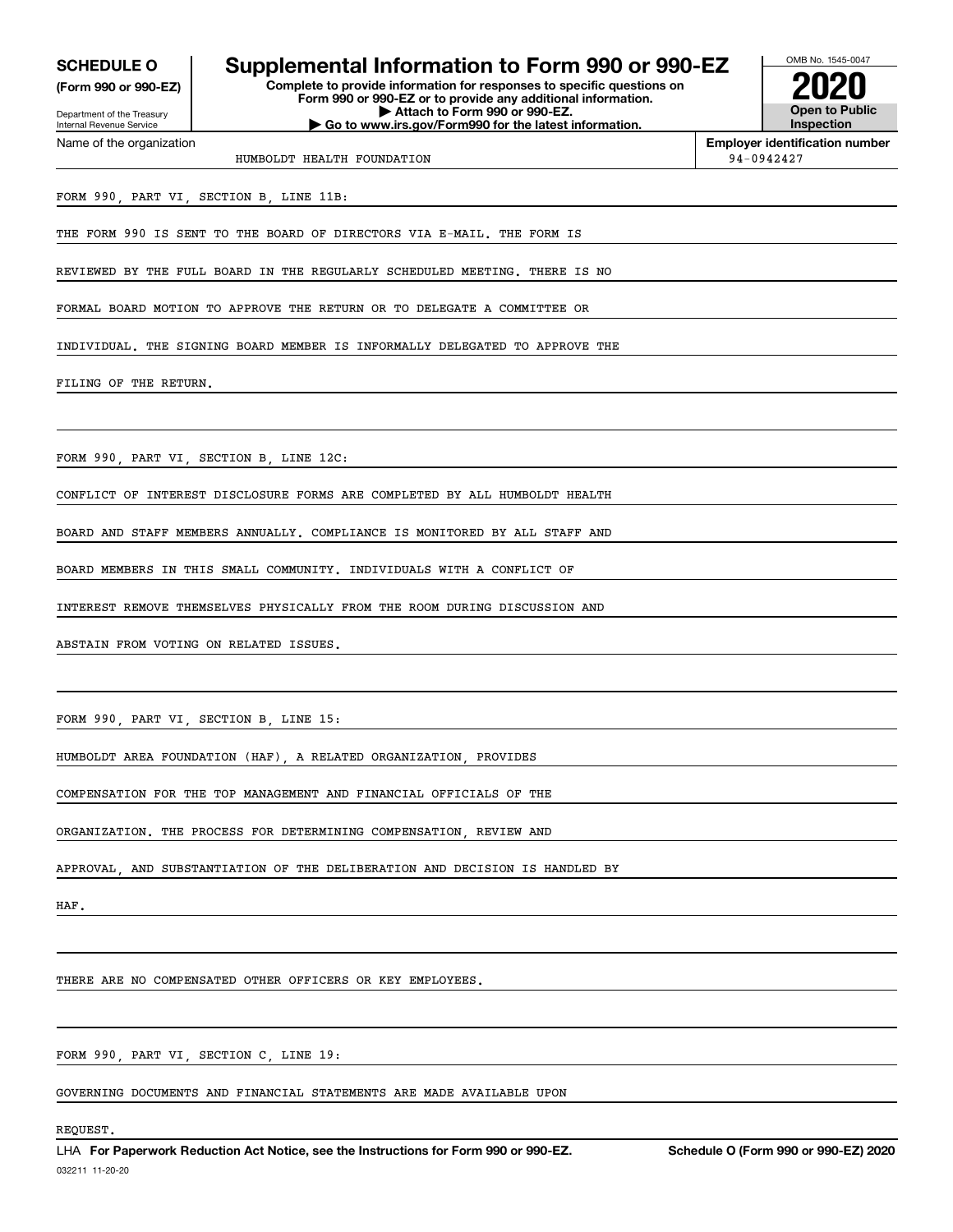| Schedule O (Form 990 or 990-EZ) 2020                               |             | Page 2                                |
|--------------------------------------------------------------------|-------------|---------------------------------------|
| Name of the organization                                           |             | <b>Employer identification number</b> |
| HUMBOLDT HEALTH FOUNDATION                                         |             | $94 - 0942427$                        |
|                                                                    |             |                                       |
|                                                                    |             |                                       |
| FORM 990, PART XI, LINE 9, CHANGES IN NET ASSETS:                  |             |                                       |
| INTERFUND TRANSFERS                                                | $-60,024$ . |                                       |
|                                                                    |             |                                       |
|                                                                    |             |                                       |
| FORM 990, PART XII, LINE 2C:                                       |             |                                       |
|                                                                    |             |                                       |
| THE ORGANIZATION DID NOT CHANGE ITS OVERSIGHT PROCESS OR SELECTION |             |                                       |
| PROCESS DURING THE TAX YEAR.                                       |             |                                       |
|                                                                    |             |                                       |
|                                                                    |             |                                       |
|                                                                    |             |                                       |
|                                                                    |             |                                       |
|                                                                    |             |                                       |
|                                                                    |             |                                       |
|                                                                    |             |                                       |
|                                                                    |             |                                       |
|                                                                    |             |                                       |
|                                                                    |             |                                       |
|                                                                    |             |                                       |
|                                                                    |             |                                       |
|                                                                    |             |                                       |
|                                                                    |             |                                       |
|                                                                    |             |                                       |
|                                                                    |             |                                       |
|                                                                    |             |                                       |
|                                                                    |             |                                       |
|                                                                    |             |                                       |
|                                                                    |             |                                       |
|                                                                    |             |                                       |
|                                                                    |             |                                       |
|                                                                    |             |                                       |
|                                                                    |             |                                       |
|                                                                    |             |                                       |
|                                                                    |             |                                       |
|                                                                    |             |                                       |
|                                                                    |             |                                       |
|                                                                    |             |                                       |
|                                                                    |             |                                       |
|                                                                    |             |                                       |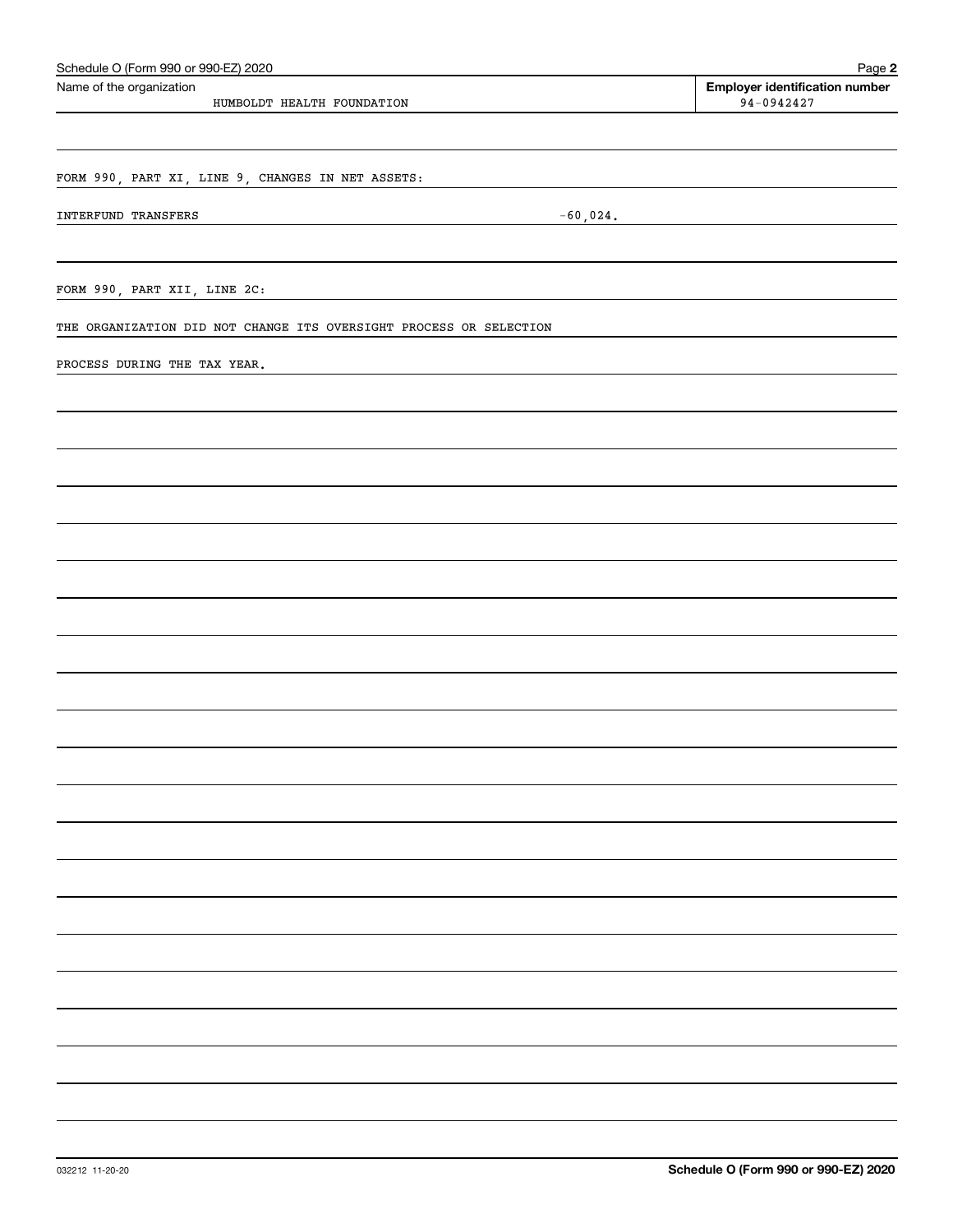| <b>SCHEDULE R</b> |  |
|-------------------|--|
|                   |  |

#### **(Form 990)**

## **Related Organizations and Unrelated Partnerships**

**Complete if the organization answered "Yes" on Form 990, Part IV, line 33, 34, 35b, 36, or 37.** |

**Attach to Form 990.**  |

**| Go to www.irs.gov/Form990 for instructions and the latest information. Inspection**

Name of the organization

Department of the Treasury Internal Revenue Service

HUMBOLDT HEALTH FOUNDATION

**Employer identification number** 94-0942427

OMB No. 1545-0047

**2020**

**Open to Public**

**Part I Identification of Disregarded Entities.**  Complete if the organization answered "Yes" on Form 990, Part IV, line 33.

| (a)<br>Name, address, and EIN (if applicable)<br>of disregarded entity | (b)<br>Primary activity | (c)<br>Legal domicile (state or<br>foreign country) | (d)<br>Total income | (e)<br>End-of-year assets | (f)<br>Direct controlling<br>entity |
|------------------------------------------------------------------------|-------------------------|-----------------------------------------------------|---------------------|---------------------------|-------------------------------------|
|                                                                        |                         |                                                     |                     |                           |                                     |
|                                                                        |                         |                                                     |                     |                           |                                     |
|                                                                        |                         |                                                     |                     |                           |                                     |
|                                                                        |                         |                                                     |                     |                           |                                     |

**Identification of Related Tax-Exempt Organizations.** Complete if the organization answered "Yes" on Form 990, Part IV, line 34, because it had one or more related tax-exempt **Part II** organizations during the tax year.

| (a)<br>Name, address, and EIN<br>of related organization | (b)<br>Primary activity    | (c)<br>Legal domicile (state or<br>foreign country) | (d)<br>Exempt Code<br>section | (e)<br>Public charity<br>status (if section | (f)<br>Direct controlling<br>entity |     | $(g)$<br>Section 512(b)(13)<br>controlled<br>entity? |
|----------------------------------------------------------|----------------------------|-----------------------------------------------------|-------------------------------|---------------------------------------------|-------------------------------------|-----|------------------------------------------------------|
|                                                          |                            |                                                     |                               | 501(c)(3))                                  |                                     | Yes | No                                                   |
| HUMBOLDT AREA FOUNDATION - 23-7310660                    | PROVIDES GRANTS TO SUPPORT |                                                     |                               |                                             |                                     |     |                                                      |
| 363 INDIANOLA ROAD                                       | HEALTH RELATED ACTIVITIES  |                                                     |                               |                                             |                                     |     |                                                      |
| BAYSIDE, CA 95524                                        | IN NORTHERN CALIFORNIA     | CALIFORNIA                                          | 501(C)(3)                     | LINE 7                                      |                                     |     | x                                                    |
|                                                          |                            |                                                     |                               |                                             |                                     |     |                                                      |
|                                                          |                            |                                                     |                               |                                             |                                     |     |                                                      |
|                                                          |                            |                                                     |                               |                                             |                                     |     |                                                      |

**For Paperwork Reduction Act Notice, see the Instructions for Form 990. Schedule R (Form 990) 2020**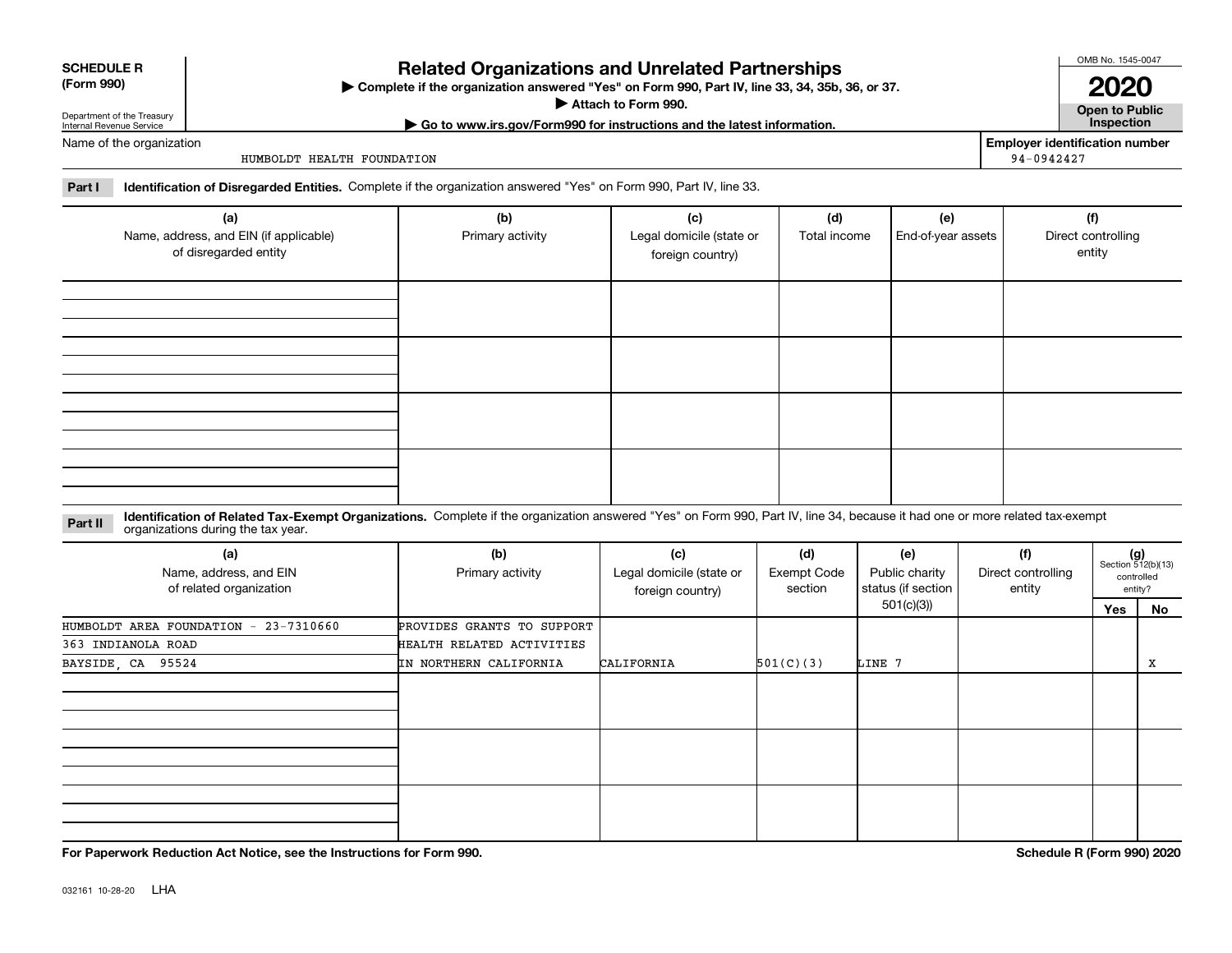**Identification of Related Organizations Taxable as a Partnership.** Complete if the organization answered "Yes" on Form 990, Part IV, line 34, because it had one or more related **Part III** organizations treated as a partnership during the tax year.

| (a)<br>Name, address, and EIN<br>of related organization | (b)<br>Primary activity | (c)<br>Legal<br>domicile<br>(state or<br>foreign<br>country) | (d)<br>Direct controlling<br>entity | (e)<br>Predominant income<br>(related, unrelated,<br>excluded from tax under<br>sections 512-514) | (f)<br>Share of total<br>income | (g)<br>Share of<br>end-of-year<br>assets | (h)<br>$Yes \mid$ | Disproportionate<br>allocations?<br>No | (i)<br>Code V-UBI<br>amount in box<br>20 of Schedule<br>K-1 (Form 1065) <b>Yes No</b> | (j) | (k)<br>General or Percentage<br>managing<br>partner?<br>partner? |
|----------------------------------------------------------|-------------------------|--------------------------------------------------------------|-------------------------------------|---------------------------------------------------------------------------------------------------|---------------------------------|------------------------------------------|-------------------|----------------------------------------|---------------------------------------------------------------------------------------|-----|------------------------------------------------------------------|
|                                                          |                         |                                                              |                                     |                                                                                                   |                                 |                                          |                   |                                        |                                                                                       |     |                                                                  |
|                                                          |                         |                                                              |                                     |                                                                                                   |                                 |                                          |                   |                                        |                                                                                       |     |                                                                  |
|                                                          |                         |                                                              |                                     |                                                                                                   |                                 |                                          |                   |                                        |                                                                                       |     |                                                                  |
|                                                          |                         |                                                              |                                     |                                                                                                   |                                 |                                          |                   |                                        |                                                                                       |     |                                                                  |

**Identification of Related Organizations Taxable as a Corporation or Trust.** Complete if the organization answered "Yes" on Form 990, Part IV, line 34, because it had one or more related **Part IV** organizations treated as a corporation or trust during the tax year.

| (a)<br>Name, address, and EIN<br>of related organization | (b)<br>Primary activity | (c)<br>Legal domicile<br>(state or<br>foreign | (d)<br>Direct controlling<br>entity | (e)<br>Type of entity<br>(C corp, S corp,<br>or trust) | (f)<br>Share of total<br>income | (g)<br>Share of<br>end-of-year<br>assets | (h)<br>Percentage<br>ownership | $\begin{array}{c} \textbf{(i)}\\ \text{Section}\\ 512 \text{(b)} \text{(13)}\\ \text{controlled}\end{array}$ | entity?  |
|----------------------------------------------------------|-------------------------|-----------------------------------------------|-------------------------------------|--------------------------------------------------------|---------------------------------|------------------------------------------|--------------------------------|--------------------------------------------------------------------------------------------------------------|----------|
|                                                          |                         | country)                                      |                                     |                                                        |                                 |                                          |                                |                                                                                                              | Yes   No |
|                                                          |                         |                                               |                                     |                                                        |                                 |                                          |                                |                                                                                                              |          |
|                                                          |                         |                                               |                                     |                                                        |                                 |                                          |                                |                                                                                                              |          |
|                                                          |                         |                                               |                                     |                                                        |                                 |                                          |                                |                                                                                                              |          |
|                                                          |                         |                                               |                                     |                                                        |                                 |                                          |                                |                                                                                                              |          |
|                                                          |                         |                                               |                                     |                                                        |                                 |                                          |                                |                                                                                                              |          |
|                                                          |                         |                                               |                                     |                                                        |                                 |                                          |                                |                                                                                                              |          |
|                                                          |                         |                                               |                                     |                                                        |                                 |                                          |                                |                                                                                                              |          |
|                                                          |                         |                                               |                                     |                                                        |                                 |                                          |                                |                                                                                                              |          |
|                                                          |                         |                                               |                                     |                                                        |                                 |                                          |                                |                                                                                                              |          |
|                                                          |                         |                                               |                                     |                                                        |                                 |                                          |                                |                                                                                                              |          |
|                                                          |                         |                                               |                                     |                                                        |                                 |                                          |                                |                                                                                                              |          |
|                                                          |                         |                                               |                                     |                                                        |                                 |                                          |                                |                                                                                                              |          |
|                                                          |                         |                                               |                                     |                                                        |                                 |                                          |                                |                                                                                                              |          |
|                                                          |                         |                                               |                                     |                                                        |                                 |                                          |                                |                                                                                                              |          |
|                                                          |                         |                                               |                                     |                                                        |                                 |                                          |                                |                                                                                                              |          |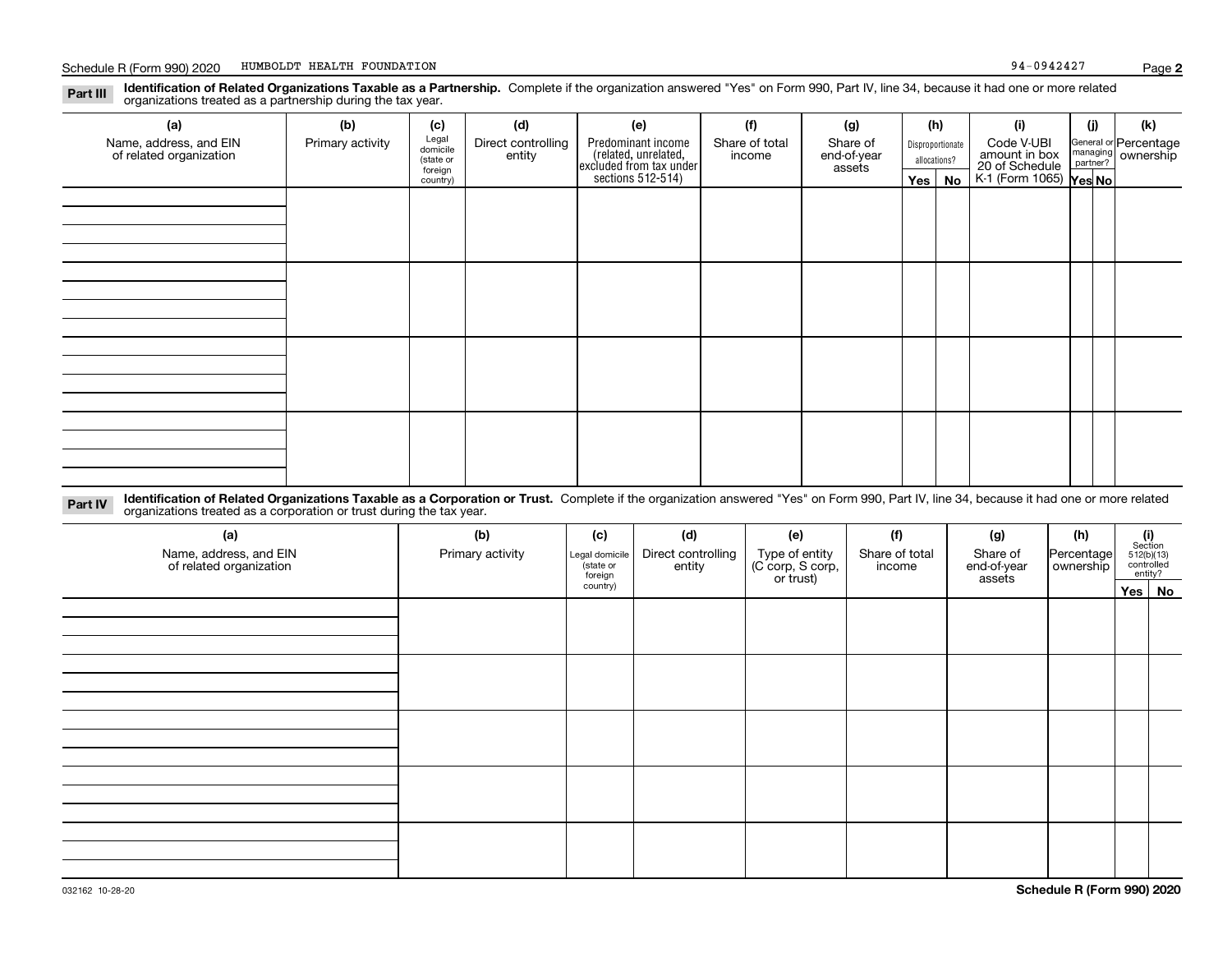**Part V** T**ransactions With Related Organizations.** Complete if the organization answered "Yes" on Form 990, Part IV, line 34, 35b, or 36.

| Note: Complete line 1 if any entity is listed in Parts II, III, or IV of this schedule. |                                                                                                                                                                                                                                |                 |   |   |  |
|-----------------------------------------------------------------------------------------|--------------------------------------------------------------------------------------------------------------------------------------------------------------------------------------------------------------------------------|-----------------|---|---|--|
|                                                                                         | 1 During the tax year, did the organization engage in any of the following transactions with one or more related organizations listed in Parts II-IV?                                                                          |                 |   |   |  |
|                                                                                         |                                                                                                                                                                                                                                | 1a              |   | x |  |
|                                                                                         |                                                                                                                                                                                                                                | 1 <sub>b</sub>  | X |   |  |
|                                                                                         | c Gift, grant, or capital contribution from related organization(s) matches contains and content and contribution from related organization(s) matches contains and contribution from related organization(s) matches contains | 1c              |   | X |  |
|                                                                                         | d Loans or loan guarantees to or for related organization(s) committion contains and contains and contains and contains and contains and contains and contains and contains and contains and contains and contains and contain | 1 <sub>d</sub>  |   | X |  |
|                                                                                         |                                                                                                                                                                                                                                | 1e              |   | X |  |
|                                                                                         |                                                                                                                                                                                                                                |                 |   |   |  |
|                                                                                         | f Dividends from related organization(s) manufactured contains and contained a series of the contact of the contact of the contact of the contact of the contact of the contact of the contact of the contact of the contact o | 1f              |   | x |  |
|                                                                                         | g Sale of assets to related organization(s) www.assettion.com/www.assettion.com/www.assettion.com/www.assettion.com/www.assettion.com/www.assettion.com/www.assettion.com/www.assettion.com/www.assettion.com/www.assettion.co | 1 <sub>g</sub>  |   | X |  |
|                                                                                         | h Purchase of assets from related organization(s) manufactured and content to content the content of the content of the content of the content of the content of the content of the content of the content of the content of t | 1 <sub>h</sub>  |   | X |  |
|                                                                                         | Exchange of assets with related organization(s) www.array.com/www.array.com/www.array.com/www.array.com/www.array.com/www.array.com/www.array.com/www.array.com/www.array.com/www.array.com/www.array.com/www.array.com/www.ar | 1i              |   | X |  |
|                                                                                         |                                                                                                                                                                                                                                | 1i              |   | X |  |
|                                                                                         |                                                                                                                                                                                                                                |                 |   |   |  |
|                                                                                         |                                                                                                                                                                                                                                | 1k              |   | X |  |
|                                                                                         | Performance of services or membership or fundraising solicitations for related organization(s)                                                                                                                                 | 11              |   | X |  |
|                                                                                         | m Performance of services or membership or fundraising solicitations by related organization(s)                                                                                                                                | 1m              |   | X |  |
|                                                                                         |                                                                                                                                                                                                                                | 1n              | X |   |  |
|                                                                                         | o Sharing of paid employees with related organization(s) manufactured and content to the content of the content of the content of the content of the content of the content of the content of the content of the content of th | 10 <sub>o</sub> | X |   |  |
|                                                                                         |                                                                                                                                                                                                                                |                 |   |   |  |
|                                                                                         |                                                                                                                                                                                                                                | 1p              |   | x |  |
|                                                                                         |                                                                                                                                                                                                                                | 1q              |   | X |  |
|                                                                                         |                                                                                                                                                                                                                                |                 |   |   |  |
|                                                                                         |                                                                                                                                                                                                                                | 1r              |   | x |  |
|                                                                                         |                                                                                                                                                                                                                                | 1s              |   | x |  |

**2**If the answer to any of the above is "Yes," see the instructions for information on who must complete this line, including covered relationships and transaction thresholds.

| (a)<br>Name of related organization | (b)<br>Transaction<br>type (a-s) | (c)<br>Amount involved | (d)<br>Method of determining amount involved |
|-------------------------------------|----------------------------------|------------------------|----------------------------------------------|
| (1) HUMBOLDT AREA FOUNDATION        | в                                |                        | 94,001. AMOUNT PAID                          |
| (2)                                 |                                  |                        |                                              |
| (3)                                 |                                  |                        |                                              |
| (4)                                 |                                  |                        |                                              |
| (5)                                 |                                  |                        |                                              |
| (6)                                 |                                  |                        |                                              |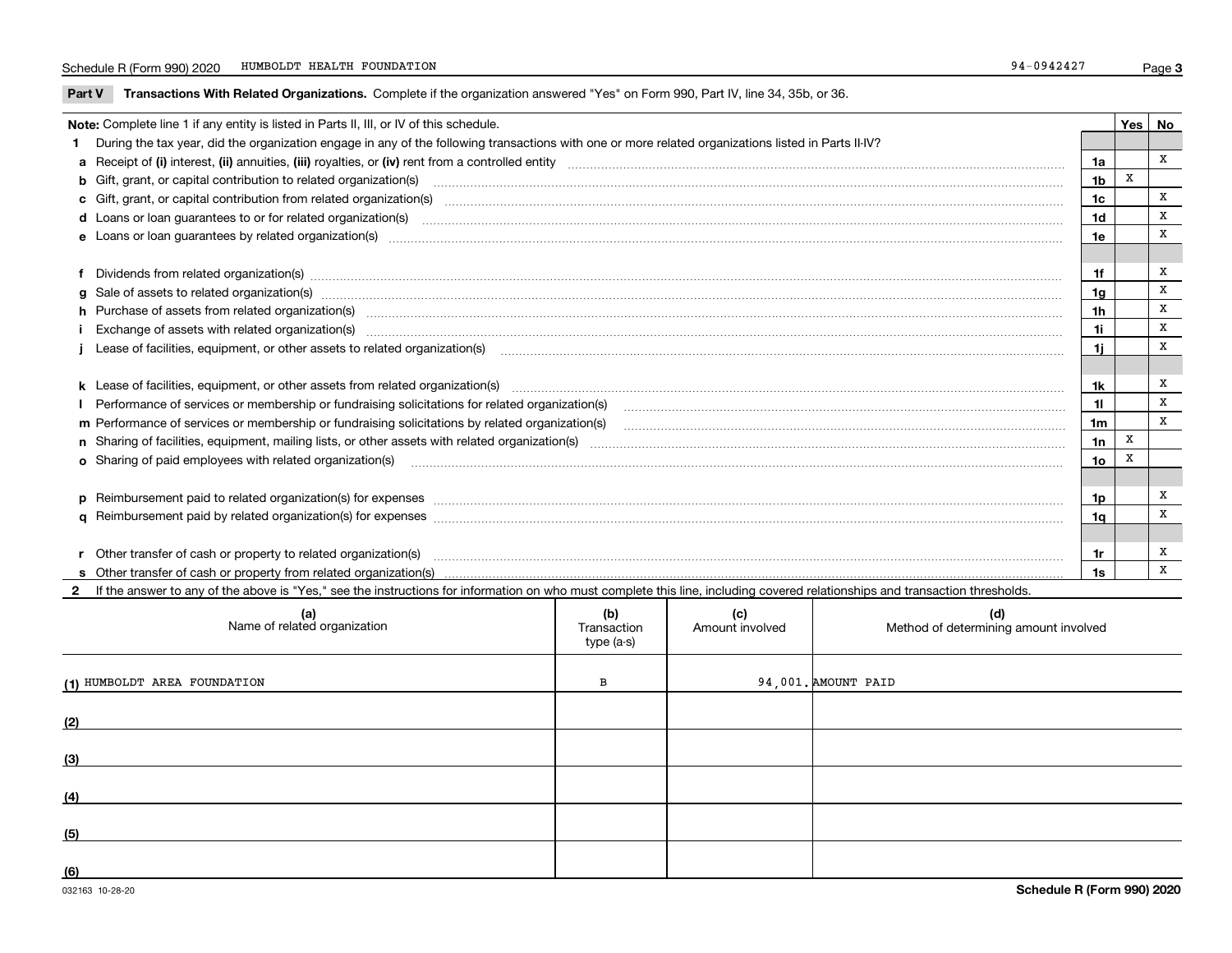#### Schedule R (Form 990) 2020 Page HUMBOLDT HEALTH FOUNDATION 94-0942427

**Part VI Unrelated Organizations Taxable as a Partnership. Complete if the organization answered "Yes" on Form 990, Part IV, line 37.** 

Provide the following information for each entity taxed as a partnership through which the organization conducted more than five percent of its activities (measured by total assets or gross revenue) that was not a related organization. See instructions regarding exclusion for certain investment partnerships.

| (a)<br>Name, address, and EIN<br>of entity | ----- <del>-</del> --------<br>(b)<br>Primary activity | (c)<br>Legal domicile<br>(state or foreign<br>country) | (d)<br>Predominant income<br>(related, unrelated,<br>excluded from tax under<br>sections 512-514) | (e)<br>Are all<br>partners sec.<br>$501(c)(3)$<br>orgs.?<br>Yes No | (f)<br>Share of<br>total<br>income | (g)<br>Share of<br>end-of-year<br>assets | (h)<br>Dispropor-<br>tionate<br>allocations?<br>Yes No | (i)<br>Code V-UBI<br>  amount in box 20 managing<br>  of Schedule K-1 partner? ownership<br>  of Schedule K-1 partner? ownership<br>  Yes No | (i)<br>Yes No | (k) |
|--------------------------------------------|--------------------------------------------------------|--------------------------------------------------------|---------------------------------------------------------------------------------------------------|--------------------------------------------------------------------|------------------------------------|------------------------------------------|--------------------------------------------------------|----------------------------------------------------------------------------------------------------------------------------------------------|---------------|-----|
|                                            |                                                        |                                                        |                                                                                                   |                                                                    |                                    |                                          |                                                        |                                                                                                                                              |               |     |
|                                            |                                                        |                                                        |                                                                                                   |                                                                    |                                    |                                          |                                                        |                                                                                                                                              |               |     |
|                                            |                                                        |                                                        |                                                                                                   |                                                                    |                                    |                                          |                                                        |                                                                                                                                              |               |     |
|                                            |                                                        |                                                        |                                                                                                   |                                                                    |                                    |                                          |                                                        |                                                                                                                                              |               |     |
|                                            |                                                        |                                                        |                                                                                                   |                                                                    |                                    |                                          |                                                        |                                                                                                                                              |               |     |
|                                            |                                                        |                                                        |                                                                                                   |                                                                    |                                    |                                          |                                                        |                                                                                                                                              |               |     |
|                                            |                                                        |                                                        |                                                                                                   |                                                                    |                                    |                                          |                                                        |                                                                                                                                              |               |     |
|                                            |                                                        |                                                        |                                                                                                   |                                                                    |                                    |                                          |                                                        |                                                                                                                                              |               |     |

**Schedule R (Form 990) 2020**